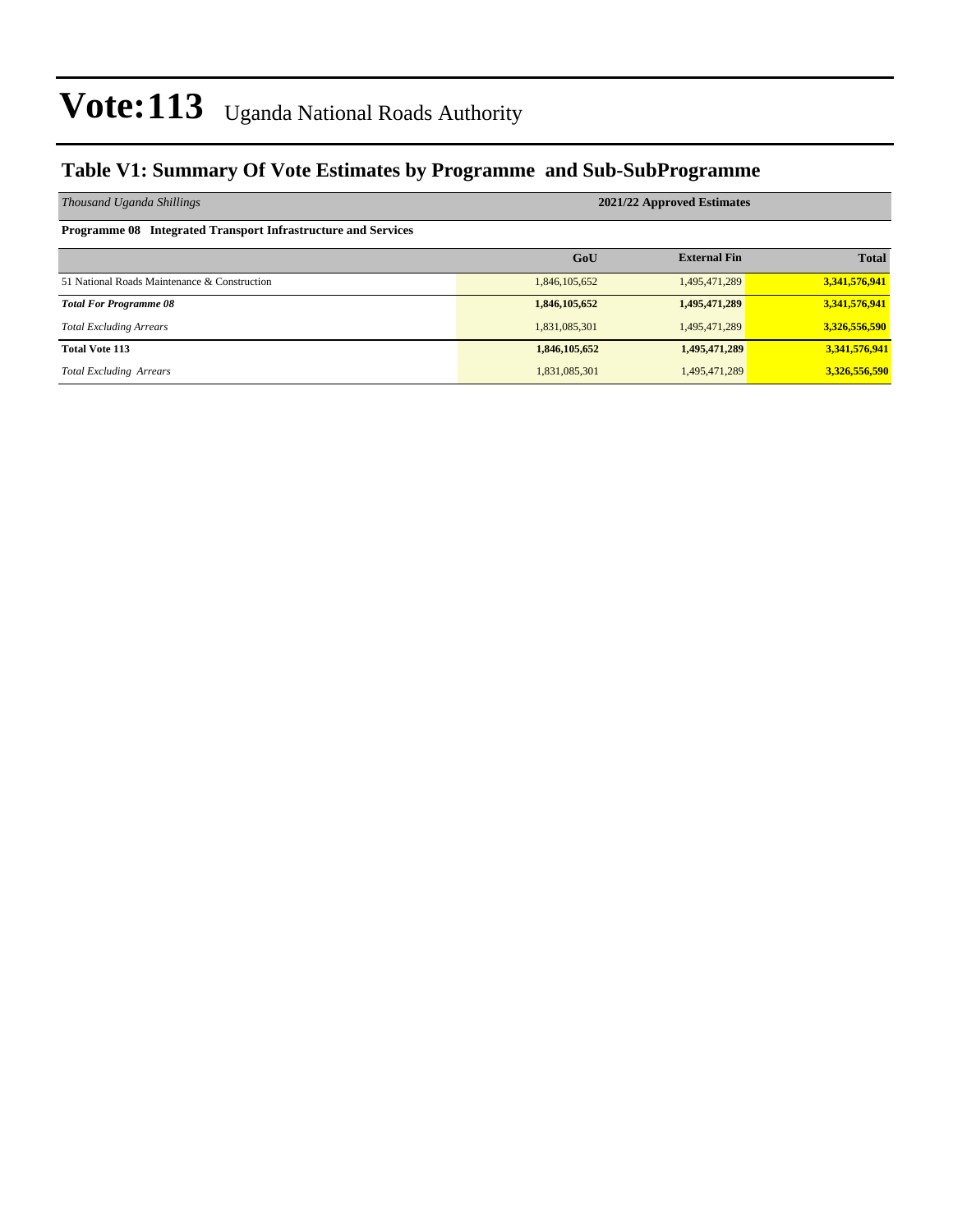### **Table V2: Summary Of Vote Estimates by Sub-SubProgramme,Department and Project**

| Thousand Uganda Shillings                                               |                  | 2020/21 Approved Budget |                  | 2021/22 Approved Estimates |                  |                               |                  |  |
|-------------------------------------------------------------------------|------------------|-------------------------|------------------|----------------------------|------------------|-------------------------------|------------------|--|
| Sub-SubProgramme 51 National Roads Maintenance & Construction           |                  |                         |                  |                            |                  |                               |                  |  |
| <b>Recurrent Budget Estimates</b>                                       | <b>Wage</b>      | Non-Wage                | <b>AIA</b>       | <b>Total</b>               | Wage             | Non-Wage                      | <b>Total</b>     |  |
| 01 Finance and Administration                                           | 71,105,193       | 32,150,150              | $\mathbf{0}$     | 103,255,343                | 71,105,193       | 24,928,248                    | 96,033,441       |  |
| 06 Project Preparation Studies                                          | $\boldsymbol{0}$ | $\boldsymbol{0}$        | $\mathbf{0}$     | $\bf{0}$                   | $\boldsymbol{0}$ | 35,825,000                    | 35,825,000       |  |
| <b>Total Recurrent Budget Estimates for Sub-</b><br><b>SubProgramme</b> | 71,105,193       | 32,150,150              | $\bf{0}$         | 103,255,343                | 71,105,193       | 60,753,248                    | 131,858,441      |  |
| Development Budget Estimates                                            | <b>GoU Dev't</b> | <b>External Fin</b>     | <b>AIA</b>       | <b>Total</b>               |                  | <b>GoU Dev't External Fin</b> | <b>Total</b>     |  |
| 0265 Upgrade Atiak - Moyo-Afoji (104km)                                 | 4,334,763        | 23,972,460              | $\boldsymbol{0}$ | 28,307,223                 | 19,133,720       | 38,828,280                    | 57,962,000       |  |
| 0267 Improvement of Ferry Services                                      | 48,284,110       | $\boldsymbol{0}$        | $\mathbf{0}$     | 48,284,110                 | 29,449,000       | $\mathbf{0}$                  | 29,449,000       |  |
| 0952 Design Masaka-Bukakata road                                        | 27, 245, 233     | 34,262,272              | $\bf{0}$         | 61,507,505                 | 7,442,324        | 17,133,640                    | 24,575,964       |  |
| 1034 Design of Mukono-Katosi-Nyenga (72km)                              | 24,515,415       | $\boldsymbol{0}$        | $\mathbf{0}$     | 24,515,415                 | $\mathbf{0}$     | $\mathbf{0}$                  | $\bf{0}$         |  |
| 1035 Design Mpigi-Kabulasoka-Maddu (135 km)                             | 28,070,000       | $\boldsymbol{0}$        | $\boldsymbol{0}$ | 28,070,000                 | $\mathbf{0}$     | $\Omega$                      | $\bf{0}$         |  |
| 1040 Design Kapchorwa-Suam road (77km)                                  | 21,676,801       | 86,739,930              | $\mathbf{0}$     | 108,416,731                | 6,558,990        | 74,184,086                    | 80,743,077       |  |
| 1041 Design Kyenjojo-Hoima-Masindi-Kigumba (238km)                      | 8,363,081        | 105,162,570             | $\mathbf{0}$     | 113,525,651                | 4,204,020        | 54,145,629                    | 58,349,649       |  |
| 1042 Design Nyendo - Sembabule (48km)                                   | $\boldsymbol{0}$ | $\boldsymbol{0}$        | $\boldsymbol{0}$ | $\bf{0}$                   | 24,310,000       | $\mathbf{0}$                  | 24,310,000       |  |
| 1176 Hoima-Wanseko Road (83Km)                                          | 255,920,600      | 743,706,625             | $\mathbf{0}$     | 999,627,225                | 108,928,034      | 598,773,718                   | 707,701,752      |  |
| 1274 Musita-Lumino-Busia/Majanji Road                                   | 22,030,000       | $\boldsymbol{0}$        | $\boldsymbol{0}$ | 22,030,000                 | 82,540,000       | $\mathbf{0}$                  | 82,540,000       |  |
| 1275 Olwiyo-Gulu-Kitgum Road                                            | 10,050,000       | $\boldsymbol{0}$        | $\mathbf{0}$     | 10,050,000                 | 21,290,000       | $\mathbf{0}$                  | 21,290,000       |  |
| 1276 Mubende-Kakumiro-Kagadi Road                                       | 24,170,000       | 0                       | $\mathbf{0}$     | 24,170,000                 | 41,732,000       | $\mathbf{0}$                  | 41,732,000       |  |
| 1277 Kampala Northern Bypass Phase 2                                    | 55,020,000       | 0                       | $\bf{0}$         | 55,020,000                 | 69,837,646       | $\mathbf{0}$                  | 69,837,646       |  |
| 1278 Kampala-Jinja Expressway                                           | 3,442,049        | $\boldsymbol{0}$        | $\mathbf{0}$     | 3,442,049                  | 3,622,600        | $\mathbf{0}$                  | 3,622,600        |  |
| 1279 Seeta-Kyaliwajjala-Matugga-Wakiso-Buloba-Nsangi                    | 23,050,000       | 0                       | $\boldsymbol{0}$ | 23,050,000                 | 48,873,379       | $\mathbf{0}$                  | 48,873,379       |  |
| 1280 Najjanankumbi-Busabala Road and Nambole-<br>Namilyango-Seeta       | 23,050,000       | $\mathbf{0}$            | $\boldsymbol{0}$ | 23,050,000                 | 59,992,553       | $\mathbf{0}$                  | 59,992,553       |  |
| 1281 Tirinyi-Pallisa-Kumi/Kamonkoli Road                                | 41,100,000       | 115, 141, 500           | $\mathbf{0}$     | 156,241,500                | 35,681,625       | 55,187,371                    | 90,868,996       |  |
| 1310 Albertine Region Sustainable Development Project                   | 202,957          | 58,952,448              | $\boldsymbol{0}$ | 59,155,405                 | 12,212,497       | $\mathbf{0}$                  | 12,212,497       |  |
| 1311 Upgrading Rukungiri-Kihihi-Ishasha/Kanungu Road                    | 6,485,000        | 45,469,378              | $\boldsymbol{0}$ | 51,954,378                 | 6,271,586        | 40,754,775                    | 47,026,361       |  |
| 1312 Upgrading Mbale-Bubulo-Lwakhakha Road                              | 1,800,000        | 5,350,242               | $\boldsymbol{0}$ | 7,150,242                  | 1,623,800        | $\mathbf{0}$                  | 1,623,800        |  |
| 1313 North Eastern Road-Corridor Asset Management<br>Project            | 3,400,000        | 74,055,175              | $\boldsymbol{0}$ | 77,455,175                 | 2,864,810        | 96,746,844                    | 99,611,654       |  |
| 1319 Kampala Flyover                                                    | 4,885,589        | 54,308,408              | $\boldsymbol{0}$ | 59,193,996                 | 17,640,000       | 150,751,079                   | 168,391,079      |  |
| 1320 Construction of 66 Selected Bridges                                | 57,000,000       | $\boldsymbol{0}$        | $\boldsymbol{0}$ | 57,000,000                 | 79,712,478       | $\boldsymbol{0}$              | 79,712,478       |  |
| 1322 Upgrading of Muyembe-Nakapiripirit (92 km)                         | 200,000          | 84,820,905              | $\boldsymbol{0}$ | 85,020,905                 | 100,000          | 76,007,655                    | 76,107,655       |  |
| 1402 Rwenkunye- Apac- Lira-Acholibur road                               | 6,100,000        | 112,071,060             | $\boldsymbol{0}$ | 118,171,060                | 250,000          | 135,675,972                   | 135,925,972      |  |
| 1403 Soroti-Katakwi-Moroto-Lokitonyala road                             | 62,825,956       | $\boldsymbol{0}$        | $\boldsymbol{0}$ | 62,825,956                 | 149,872,351      | $\mathbf{0}$                  | 149,872,351      |  |
| 1404 Kibuye- Busega- Mpigi                                              | 2,410,162        | 67,626,441              | $\boldsymbol{0}$ | 70,036,603                 | 811,090          | 108,221,601                   | 109,032,691      |  |
| 1490 Luwero- Butalangu                                                  | 20,000           | 24,682,500              | $\boldsymbol{0}$ | 24,702,500                 | 82,048           | 653,948                       | 735,996          |  |
| 1503 Karugutu-Ntoroko Road                                              | $\boldsymbol{0}$ | $\boldsymbol{0}$        | $\boldsymbol{0}$ | $\boldsymbol{0}$           | 110,000          | $\mathbf{0}$                  | 110,000          |  |
| 1506 Land Acquisition                                                   | 456,993,958      | $\boldsymbol{0}$        | $\boldsymbol{0}$ | 456,993,958                | 511,046,039      | $\mathbf{0}$                  | 511,046,039      |  |
| 1536 Upgrading of Kitala-Gerenge Road                                   | 5,967,725        | $\boldsymbol{0}$        | $\boldsymbol{0}$ | 5,967,725                  | $\mathbf{0}$     | $\mathbf{0}$                  |                  |  |
| 1537 Upgrading of Kaya-Yei Road                                         | 1,000,000        | $\boldsymbol{0}$        | $\boldsymbol{0}$ | 1,000,000                  | $\boldsymbol{0}$ | $\mathbf{0}$                  | $\bf{0}$         |  |
| 1538 Development of Nakaseke-Ssingo-Kituma road                         | $\boldsymbol{0}$ | $\boldsymbol{0}$        | $\boldsymbol{0}$ | $\bf{0}$                   | 3,050,000        | $\mathbf{0}$                  | 3,050,000        |  |
| 1543 Kihihi-Butogota-Bohoma Road                                        | 44,400,000       | $\boldsymbol{0}$        | $\boldsymbol{0}$ | 44,400,000                 | $\boldsymbol{0}$ | $\mathbf{0}$                  | $\boldsymbol{0}$ |  |
| 1544 Kisoro-Lake Bunyonyi Road                                          | 4,800,000        | 3,838,050               | $\boldsymbol{0}$ | 8,638,050                  | 2,320,000        | 18,745,117                    | 21,065,117       |  |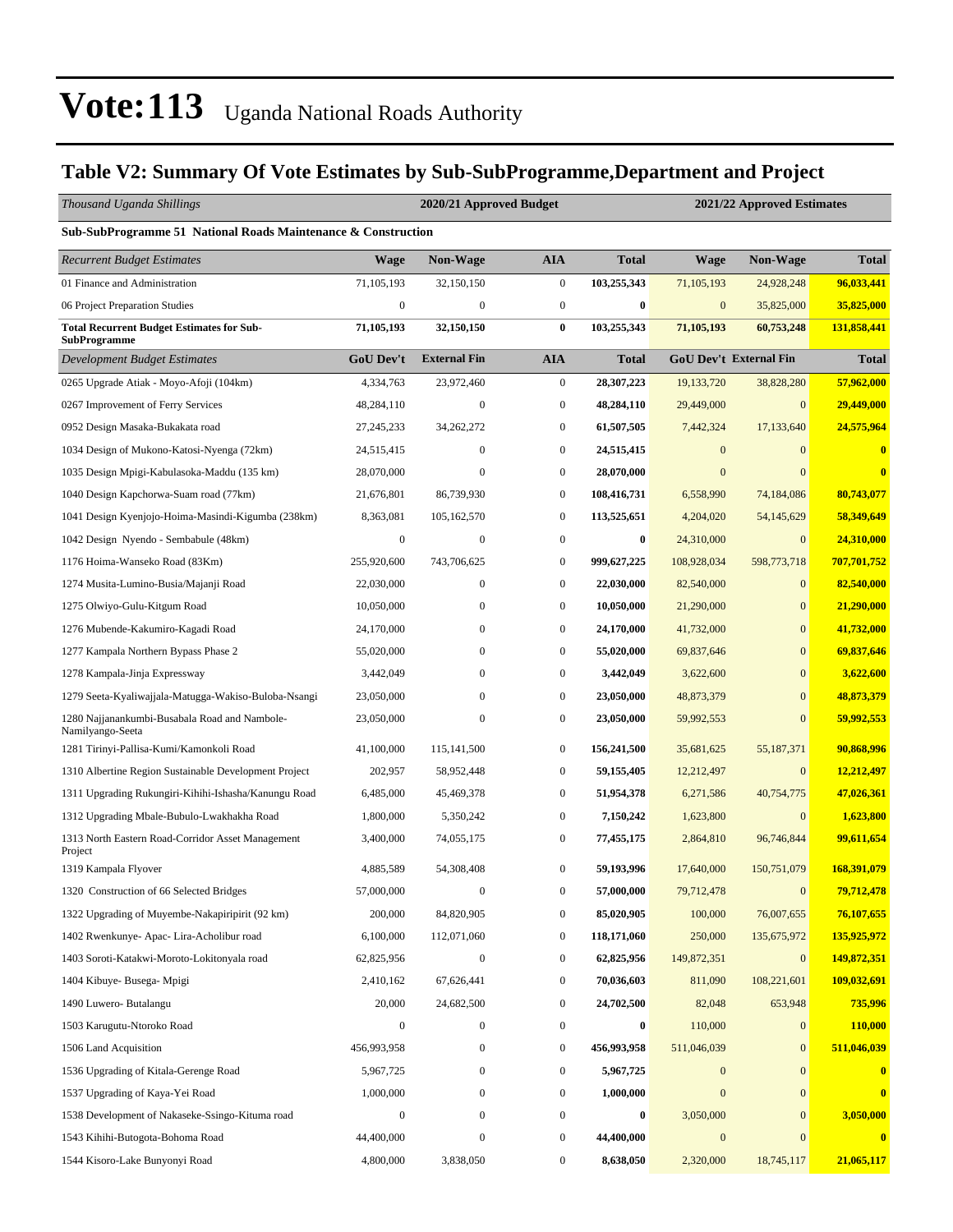| 1545 Kisoro-Mgahinga National Park Headquarters Road                      | 4,800,000     | 0                   | $\overline{0}$   | 4,800,000     | 17,320,000    | 18,745,117          | 36,065,117    |
|---------------------------------------------------------------------------|---------------|---------------------|------------------|---------------|---------------|---------------------|---------------|
| 1546 Kisoro-Nkuringo-Rubugiri-Muko Road                                   | 3,000,000     | 0                   | $\mathbf{0}$     | 3,000,000     | $\Omega$      | $\Omega$            | $\mathbf{0}$  |
| 1550 Namunsi-Sironko/Muyembe-Kapchorwa Section I                          | 16,200,000    | $\mathbf{0}$        | $\overline{0}$   | 16,200,000    | 4,653,802     | $\mathbf{0}$        | 4,653,802     |
| 1551 Fortportal Kyenjojo Road                                             | 17,550,000    | $\mathbf{0}$        | $\mathbf{0}$     | 17,550,000    | $\mathbf{0}$  | $\Omega$            | $\bf{0}$      |
| 1552 Hoima-Katunguru Road                                                 | 75,750,000    | $\mathbf{0}$        | $\overline{0}$   | 75,750,000    | 35,170,000    | $\overline{0}$      | 35,170,000    |
| 1553 Ishaka-Rugazi-Katunguru Road                                         | 50,070,000    | 0                   | $\boldsymbol{0}$ | 50,070,000    | 20,280,000    | $\Omega$            | 20,280,000    |
| 1554 Nakalama-Tirinyi-Mbale Road                                          | 40,100,000    | 0                   | $\overline{0}$   | 40,100,000    | 10,740,000    | $\overline{0}$      | 10,740,000    |
| 1555 Fortportal Hoima Road                                                | 27,540,000    | $\mathbf{0}$        | $\boldsymbol{0}$ | 27,540,000    | 9,450,000     | $\Omega$            | 9,450,000     |
| 1616 Retooling of Uganda National Roads Authority                         | 129,290,131   | $\Omega$            | $\mathbf{0}$     | 129,290,131   | 56, 544, 276  | $\Omega$            | 56,544,276    |
| 1656 Construction of Muko - Katuna Road (66.6 km)                         | $\mathbf{0}$  | 1,919,025           | $\overline{0}$   | 1,919,025     | 10,000        | $\Omega$            | 10,000        |
| 1657 Moyo-Yumbe-Koboko road                                               | 100,000       | 1,919,025           | $\boldsymbol{0}$ | 2,019,025     | 110,000       | 10,916,457          | 11,026,457    |
| 1692 Rehabilitation of Masaka Town Roads (7.3 KM)                         | 20,550,000    | $\mathbf{0}$        | $\overline{0}$   | 20,550,000    | 15,040,000    | $\Omega$            | 15,040,000    |
| 1693 Rehabilitation of Kampala-Jinja Highway(72 KM)                       | 10,000,000    | $\Omega$            | $\overline{0}$   | 10,000,000    | 33,771,861    | $\Omega$            | 33,771,861    |
| 1694 Rehabilitation of Mityana-Mubende Road(100KM)                        | 62,400,000    | $\mathbf{0}$        | $\mathbf{0}$     | 62,400,000    | 84,050,000    | $\overline{0}$      | 84,050,000    |
| 1695 Rehabilitation of Packwach-Nebbi Section 2 Road<br>(33KM)            | 22,050,000    | $\boldsymbol{0}$    | $\mathbf{0}$     | 22,050,000    | 75,544,684    | $\Omega$            | 75,544,684    |
| <b>Total Development Budget Estimates for Sub-</b><br><b>SubProgramme</b> | 1,758,213,530 | 1,643,998,013       | $\bf{0}$         | 3,402,211,543 | 1,714,247,211 | 1,495,471,289       | 3,209,718,500 |
|                                                                           | GoU           | <b>External Fin</b> | <b>AIA</b>       | <b>Total</b>  | GoU           | <b>External Fin</b> | <b>Total</b>  |
| <b>Total For Sub-SubProgramme 51</b>                                      | 1,861,468,874 | 1,643,998,013       | $\bf{0}$         | 3,505,466,887 | 1,846,105,652 | 1,495,471,289       | 3,341,576,941 |
| <b>Total Excluding Arrears</b>                                            | 1,822,508,914 | 1,643,998,013       | $\boldsymbol{0}$ | 3,466,506,927 | 1,831,085,301 | 1,495,471,289       | 3,326,556,590 |
| <b>Total Vote 113</b>                                                     | 1,861,468,874 | 1,643,998,013       | 0                | 3,505,466,887 | 1,846,105,652 | 1,495,471,289       | 3,341,576,941 |
| <b>Total Excluding Arrears</b>                                            | 1,822,508,914 | 1,643,998,013       | 0                | 3,466,506,927 | 1,831,085,301 | 1,495,471,289       | 3,326,556,590 |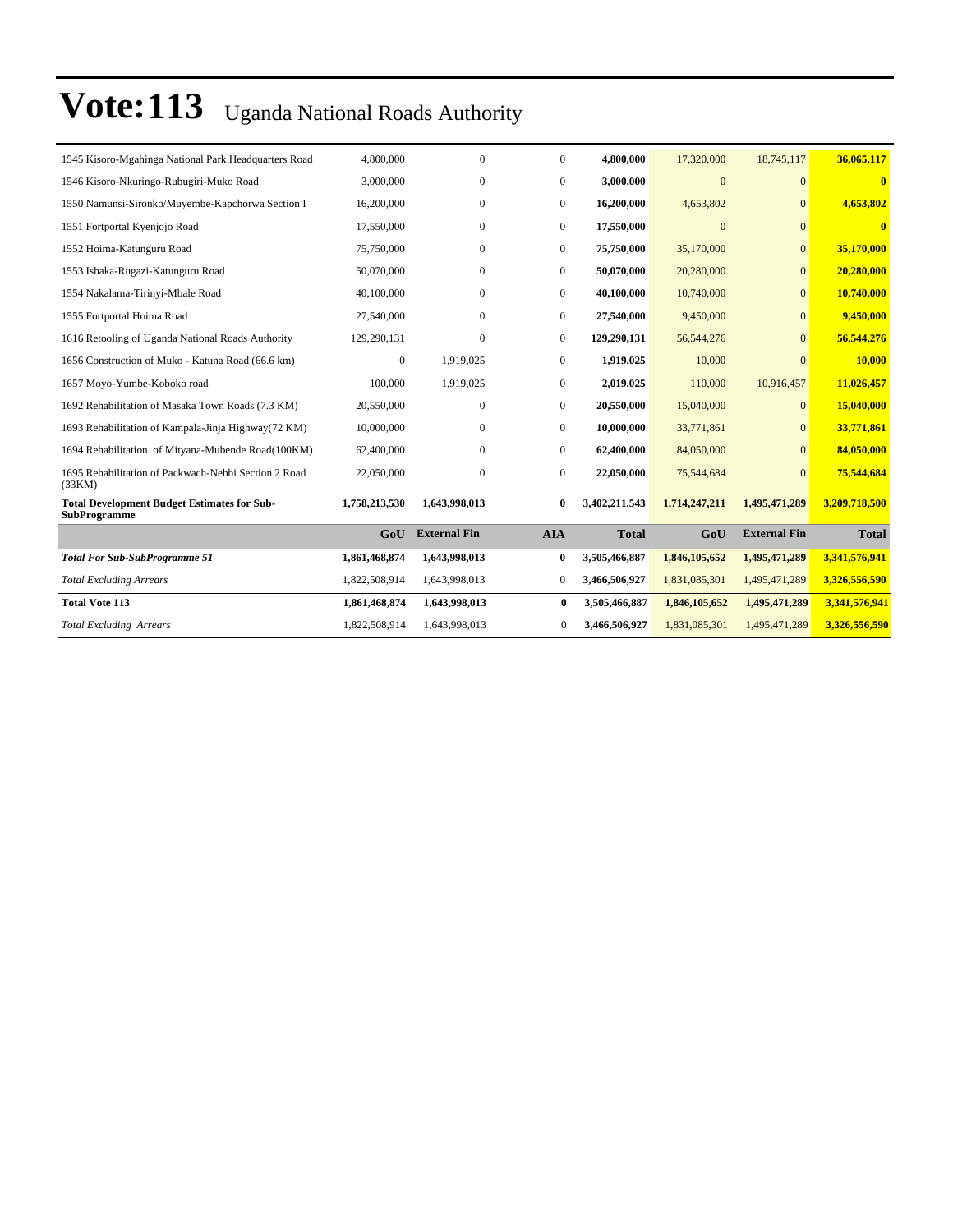### **Table V3: Summary Vote Estimates by Item**

| Thousand Uganda Shillings                                   |             | 2020/21 Approved Budget |          |              | 2021/22 Approved Estimates |                     |                         |  |
|-------------------------------------------------------------|-------------|-------------------------|----------|--------------|----------------------------|---------------------|-------------------------|--|
|                                                             | GoU         | External Fin            | AIA      | <b>Total</b> | GoU                        | <b>External Fin</b> | <b>Total</b>            |  |
| <b>Employees, Goods and Services (Outputs Provided)</b>     | 163,502,484 | $\bf{0}$                | $\bf{0}$ | 163,502,484  | 166,487,580                | $\vert 0 \vert$     | 166,487,580             |  |
| 211102 Contract Staff Salaries                              | 80,654,870  | $\bf{0}$                | $\bf{0}$ | 80,654,870   | 84,225,215                 | $\bf{0}$            | 84,225,215              |  |
| 211103 Allowances (Inc. Casuals, Temporary)                 | 1,170,000   | $\bf{0}$                | $\bf{0}$ | 1,170,000    | 978,000                    | $\bf{0}$            | 978,000                 |  |
| 212101 Social Security Contributions                        | 11,896,252  | $\bf{0}$                | $\bf{0}$ | 11,896,252   | 12,046,881                 | $\bf{0}$            | 12,046,881              |  |
| 213001 Medical expenses (To employees)                      | 2,560,000   | $\bf{0}$                | $\bf{0}$ | 2,560,000    | 2,560,000                  | $\bf{0}$            | 2,560,000               |  |
| 213002 Incapacity, death benefits and funeral expenses      | 20,000      | $\bf{0}$                | $\bf{0}$ | 20,000       | 70,400                     | $\bf{0}$            | 70,400                  |  |
| 213004 Gratuity Expenses                                    | 2,336,848   | $\bf{0}$                | $\bf{0}$ | 2,336,848    | 2,431,300                  | $\bf{0}$            | 2,431,300               |  |
| 221001 Advertising and Public Relations                     | 410,000     | $\bf{0}$                | $\bf{0}$ | 410,000      | 230,000                    | $\bf{0}$            | 230,000                 |  |
| 221002 Workshops and Seminars                               | 470,000     | $\bf{0}$                | $\bf{0}$ | 470,000      | 172,000                    | $\bf{0}$            | 172,000                 |  |
| 221003 Staff Training                                       | 3,858,920   | $\bf{0}$                | $\bf{0}$ | 3,858,920    | 2,152,920                  | $\bf{0}$            | 2,152,920               |  |
| 221005 Hire of Venue (chairs, projector, etc)               | 340,000     | $\bf{0}$                | $\bf{0}$ | 340,000      | 110,000                    | $\bf{0}$            | 110,000                 |  |
| 221006 Commissions and related charges                      | 31,200      | 0                       | $\bf{0}$ | 31,200       | 601,200                    | $\bf{0}$            | 601,200                 |  |
| 221007 Books, Periodicals & Newspapers                      | 15,000      | $\bf{0}$                | $\bf{0}$ | 15,000       | 2,000                      | $\bf{0}$            | 2,000                   |  |
| 221008 Computer supplies and Information Technology<br>(TT) | 15,000      | $\bf{0}$                | $\bf{0}$ | 15,000       | $\bf{0}$                   | $\bf{0}$            | $\overline{\mathbf{0}}$ |  |
| 221009 Welfare and Entertainment                            | 329,550     | $\bf{0}$                | $\bf{0}$ | 329,550      | 102,000                    | $\bf{0}$            | 102,000                 |  |
| 221011 Printing, Stationery, Photocopying and Binding       | 721,480     | $\bf{0}$                | $\bf{0}$ | 721,480      | 325,330                    | $\bf{0}$            | 325,330                 |  |
| 221012 Small Office Equipment                               | 10,000      | $\bf{0}$                | $\bf{0}$ | 10,000       | $\bf{0}$                   | $\bf{0}$            | $\bf{0}$                |  |
| 221017 Subscriptions                                        | 160,000     | $\bf{0}$                | $\bf{0}$ | 160,000      | 337,500                    | $\bf{0}$            | 337,500                 |  |
| 222001 Telecommunications                                   | 196,000     | $\bf{0}$                | $\bf{0}$ | 196,000      | 153,800                    | $\bf{0}$            | 153,800                 |  |
| 222002 Postage and Courier                                  | 50,000      | $\bf{0}$                | $\bf{0}$ | 50,000       | 10,000                     | $\bf{0}$            | 10,000                  |  |
| 222003 Information and communications technology<br>(ICT)   | 974,990     | $\bf{0}$                | $\bf{0}$ | 974,990      | 482,990                    | $\bf{0}$            | 482,990                 |  |
| 223002 Rates                                                | 10,000      | $\bf{0}$                | $\bf{0}$ | 10,000       | 15,000                     | $\bf{0}$            | 15,000                  |  |
| 223003 Rent - (Produced Assets) to private entities         | 4,902,201   | $\bf{0}$                | $\bf{0}$ | 4,902,201    | 4,945,201                  | $\bf{0}$            | 4,945,201               |  |
| 223004 Guard and Security services                          | 602,000     | 0                       | $\bf{0}$ | 602,000      | 593,600                    | $\bf{0}$            | 593,600                 |  |
| 223005 Electricity                                          | 590,000     | $\bf{0}$                | $\bf{0}$ | 590,000      | 590,000                    | $\bf{0}$            | 590,000                 |  |
| 223006 Water                                                | 45,000      | $\bf{0}$                | $\bf{0}$ | 45,000       | 57,000                     | $\bf{0}$            | 57,000                  |  |
| 224004 Cleaning and Sanitation                              | 210,000     | $\bf{0}$                | $\bf{0}$ | 210,000      | 250,000                    | $\bf{0}$            | 250,000                 |  |
| 224005 Uniforms, Beddings and Protective Gear               | 60,000      | $\bf{0}$                | $\bf{0}$ | 60,000       | 86,950                     | $\bf{0}$            | 86,950                  |  |
| 225001 Consultancy Services- Short term                     | 147,000     | 0                       | $\bf{0}$ | 147,000      | 70,000                     | $\bf{0}$            | 70,000                  |  |
| 225002 Consultancy Services-Long-term                       | 5,364,576   | $\bf{0}$                | $\bf{0}$ | 5,364,576    | 4,654,731                  | $\bf{0}$            | 4,654,731               |  |
| 225003 Taxes on (Professional) Services                     | 70,000      | $\bf{0}$                | $\bf{0}$ | 70,000       | 16,000                     | $\bf{0}$            | 16,000                  |  |
| 226001 Insurances                                           | 800,000     | $\bf{0}$                | $\bf{0}$ | 800,000      | 980,400                    | $\bf{0}$            | 980,400                 |  |
| 226002 Licenses                                             | $\bf{0}$    | $\bf{0}$                | $\bf{0}$ | $\bf{0}$     | 10,000                     | $\bf{0}$            | 10,000                  |  |
| 227001 Travel inland                                        | 5,095,000   | 0                       | $\bf{0}$ | 5,095,000    | 4,949,600                  | $\bf{0}$            | 4,949,600               |  |
| 227002 Travel abroad                                        | 544,000     | $\bf{0}$                | $\bf{0}$ | 544,000      | 300,000                    | $\bf{0}$            | 300,000                 |  |
| 227004 Fuel, Lubricants and Oils                            | 2,000,000   | $\bf{0}$                | $\bf{0}$ | 2,000,000    | 2,050,000                  | $\bf{0}$            | 2,050,000               |  |
| 228001 Maintenance - Civil                                  | 548,784     | 0                       | $\bf{0}$ | 548,784      | 400,000                    | $\bf{0}$            | 400,000                 |  |
| 228002 Maintenance - Vehicles                               | 2,010,000   | $\bf{0}$                | $\bf{0}$ | 2,010,000    | 1,960,000                  | $\bf{0}$            | 1,960,000               |  |
| 228003 Maintenance - Machinery, Equipment &<br>Furniture    | 86,900      | $\bf{0}$                | $\bf{0}$ | 86,900       | 448,315                    | $\bf{0}$            | 448,315                 |  |
| 273102 Incapacity, death benefits and funeral expenses      | 70,000      | $\bf{0}$                | $\bf{0}$ | 70,000       | 64,248                     | $\bf{0}$            | 64,248                  |  |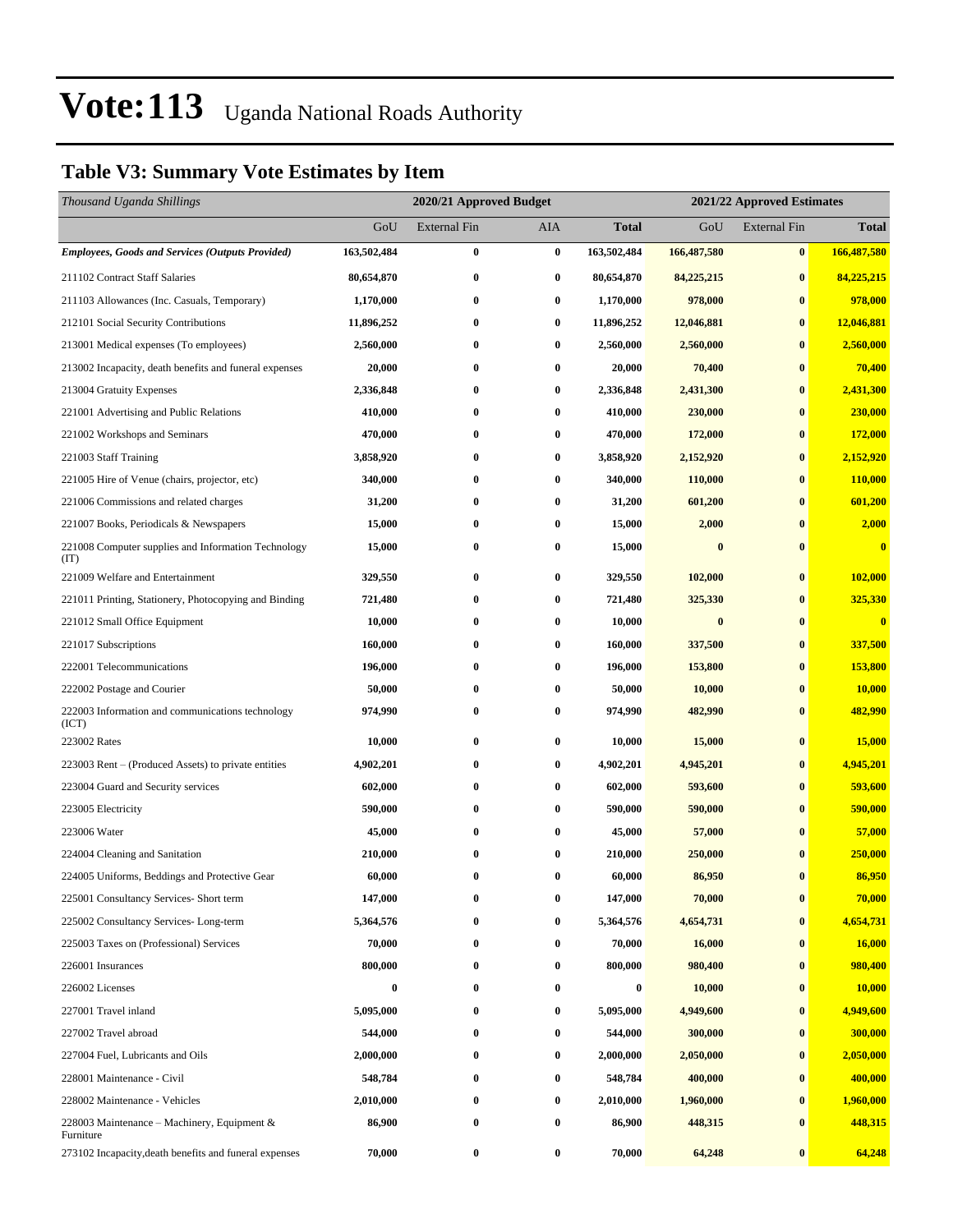| 281501 Environment Impact Assessment for Capital<br>Works          | $\bf{0}$      | $\bf{0}$      | 0            | $\bf{0}$      | 500,000       | $\bf{0}$      | 500,000       |
|--------------------------------------------------------------------|---------------|---------------|--------------|---------------|---------------|---------------|---------------|
| 281503 Engineering and Design Studies & Plans for<br>capital works | 33,155,000    | $\bf{0}$      | $\bf{0}$     | 33,155,000    | 35,825,000    | $\mathbf{0}$  | 35,825,000    |
| 282102 Fines and Penalties/ Court wards                            | 30,000        | $\mathbf{0}$  | $\bf{0}$     | 30,000        | 30,000        | $\mathbf{0}$  | 30,000        |
| 282104 Compensation to 3rd Parties                                 | 941,913       | $\bf{0}$      | $\bf{0}$     | 941,913       | 700,000       | $\bf{0}$      | 700,000       |
| <b>Investment</b> (Capital Purchases)                              | 1,659,006,430 | 1,643,998,013 | $\bf{0}$     | 3,303,004,443 | 1,664,597,721 | 1,495,471,289 | 3,160,069,010 |
| 281501 Environment Impact Assessment for Capital<br>Works          | 570,000       | $\bf{0}$      | $\bf{0}$     | 570,000       | $\bf{0}$      | $\bf{0}$      | $\bf{0}$      |
| 281503 Engineering and Design Studies & Plans for<br>capital works | 150,000       | $\mathbf{0}$  | $\bf{0}$     | 150,000       | 400,000       | $\mathbf{0}$  | 400,000       |
| 281504 Monitoring, Supervision & Appraisal of Capital<br>work      | 51,513,475    | 41,553,168    | 0            | 93,066,643    | 56,906,106    | 72,456,100    | 129,362,206   |
| 311101 Land                                                        | 436,188,970   | $\bf{0}$      | $\bf{0}$     | 436,188,970   | 499,200,000   | $\bf{0}$      | 499,200,000   |
| 312101 Non-Residential Buildings                                   | 20,475,000    | $\mathbf{0}$  | 0            | 20,475,000    | 3,250,847     | $\mathbf{0}$  | 3,250,847     |
| 312102 Residential Buildings                                       | 1,000,000     | $\mathbf{0}$  | 0            | 1,000,000     | 1,800,000     | $\mathbf{0}$  | 1,800,000     |
| 312103 Roads and Bridges.                                          | 1,061,477,855 | 1,602,444,845 | 0            | 2,663,922,700 | 1,048,572,271 | 1,423,015,189 | 2,471,587,459 |
| 312104 Other Structures                                            | 3,000,000     | $\bf{0}$      | $\bf{0}$     | 3,000,000     | 1,200,000     | $\bf{0}$      | 1,200,000     |
| 312201 Transport Equipment                                         | $\bf{0}$      | $\mathbf{0}$  | 0            | $\bf{0}$      | 5,000,000     | $\mathbf{0}$  | 5,000,000     |
| 312202 Machinery and Equipment                                     | 66,361,310    | $\mathbf{0}$  | 0            | 66,361,310    | 36,415,378    | $\mathbf{0}$  | 36,415,378    |
| 312203 Furniture & Fixtures                                        | 200,000       | $\bf{0}$      | 0            | 200,000       | 502,000       | $\mathbf{0}$  | 502,000       |
| 312213 ICT Equipment                                               | 18,069,820    | $\bf{0}$      | $\bf{0}$     | 18,069,820    | 11,351,120    | $\bf{0}$      | 11,351,120    |
| <b>Arrears</b>                                                     | 38,959,959    | $\bf{0}$      | $\bf{0}$     | 38,959,959    | 15,020,351    | $\mathbf{0}$  | 15,020,351    |
| 321605 Domestic arrears (Budgeting)                                | 38,959,959    | $\bf{0}$      | $\bf{0}$     | 38,959,959    | 15,020,351    | $\mathbf{0}$  | 15,020,351    |
| <b>Grand Total Vote 113</b>                                        | 1,861,468,874 | 1,643,998,013 | $\bf{0}$     | 3,505,466,887 | 1,846,105,652 | 1,495,471,289 | 3,341,576,941 |
| <b>Total Excluding Arrears</b>                                     | 1,822,508,914 | 1,643,998,013 | $\mathbf{0}$ | 3,466,506,927 | 1,831,085,301 | 1,495,471,289 | 3,326,556,590 |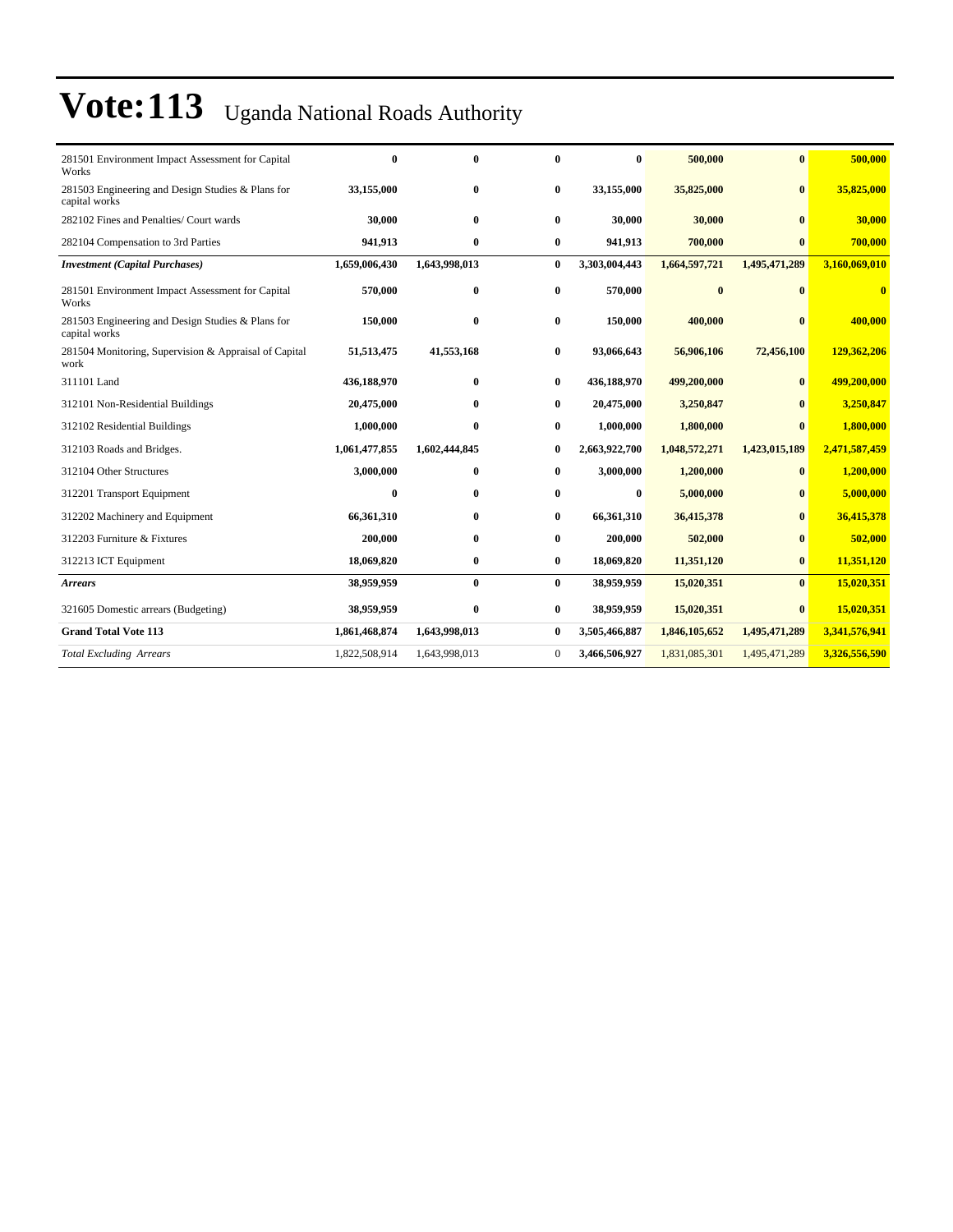### **Table V4: Detailed Estimates by Sub-SubProgramme, Department,Project and Budget Output and Item**

#### *Sub-SubProgrammme 51 National Roads Maintenance & Construction*

*Recurrent Budget Estimates*

#### **Department 01 Finance and Administration**

| Thousand Uganda Shillings                                            |                  | 2020/21 Approved Budget |                  | 2021/22 Approved Estimates |                  |                  |               |  |  |
|----------------------------------------------------------------------|------------------|-------------------------|------------------|----------------------------|------------------|------------------|---------------|--|--|
| <b>Outputs Provided</b>                                              | Wage             | Non Wage                | <b>AIA</b>       | <b>Total</b>               | Wage             | Non Wage         | <b>Total</b>  |  |  |
| <b>Budget Output 045101 Monitoring and Capacity Building Support</b> |                  |                         |                  |                            |                  |                  |               |  |  |
| 211102 Contract Staff Salaries                                       | 71,105,193       | $\boldsymbol{0}$        | $\overline{0}$   | 71,105,193                 | 71,105,193       | $\mathbf{0}$     | 71,105,193    |  |  |
| 211103 Allowances (Inc. Casuals, Temporary)                          | $\boldsymbol{0}$ | 450,000                 | $\mathbf{0}$     | 450,000                    | $\boldsymbol{0}$ | 225,000          | 225,000       |  |  |
| 212101 Social Security Contributions                                 | $\boldsymbol{0}$ | 10,665,779              | $\mathbf{0}$     | 10,665,779                 | $\boldsymbol{0}$ | 10,665,779       | 10,665,779    |  |  |
| 213001 Medical expenses (To employees)                               | $\boldsymbol{0}$ | 2,560,000               | $\boldsymbol{0}$ | 2,560,000                  | $\mathbf{0}$     | 2,560,000        | 2,560,000     |  |  |
| 213002 Incapacity, death benefits and funeral expenses               | $\boldsymbol{0}$ | 20,000                  | $\mathbf{0}$     | 20,000                     | $\mathbf{0}$     | 70,400           | 70,400        |  |  |
| 213004 Gratuity Expenses                                             | $\mathbf{0}$     | 2,336,848               | $\mathbf{0}$     | 2,336,848                  | $\mathbf{0}$     | 2,431,300        | 2,431,300     |  |  |
| 221001 Advertising and Public Relations                              | $\boldsymbol{0}$ | 140,000                 | $\mathbf{0}$     | 140,000                    | $\mathbf{0}$     | 56,000           | 56,000        |  |  |
| 221002 Workshops and Seminars                                        | $\boldsymbol{0}$ | 470,000                 | $\mathbf{0}$     | 470,000                    | $\boldsymbol{0}$ | 172,000          | 172,000       |  |  |
| 221003 Staff Training                                                | $\mathbf{0}$     | $\boldsymbol{0}$        | $\boldsymbol{0}$ | $\bf{0}$                   | $\mathbf{0}$     | 5,000            | 5,000         |  |  |
| 221006 Commissions and related charges                               | $\boldsymbol{0}$ | 31,200                  | $\mathbf{0}$     | 31,200                     | $\mathbf{0}$     | 1,200            | 1,200         |  |  |
| 221007 Books, Periodicals & Newspapers                               | $\boldsymbol{0}$ | 15,000                  | $\overline{0}$   | 15,000                     | $\mathbf{0}$     | 2,000            | 2,000         |  |  |
| 221008 Computer supplies and Information Technology (IT)             | $\boldsymbol{0}$ | 15,000                  | $\mathbf{0}$     | 15,000                     | $\boldsymbol{0}$ | $\boldsymbol{0}$ | $\bf{0}$      |  |  |
| 221009 Welfare and Entertainment                                     | $\mathbf{0}$     | 329,550                 | $\mathbf{0}$     | 329,550                    | $\boldsymbol{0}$ | 102,000          | 102,000       |  |  |
| 221011 Printing, Stationery, Photocopying and Binding                | $\boldsymbol{0}$ | 646,480                 | $\boldsymbol{0}$ | 646,480                    | $\mathbf{0}$     | 260,330          | 260,330       |  |  |
| 221012 Small Office Equipment                                        | $\boldsymbol{0}$ | 10,000                  | $\mathbf{0}$     | 10,000                     | $\mathbf{0}$     | $\mathbf{0}$     | $\bf{0}$      |  |  |
| 221017 Subscriptions                                                 | $\boldsymbol{0}$ | 160,000                 | $\overline{0}$   | 160,000                    | $\mathbf{0}$     | 220,000          | 220,000       |  |  |
| 222001 Telecommunications                                            | $\mathbf{0}$     | 196,000                 | $\mathbf{0}$     | 196,000                    | $\mathbf{0}$     | 153,800          | 153,800       |  |  |
| 222002 Postage and Courier                                           | $\mathbf{0}$     | 50,000                  | $\mathbf{0}$     | 50,000                     | $\boldsymbol{0}$ | 10,000           | 10,000        |  |  |
| 222003 Information and communications technology (ICT)               | $\mathbf{0}$     | 974,990                 | $\boldsymbol{0}$ | 974,990                    | $\mathbf{0}$     | 482,990          | 482,990       |  |  |
| 223002 Rates                                                         | $\boldsymbol{0}$ | 10,000                  | $\mathbf{0}$     | 10,000                     | $\mathbf{0}$     | 15,000           | <b>15,000</b> |  |  |
| 223003 Rent – (Produced Assets) to private entities                  | $\boldsymbol{0}$ | 4,902,201               | $\mathbf{0}$     | 4,902,201                  | $\boldsymbol{0}$ | 4,912,201        | 4,912,201     |  |  |
| 223004 Guard and Security services                                   | $\boldsymbol{0}$ | 500,000                 | $\mathbf{0}$     | 500,000                    | $\mathbf{0}$     | 500,000          | 500,000       |  |  |
| 223005 Electricity                                                   | $\mathbf{0}$     | 590,000                 | $\mathbf{0}$     | 590,000                    | $\mathbf{0}$     | 590,000          | 590,000       |  |  |
| 223006 Water                                                         | $\boldsymbol{0}$ | 45,000                  | $\overline{0}$   | 45,000                     | $\mathbf{0}$     | 57,000           | 57,000        |  |  |
| 224004 Cleaning and Sanitation                                       | $\boldsymbol{0}$ | 210,000                 | $\mathbf{0}$     | 210,000                    | $\mathbf{0}$     | 250,000          | 250,000       |  |  |
| 225003 Taxes on (Professional) Services                              | $\boldsymbol{0}$ | 70,000                  | $\boldsymbol{0}$ | 70,000                     | $\mathbf{0}$     | 10,000           | 10,000        |  |  |
| 226002 Licenses                                                      | $\boldsymbol{0}$ | $\boldsymbol{0}$        | $\mathbf{0}$     | $\bf{0}$                   | $\mathbf{0}$     | 10,000           | <b>10,000</b> |  |  |
| 227001 Travel inland                                                 | $\boldsymbol{0}$ | $\boldsymbol{0}$        | $\boldsymbol{0}$ | $\pmb{0}$                  | $\boldsymbol{0}$ | 150,000          | 150,000       |  |  |
| 227004 Fuel, Lubricants and Oils                                     | $\boldsymbol{0}$ | 100,000                 | $\overline{0}$   | 100,000                    | $\mathbf{0}$     | 150,000          | 150,000       |  |  |
| 228001 Maintenance - Civil                                           | $\boldsymbol{0}$ | 115,000                 | $\boldsymbol{0}$ | 115,000                    | $\mathbf{0}$     | 42,000           | 42,000        |  |  |
| 228002 Maintenance - Vehicles                                        | $\boldsymbol{0}$ | 110,000                 | $\boldsymbol{0}$ | 110,000                    | $\mathbf{0}$     | 10,000           | 10,000        |  |  |
| 228003 Maintenance – Machinery, Equipment & Furniture                | $\boldsymbol{0}$ | 86,900                  | $\boldsymbol{0}$ | 86,900                     | $\mathbf{0}$     | 20,000           | 20,000        |  |  |
| 273102 Incapacity, death benefits and funeral expenses               | $\boldsymbol{0}$ | 70,000                  | $\boldsymbol{0}$ | 70,000                     | $\mathbf{0}$     | 64,248           | 64,248        |  |  |
| 282102 Fines and Penalties/ Court wards                              | $\boldsymbol{0}$ | 30,000                  | $\boldsymbol{0}$ | 30,000                     | $\mathbf{0}$     | 30,000           | 30,000        |  |  |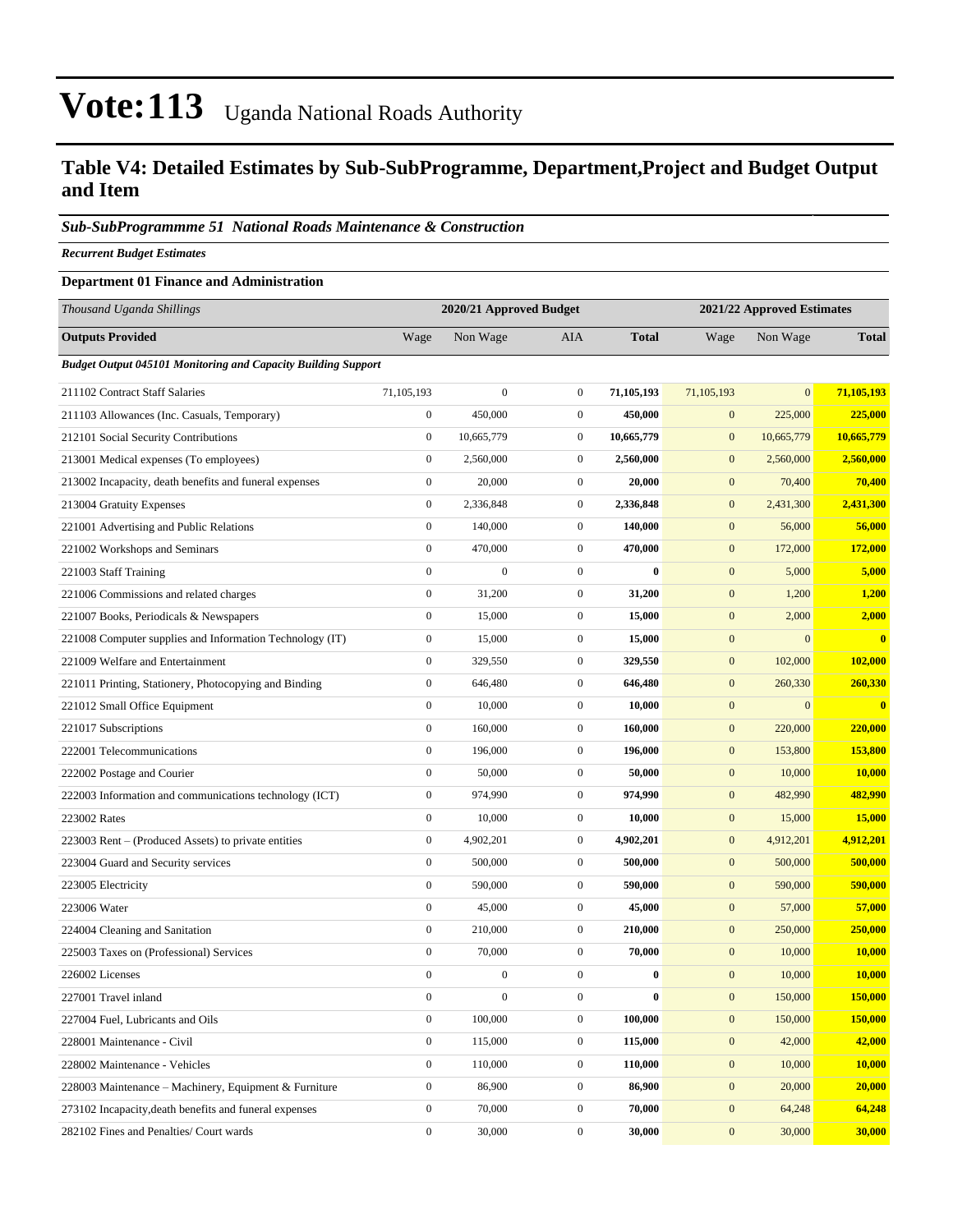| 282104 Compensation to 3rd Parties                                       | $\Omega$                      | 941,913                 | $\mathbf{0}$          | 941,913        | $\mathbf{0}$                  | 700,000                    | 700,000               |
|--------------------------------------------------------------------------|-------------------------------|-------------------------|-----------------------|----------------|-------------------------------|----------------------------|-----------------------|
| <b>Total Cost of Budget Output 01</b>                                    | 71,105,193                    | 26,851,861              | $\boldsymbol{\theta}$ | 97,957,054     | 71,105,193                    | 24,928,248                 | 96,033,441            |
| <b>Total Cost Of Outputs Provided</b>                                    | 71,105,193                    | 26,851,861              | $\bf{0}$              | 97,957,054     | 71,105,193                    | 24,928,248                 | 96,033,441            |
| <b>Arrears</b>                                                           | Wage                          | Non Wage                | <b>AIA</b>            | <b>Total</b>   | Wage                          | Non Wage                   | <b>Total</b>          |
| <b>Budget Output 045199 Arrears</b>                                      |                               |                         |                       |                |                               |                            |                       |
| 321605 Domestic arrears (Budgeting)                                      | $\mathbf{0}$                  | 5,298,290               | $\mathbf{0}$          | 5,298,290      | $\overline{0}$                | $\mathbf{0}$               | $\bf{0}$              |
| <b>Total Cost of Budget Output 99</b>                                    | 0                             | 5,298,290               | $\boldsymbol{\theta}$ | 5,298,290      | $\boldsymbol{\theta}$         | $\boldsymbol{\theta}$      | $\boldsymbol{\theta}$ |
| <b>Total Cost Of Arrears</b>                                             | $\bf{0}$                      | 5,298,290               | $\bf{0}$              | 5,298,290      | $\bf{0}$                      | $\bf{0}$                   | $\bf{0}$              |
| <b>Total Cost for Department 01</b>                                      | 71,105,193                    | 32,150,150              | $\bf{0}$              | 103,255,343    | 71,105,193                    | 24,928,248                 | 96,033,441            |
| <b>Total Excluding Arrears</b>                                           | 71,105,193                    | 26,851,861              | $\mathbf{0}$          | 97,957,054     | 71,105,193                    | 24,928,248                 | 96,033,441            |
| <b>Department 06 Project Preparation Studies</b>                         |                               |                         |                       |                |                               |                            |                       |
| Thousand Uganda Shillings                                                |                               | 2020/21 Approved Budget |                       |                |                               | 2021/22 Approved Estimates |                       |
| <b>Outputs Provided</b>                                                  | Wage                          | Non Wage                | <b>AIA</b>            | <b>Total</b>   | Wage                          | Non Wage                   | <b>Total</b>          |
| <b>Budget Output 045107 Feasibility and Detailed Engineering Studies</b> |                               |                         |                       |                |                               |                            |                       |
| 281503 Engineering and Design Studies & Plans for capital<br>works       | $\boldsymbol{0}$              | $\boldsymbol{0}$        | $\mathbf{0}$          | $\bf{0}$       | $\overline{0}$                | 35,825,000                 | 35,825,000            |
| <b>Total Cost of Budget Output 07</b>                                    | $\boldsymbol{\theta}$         | $\boldsymbol{\theta}$   | $\boldsymbol{\theta}$ | $\pmb{\theta}$ | $\boldsymbol{\theta}$         | 35,825,000                 | 35,825,000            |
| <b>Total Cost Of Outputs Provided</b>                                    | $\bf{0}$                      | $\bf{0}$                | $\bf{0}$              | $\bf{0}$       | $\bf{0}$                      | 35,825,000                 | 35,825,000            |
| <b>Total Cost for Department 06</b>                                      | $\bf{0}$                      | $\bf{0}$                | $\bf{0}$              | $\bf{0}$       | $\bf{0}$                      | 35,825,000                 | 35,825,000            |
| <b>Total Excluding Arrears</b>                                           | $\overline{0}$                | $\boldsymbol{0}$        | $\boldsymbol{0}$      | $\bf{0}$       | $\overline{0}$                | 35,825,000                 | 35,825,000            |
| <b>Development Budget Estimates</b>                                      |                               |                         |                       |                |                               |                            |                       |
| Project 0265 Upgrade Atiak - Moyo-Afoji (104km)                          |                               |                         |                       |                |                               |                            |                       |
| Thousand Uganda Shillings                                                |                               | 2020/21 Approved Budget |                       |                |                               | 2021/22 Approved Estimates |                       |
| <b>Outputs Provided</b>                                                  | <b>GoU Dev't External Fin</b> |                         | <b>AIA</b>            | <b>Total</b>   | <b>GoU Dev't External Fin</b> |                            | <b>Total</b>          |
| <b>Budget Output 045101 Monitoring and Capacity Building Support</b>     |                               |                         |                       |                |                               |                            |                       |
| 227001 Travel inland                                                     | 50,000                        | $\boldsymbol{0}$        | $\boldsymbol{0}$      | 50,000         | 40,000                        | $\overline{0}$             | 40,000                |
| Total Cost Of Budget Output 045101                                       | 50,000                        | $\boldsymbol{\theta}$   | $\boldsymbol{\theta}$ | 50,000         | 40,000                        | $\boldsymbol{\theta}$      | 40,000                |
| <b>Total Cost for Outputs Provided</b>                                   | 50,000                        | $\mathbf{0}$            | $\mathbf{0}$          | 50,000         | 40,000                        | $\overline{0}$             | 40,000                |
| <b>Capital Purchases</b>                                                 | <b>GoU Dev't External Fin</b> |                         | <b>AIA</b>            | <b>Total</b>   | GoU Dev't External Fin        |                            | <b>Total</b>          |

*Budget Output 045180 National Road Construction/Rehabilitation (Bitumen Standard)*

| 281504 Monitoring, Supervision & Appraisal of Capital work    | 291,312   | 1,650,768  |   | 1,942,080    | 750,000    | 4,250,000  | 5,000,000  |
|---------------------------------------------------------------|-----------|------------|---|--------------|------------|------------|------------|
| 312103 Roads and Bridges.                                     | 3,993,451 | 22,321,692 |   | 26, 315, 143 | 18,343,720 | 34,578,280 | 52,922,000 |
| Total Cost Of Budget Output 045180                            | 4,284,763 | 23,972,460 | 0 | 28,257,223   | 19.093.720 | 38,828,280 | 57,922,000 |
| <b>Total Cost for Capital Purchases</b>                       | 4.284.763 | 23,972,460 |   | 28,257,223   | 19,093,720 | 38,828,280 | 57,922,000 |
| <b>Total Cost for Project: 0265</b>                           | 4,334,763 | 23,972,460 |   | 28.307.223   | 19,133,720 | 38,828,280 | 57,962,000 |
| <b>Total Excluding Arrears</b>                                | 4,334,763 | 23,972,460 |   | 28.307.223   | 19,133,720 | 38,828,280 | 57,962,000 |
| $\mathbf{r}$ . $\mathbf{r}$<br>$\sim$ $\sim$ $\sim$<br>$\sim$ |           |            |   |              |            |            |            |

#### **Project 0267 Improvement of Ferry Services**

| Thousand Uganda Shillings                                            |                        | 2020/21 Approved Budget |     | 2021/22 Approved Estimates |                               |                          |  |  |  |  |
|----------------------------------------------------------------------|------------------------|-------------------------|-----|----------------------------|-------------------------------|--------------------------|--|--|--|--|
| <b>Outputs Provided</b>                                              | GoU Dev't External Fin |                         | AIA | <b>Total</b>               | <b>GoU</b> Dev't External Fin | <b>Total</b>             |  |  |  |  |
| <b>Budget Output 045101 Monitoring and Capacity Building Support</b> |                        |                         |     |                            |                               |                          |  |  |  |  |
| 211102 Contract Staff Salaries                                       | 300,000                |                         |     | 300,000                    | $\overline{0}$                | $\Omega$<br>$\mathbf{0}$ |  |  |  |  |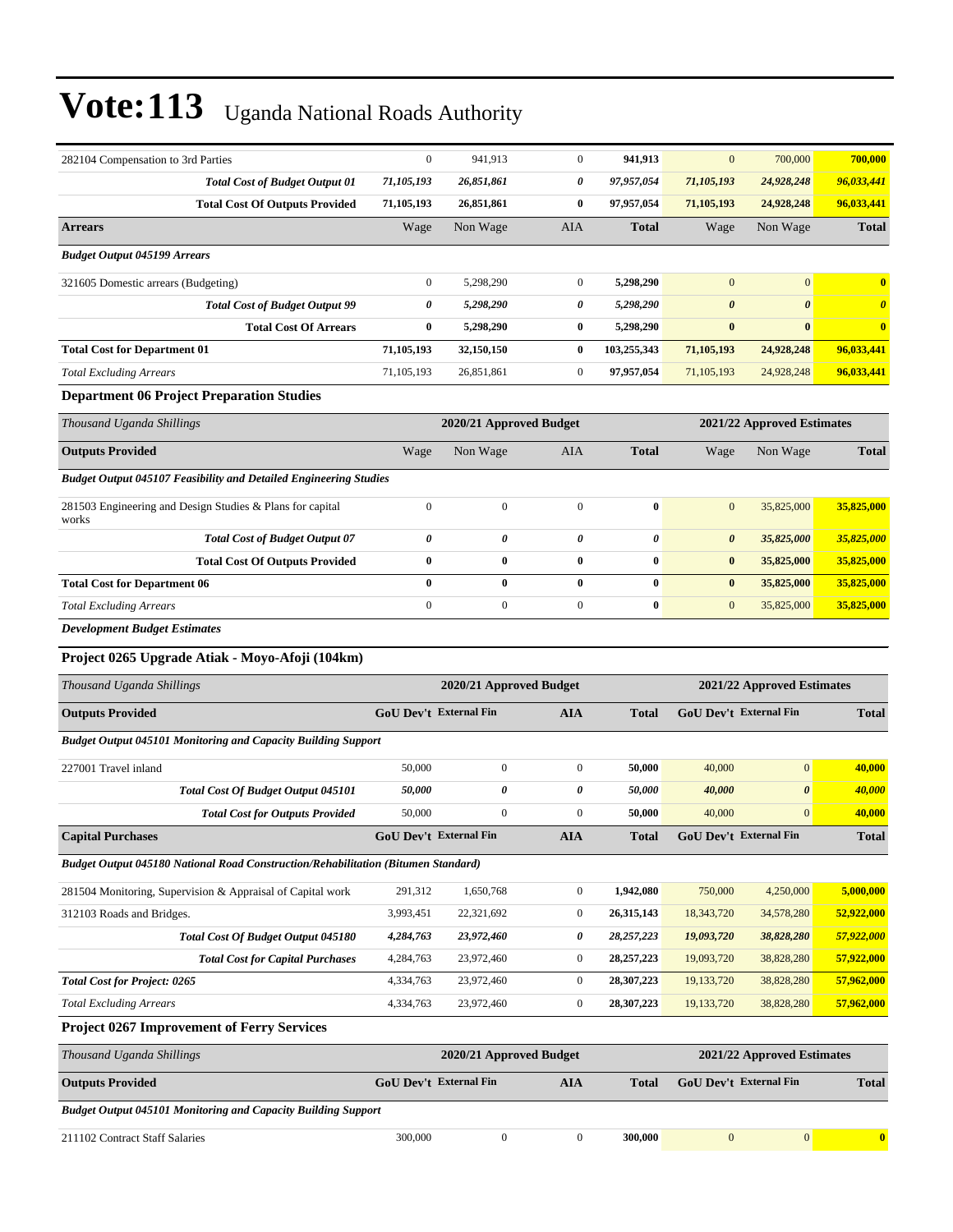| 227001 Travel inland                                                              | 150,000                       | $\mathbf{0}$            | $\overline{0}$   | 150,000                    | 150,000               | $\mathbf{0}$                  | 150,000               |
|-----------------------------------------------------------------------------------|-------------------------------|-------------------------|------------------|----------------------------|-----------------------|-------------------------------|-----------------------|
| Total Cost Of Budget Output 045101                                                | 450,000                       | 0                       | 0                | 450,000                    | 150,000               | $\boldsymbol{\theta}$         | 150,000               |
| <b>Total Cost for Outputs Provided</b>                                            | 450,000                       | $\boldsymbol{0}$        | $\boldsymbol{0}$ | 450,000                    | 150,000               | $\mathbf{0}$                  | <b>150,000</b>        |
| <b>Capital Purchases</b>                                                          | <b>GoU Dev't External Fin</b> |                         | <b>AIA</b>       | <b>Total</b>               |                       | GoU Dev't External Fin        | <b>Total</b>          |
| <b>Budget Output 045177 Purchase of Specialised Machinery &amp; Equipment</b>     |                               |                         |                  |                            |                       |                               |                       |
| 312202 Machinery and Equipment                                                    | 29,684,110                    | $\boldsymbol{0}$        | $\boldsymbol{0}$ | 29,684,110                 | 11,670,000            | $\mathbf{0}$                  | 11,670,000            |
| <b>Total Cost Of Budget Output 045177</b>                                         | 29,684,110                    | 0                       | 0                | 29,684,110                 | 11,670,000            | $\boldsymbol{\theta}$         | 11,670,000            |
| Budget Output 045180 National Road Construction/Rehabilitation (Bitumen Standard) |                               |                         |                  |                            |                       |                               |                       |
| 281503 Engineering and Design Studies & Plans for capital<br>works                | 150,000                       | $\boldsymbol{0}$        | $\mathbf{0}$     | 150,000                    | 400,000               | $\mathbf{0}$                  | 400,000               |
| 281504 Monitoring, Supervision & Appraisal of Capital work                        | $\boldsymbol{0}$              | $\boldsymbol{0}$        | $\boldsymbol{0}$ | $\bf{0}$                   | 300,000               | $\mathbf{0}$                  | 300,000               |
| 312103 Roads and Bridges.                                                         | 18,000,000                    | $\mathbf{0}$            | $\boldsymbol{0}$ | 18,000,000                 | 16,929,000            | $\mathbf{0}$                  | 16,929,000            |
| Total Cost Of Budget Output 045180                                                | 18,150,000                    | 0                       | 0                | 18,150,000                 | 17,629,000            | $\boldsymbol{\theta}$         | 17,629,000            |
| <b>Total Cost for Capital Purchases</b>                                           | 47,834,110                    | $\mathbf{0}$            | $\boldsymbol{0}$ | 47,834,110                 | 29,299,000            | $\mathbf{0}$                  | 29,299,000            |
| <b>Total Cost for Project: 0267</b>                                               | 48,284,110                    | $\boldsymbol{0}$        | $\boldsymbol{0}$ | 48,284,110                 | 29,449,000            | $\mathbf{0}$                  | 29,449,000            |
| <b>Total Excluding Arrears</b>                                                    | 48,284,110                    | $\boldsymbol{0}$        | $\boldsymbol{0}$ | 48,284,110                 | 29,449,000            | $\mathbf{0}$                  | 29,449,000            |
| Project 0952 Design Masaka-Bukakata road                                          |                               |                         |                  |                            |                       |                               |                       |
| Thousand Uganda Shillings                                                         | 2020/21 Approved Budget       |                         |                  | 2021/22 Approved Estimates |                       |                               |                       |
| <b>Outputs Provided</b>                                                           | <b>GoU Dev't External Fin</b> |                         | <b>AIA</b>       | <b>Total</b>               |                       | <b>GoU Dev't External Fin</b> | <b>Total</b>          |
| <b>Budget Output 045101 Monitoring and Capacity Building Support</b>              |                               |                         |                  |                            |                       |                               |                       |
| 211102 Contract Staff Salaries                                                    | 92,514                        | $\mathbf{0}$            | $\boldsymbol{0}$ | 92,514                     | $\mathbf{0}$          | $\boldsymbol{0}$              | $\bf{0}$              |
| 212101 Social Security Contributions                                              | 32,719                        | $\boldsymbol{0}$        | $\boldsymbol{0}$ | 32,719                     | 14,976                | $\mathbf{0}$                  | 14,976                |
| 227001 Travel inland                                                              | 50,000                        | $\mathbf{0}$            | $\boldsymbol{0}$ | 50,000                     | 100,000               | $\mathbf{0}$                  | 100,000               |
| <b>Total Cost Of Budget Output 045101</b>                                         | 175,233                       | 0                       | 0                | 175,233                    | 114,976               | $\boldsymbol{\theta}$         | 114,976               |
| <b>Total Cost for Outputs Provided</b>                                            | 175,233                       | $\boldsymbol{0}$        | $\boldsymbol{0}$ | 175,233                    | 114,976               | $\mathbf{0}$                  | 114,976               |
| <b>Capital Purchases</b>                                                          | <b>GoU Dev't External Fin</b> |                         | <b>AIA</b>       | <b>Total</b>               |                       | <b>GoU Dev't External Fin</b> | <b>Total</b>          |
| Budget Output 045180 National Road Construction/Rehabilitation (Bitumen Standard) |                               |                         |                  |                            |                       |                               |                       |
| 281504 Monitoring, Supervision & Appraisal of Capital work                        | 70,000                        | 1,702,400               | $\boldsymbol{0}$ | 1,772,400                  | 997,116               | $\mathbf{0}$                  | 997,116               |
| 312103 Roads and Bridges.                                                         | 27,000,000                    | 32,559,872              | $\boldsymbol{0}$ | 59,559,872                 | 6,330,232             | 17,133,640                    | 23,463,871            |
| Total Cost Of Budget Output 045180                                                | 27,070,000                    | 34,262,272              | 0                | 61,332,272                 | 7,327,348             | 17,133,640                    | 24,460,988            |
| <b>Total Cost for Capital Purchases</b>                                           | 27,070,000                    | 34,262,272              | $\boldsymbol{0}$ | 61,332,272                 | 7,327,348             | 17,133,640                    | 24,460,988            |
| <b>Total Cost for Project: 0952</b>                                               | 27, 245, 233                  | 34,262,272              | $\boldsymbol{0}$ | 61,507,505                 | 7,442,324             | 17,133,640                    | 24,575,964            |
| <b>Total Excluding Arrears</b>                                                    | 27, 245, 233                  | 34,262,272              | $\boldsymbol{0}$ | 61,507,505                 | 7,442,324             | 17,133,640                    | 24,575,964            |
| Project 1034 Design of Mukono-Katosi-Nyenga (72km)                                |                               |                         |                  |                            |                       |                               |                       |
| Thousand Uganda Shillings                                                         |                               | 2020/21 Approved Budget |                  |                            |                       | 2021/22 Approved Estimates    |                       |
| <b>Outputs Provided</b>                                                           | GoU Dev't External Fin        |                         | <b>AIA</b>       | <b>Total</b>               |                       | GoU Dev't External Fin        | <b>Total</b>          |
| <b>Budget Output 045101 Monitoring and Capacity Building Support</b>              |                               |                         |                  |                            |                       |                               |                       |
| 227001 Travel inland                                                              | 10,000                        | $\boldsymbol{0}$        | $\boldsymbol{0}$ | 10,000                     | $\boldsymbol{0}$      | $\boldsymbol{0}$              | $\bf{0}$              |
| <b>Total Cost Of Budget Output 045101</b>                                         | 10,000                        | 0                       | 0                | 10,000                     | $\boldsymbol{\theta}$ | $\pmb{\theta}$                | $\boldsymbol{\theta}$ |
| <b>Total Cost for Outputs Provided</b>                                            | 10,000                        | $\boldsymbol{0}$        | $\boldsymbol{0}$ | 10,000                     | $\boldsymbol{0}$      | $\mathbf{0}$                  | $\bf{0}$              |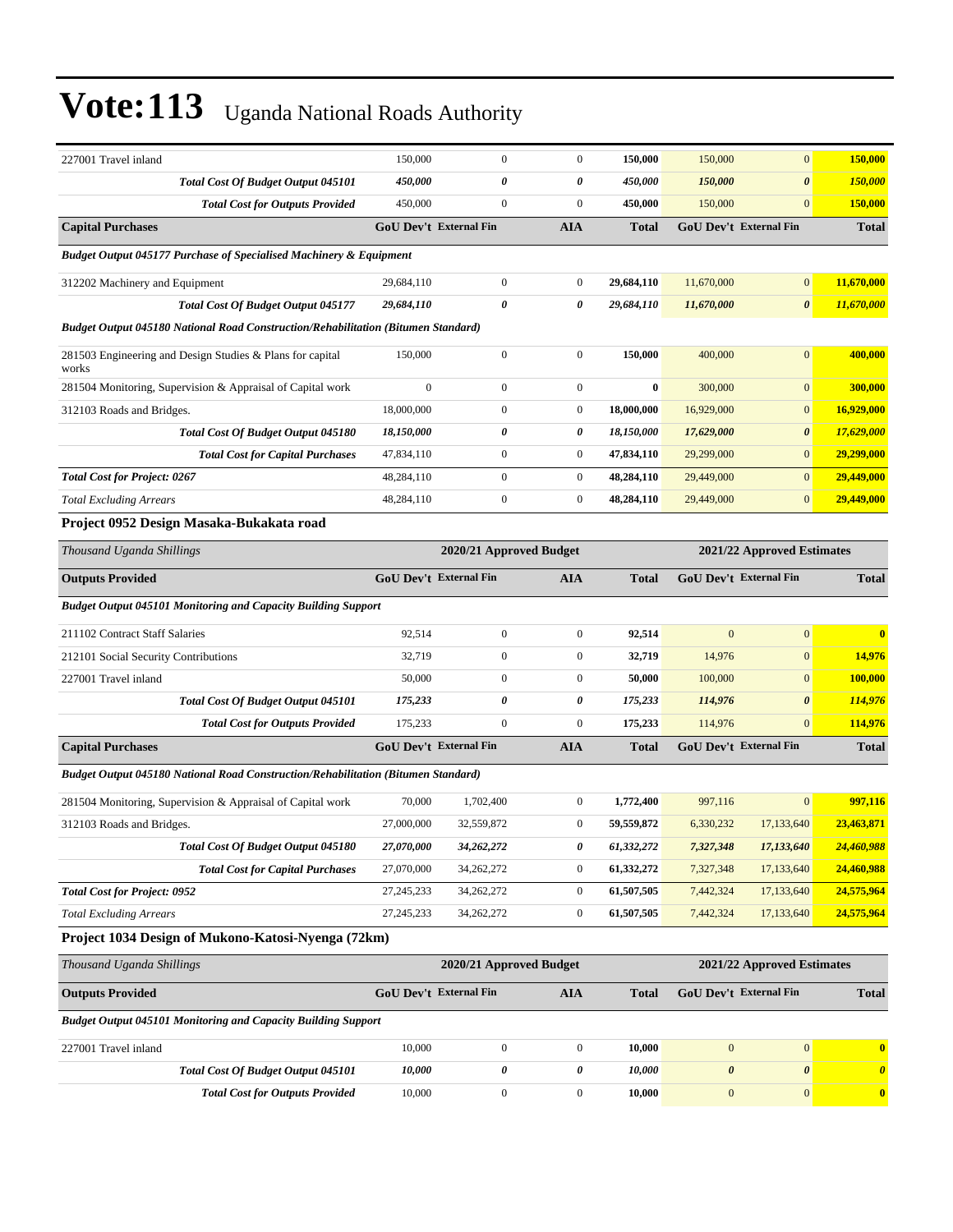| <b>Capital Purchases</b>                                                                 |                               | <b>GoU Dev't External Fin</b> | <b>AIA</b>       | <b>Total</b>               |                       | GoU Dev't External Fin        | <b>Total</b>          |
|------------------------------------------------------------------------------------------|-------------------------------|-------------------------------|------------------|----------------------------|-----------------------|-------------------------------|-----------------------|
| <b>Budget Output 045180 National Road Construction/Rehabilitation (Bitumen Standard)</b> |                               |                               |                  |                            |                       |                               |                       |
| 312103 Roads and Bridges.                                                                | 24,505,415                    | $\boldsymbol{0}$              | $\boldsymbol{0}$ | 24,505,415                 | $\mathbf{0}$          | $\mathbf{0}$                  | $\bf{0}$              |
| <b>Total Cost Of Budget Output 045180</b>                                                | 24,505,415                    | 0                             | 0                | 24,505,415                 | $\boldsymbol{\theta}$ | $\boldsymbol{\theta}$         | $\boldsymbol{\theta}$ |
| <b>Total Cost for Capital Purchases</b>                                                  | 24,505,415                    | $\boldsymbol{0}$              | $\boldsymbol{0}$ | 24,505,415                 | $\boldsymbol{0}$      | $\mathbf{0}$                  | $\bf{0}$              |
| <b>Total Cost for Project: 1034</b>                                                      | 24,515,415                    | $\overline{0}$                | $\boldsymbol{0}$ | 24,515,415                 | $\mathbf{0}$          | $\overline{0}$                | $\bf{0}$              |
| <b>Total Excluding Arrears</b>                                                           | 24,515,415                    | $\boldsymbol{0}$              | $\boldsymbol{0}$ | 24,515,415                 | $\mathbf{0}$          | $\mathbf{0}$                  | $\bf{0}$              |
| Project 1035 Design Mpigi-Kabulasoka-Maddu (135 km)                                      |                               |                               |                  |                            |                       |                               |                       |
| Thousand Uganda Shillings                                                                |                               | 2020/21 Approved Budget       |                  |                            |                       | 2021/22 Approved Estimates    |                       |
| <b>Outputs Provided</b>                                                                  | GoU Dev't External Fin        |                               | <b>AIA</b>       | <b>Total</b>               |                       | GoU Dev't External Fin        | <b>Total</b>          |
| <b>Budget Output 045101 Monitoring and Capacity Building Support</b>                     |                               |                               |                  |                            |                       |                               |                       |
| 227001 Travel inland                                                                     | 70,000                        | $\boldsymbol{0}$              | $\boldsymbol{0}$ | 70,000                     | $\mathbf{0}$          | $\mathbf{0}$                  | $\bf{0}$              |
| Total Cost Of Budget Output 045101                                                       | 70,000                        | $\boldsymbol{\theta}$         | $\pmb{\theta}$   | 70,000                     | $\boldsymbol{\theta}$ | 0                             | $\boldsymbol{\theta}$ |
| <b>Total Cost for Outputs Provided</b>                                                   | 70,000                        | $\boldsymbol{0}$              | $\boldsymbol{0}$ | 70,000                     | $\mathbf{0}$          | $\overline{0}$                | $\bf{0}$              |
| <b>Capital Purchases</b>                                                                 | GoU Dev't External Fin        |                               | <b>AIA</b>       | <b>Total</b>               |                       | <b>GoU Dev't External Fin</b> | <b>Total</b>          |
| Budget Output 045180 National Road Construction/Rehabilitation (Bitumen Standard)        |                               |                               |                  |                            |                       |                               |                       |
| 312103 Roads and Bridges.                                                                | 28,000,000                    | $\boldsymbol{0}$              | $\boldsymbol{0}$ | 28,000,000                 | $\mathbf{0}$          | $\mathbf{0}$                  | $\bf{0}$              |
| Total Cost Of Budget Output 045180                                                       | 28,000,000                    | 0                             | 0                | 28,000,000                 | $\boldsymbol{\theta}$ | $\boldsymbol{\theta}$         | $\boldsymbol{\theta}$ |
| <b>Total Cost for Capital Purchases</b>                                                  | 28,000,000                    | $\boldsymbol{0}$              | $\boldsymbol{0}$ | 28,000,000                 | $\mathbf{0}$          | $\mathbf{0}$                  | $\bf{0}$              |
| <b>Total Cost for Project: 1035</b>                                                      | 28,070,000                    | $\boldsymbol{0}$              | $\boldsymbol{0}$ | 28,070,000                 | $\mathbf{0}$          | $\overline{0}$                | $\bf{0}$              |
| <b>Total Excluding Arrears</b>                                                           | 28,070,000                    | $\boldsymbol{0}$              | $\boldsymbol{0}$ | 28,070,000                 | $\boldsymbol{0}$      | $\mathbf{0}$                  | $\bf{0}$              |
| Project 1040 Design Kapchorwa-Suam road (77km)                                           |                               |                               |                  |                            |                       |                               |                       |
| Thousand Uganda Shillings                                                                |                               | 2020/21 Approved Budget       |                  | 2021/22 Approved Estimates |                       |                               |                       |
| <b>Outputs Provided</b>                                                                  | <b>GoU Dev't External Fin</b> |                               | <b>AIA</b>       | <b>Total</b>               |                       | <b>GoU Dev't External Fin</b> | <b>Total</b>          |
| <b>Budget Output 045101 Monitoring and Capacity Building Support</b>                     |                               |                               |                  |                            |                       |                               |                       |
| 227001 Travel inland                                                                     | 100,000                       | $\boldsymbol{0}$              | $\boldsymbol{0}$ | 100,000                    | 100,000               | $\overline{0}$                | 100,000               |
| 228002 Maintenance - Vehicles                                                            | 200,000                       | $\boldsymbol{0}$              | $\boldsymbol{0}$ | 200,000                    | 200,000               | $\boldsymbol{0}$              | 200,000               |
| Total Cost Of Budget Output 045101                                                       | 300,000                       | 0                             | 0                | 300,000                    | 300,000               | $\boldsymbol{\theta}$         | 300,000               |
| <b>Total Cost for Outputs Provided</b>                                                   | 300,000                       | $\boldsymbol{0}$              | $\boldsymbol{0}$ | 300,000                    | 300,000               | $\vert 0 \vert$               | 300,000               |
| <b>Capital Purchases</b>                                                                 |                               | GoU Dev't External Fin        | <b>AIA</b>       | <b>Total</b>               |                       | GoU Dev't External Fin        | <b>Total</b>          |
| <b>Budget Output 045180 National Road Construction/Rehabilitation (Bitumen Standard)</b> |                               |                               |                  |                            |                       |                               |                       |
| 281504 Monitoring, Supervision & Appraisal of Capital work                               | 1,376,801                     | 2,700,000                     | $\boldsymbol{0}$ | 4,076,801                  | 1,258,990             | 1,170,000                     | 2,428,990             |
| 312103 Roads and Bridges.                                                                | 20,000,000                    | 84,039,930                    | $\boldsymbol{0}$ | 104,039,930                | 5,000,000             | 73,014,086                    | 78,014,086            |
| Total Cost Of Budget Output 045180                                                       | 21,376,801                    | 86,739,930                    | 0                | 108,116,731                | 6,258,990             | 74,184,086                    | 80,443,077            |
| <b>Total Cost for Capital Purchases</b>                                                  | 21,376,801                    | 86,739,930                    | $\boldsymbol{0}$ | 108,116,731                | 6,258,990             | 74,184,086                    | 80,443,077            |
| <b>Total Cost for Project: 1040</b>                                                      | 21,676,801                    | 86,739,930                    | $\boldsymbol{0}$ | 108,416,731                | 6,558,990             | 74,184,086                    | 80,743,077            |
| <b>Total Excluding Arrears</b>                                                           | 21,676,801                    | 86,739,930                    | $\boldsymbol{0}$ | 108,416,731                | 6,558,990             | 74,184,086                    | 80,743,077            |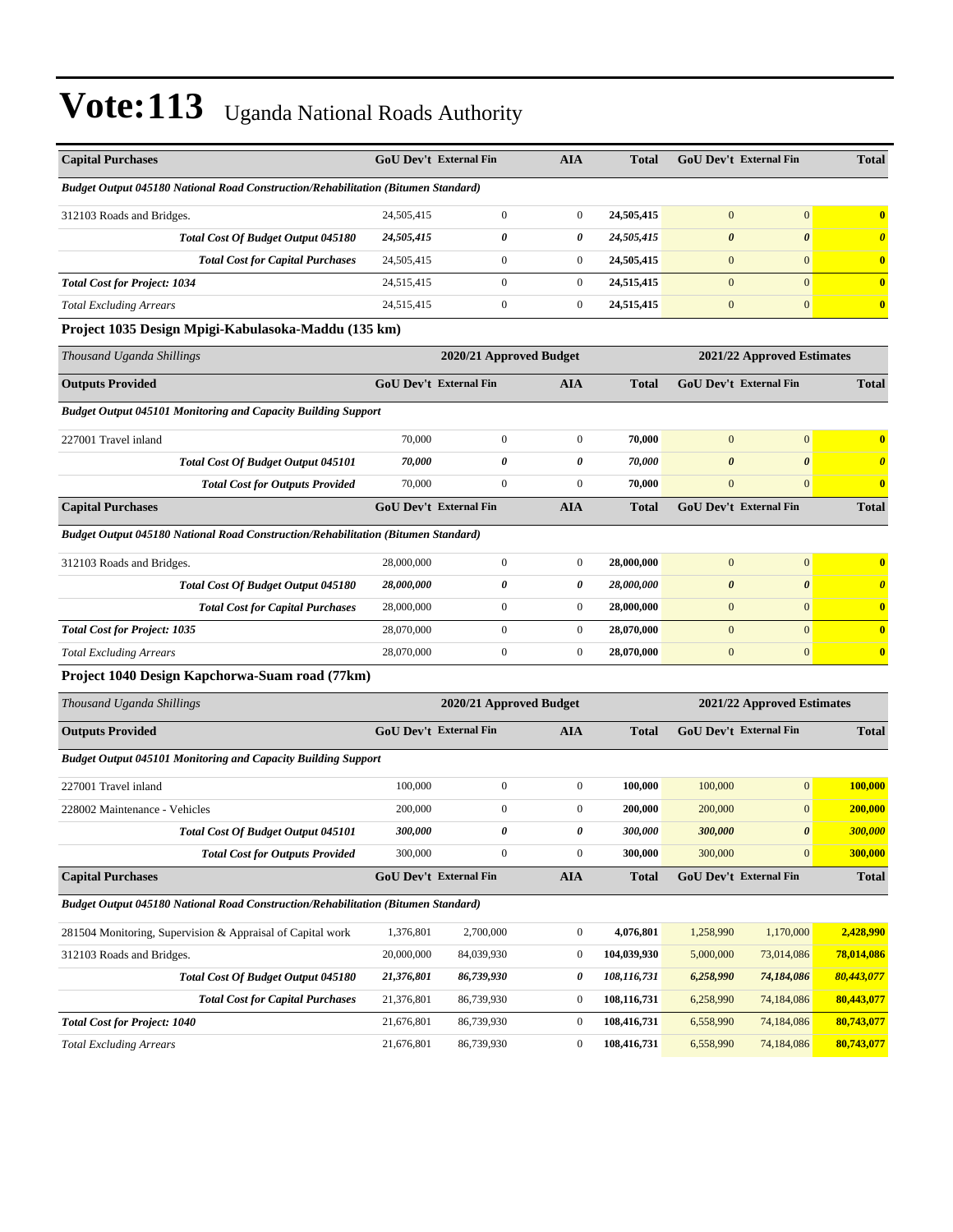#### **Project 1041 Design Kyenjojo-Hoima-Masindi-Kigumba (238km)**

| Thousand Uganda Shillings                                                                |                  | 2020/21 Approved Budget       |                  |              |                  | 2021/22 Approved Estimates    |              |
|------------------------------------------------------------------------------------------|------------------|-------------------------------|------------------|--------------|------------------|-------------------------------|--------------|
| <b>Outputs Provided</b>                                                                  |                  | <b>GoU Dev't External Fin</b> | <b>AIA</b>       | Total        |                  | GoU Dev't External Fin        | <b>Total</b> |
| Budget Output 045101 Monitoring and Capacity Building Support                            |                  |                               |                  |              |                  |                               |              |
| 212101 Social Security Contributions                                                     | 203,281          | $\boldsymbol{0}$              | $\boldsymbol{0}$ | 203,281      | 120,000          | $\mathbf{0}$                  | 120,000      |
| 227001 Travel inland                                                                     | 100,000          | $\overline{0}$                | $\boldsymbol{0}$ | 100,000      | 100,000          | $\boldsymbol{0}$              | 100,000      |
| Total Cost Of Budget Output 045101                                                       | 303,281          | 0                             | 0                | 303,281      | 220,000          | $\boldsymbol{\theta}$         | 220,000      |
| <b>Total Cost for Outputs Provided</b>                                                   | 303,281          | $\mathbf{0}$                  | $\boldsymbol{0}$ | 303,281      | 220,000          | $\mathbf{0}$                  | 220,000      |
| <b>Capital Purchases</b>                                                                 |                  | GoU Dev't External Fin        | <b>AIA</b>       | <b>Total</b> |                  | GoU Dev't External Fin        | <b>Total</b> |
| <b>Budget Output 045180 National Road Construction/Rehabilitation (Bitumen Standard)</b> |                  |                               |                  |              |                  |                               |              |
| 281504 Monitoring, Supervision & Appraisal of Capital work                               | 600,000          | 5,000,000                     | $\boldsymbol{0}$ | 5,600,000    | 400,000          | 6,023,865                     | 6,423,865    |
| 312103 Roads and Bridges.                                                                | 7,459,800        | 100,162,570                   | $\mathbf{0}$     | 107,622,370  | 3,584,020        | 48, 121, 764                  | 51,705,784   |
| <b>Total Cost Of Budget Output 045180</b>                                                | 8,059,800        | 105,162,570                   | 0                | 113,222,370  | 3,984,020        | 54,145,629                    | 58,129,649   |
| <b>Total Cost for Capital Purchases</b>                                                  | 8,059,800        | 105,162,570                   | $\boldsymbol{0}$ | 113,222,370  | 3,984,020        | 54,145,629                    | 58,129,649   |
| <b>Total Cost for Project: 1041</b>                                                      | 8,363,081        | 105,162,570                   | $\boldsymbol{0}$ | 113,525,651  | 4,204,020        | 54,145,629                    | 58,349,649   |
| <b>Total Excluding Arrears</b>                                                           | 8,363,081        | 105,162,570                   | $\boldsymbol{0}$ | 113,525,651  | 4,204,020        | 54,145,629                    | 58,349,649   |
| Project 1042 Design Nyendo - Sembabule (48km)                                            |                  |                               |                  |              |                  |                               |              |
| Thousand Uganda Shillings                                                                |                  | 2020/21 Approved Budget       |                  |              |                  | 2021/22 Approved Estimates    |              |
| <b>Outputs Provided</b>                                                                  |                  | <b>GoU Dev't External Fin</b> | <b>AIA</b>       | Total        |                  | GoU Dev't External Fin        | <b>Total</b> |
| <b>Budget Output 045101 Monitoring and Capacity Building Support</b>                     |                  |                               |                  |              |                  |                               |              |
| 227001 Travel inland                                                                     | $\mathbf{0}$     | $\boldsymbol{0}$              | $\boldsymbol{0}$ | $\bf{0}$     | 60,000           | $\mathbf{0}$                  | 60,000       |
| Total Cost Of Budget Output 045101                                                       | 0                | 0                             | 0                | 0            | 60,000           | $\boldsymbol{\theta}$         | 60,000       |
| <b>Total Cost for Outputs Provided</b>                                                   | $\mathbf{0}$     | $\boldsymbol{0}$              | $\overline{0}$   | $\bf{0}$     | 60,000           | $\mathbf{0}$                  | 60,000       |
| <b>Capital Purchases</b>                                                                 |                  | <b>GoU Dev't External Fin</b> | <b>AIA</b>       | Total        |                  | GoU Dev't External Fin        | <b>Total</b> |
| Budget Output 045180 National Road Construction/Rehabilitation (Bitumen Standard)        |                  |                               |                  |              |                  |                               |              |
| 312103 Roads and Bridges.                                                                | $\mathbf{0}$     | $\boldsymbol{0}$              | $\boldsymbol{0}$ | $\bf{0}$     | 24,250,000       | $\boldsymbol{0}$              | 24,250,000   |
| Total Cost Of Budget Output 045180                                                       | 0                | 0                             | 0                | 0            | 24,250,000       | $\pmb{\theta}$                | 24,250,000   |
| <b>Total Cost for Capital Purchases</b>                                                  | $\mathbf{0}$     | $\boldsymbol{0}$              | $\boldsymbol{0}$ | $\bf{0}$     | 24,250,000       | $\mathbf{0}$                  | 24,250,000   |
| <b>Total Cost for Project: 1042</b>                                                      | $\mathbf{0}$     | $\boldsymbol{0}$              | $\boldsymbol{0}$ | $\bf{0}$     | 24,310,000       | $\mathbf{0}$                  | 24,310,000   |
| <b>Total Excluding Arrears</b>                                                           | $\boldsymbol{0}$ | $\boldsymbol{0}$              | $\boldsymbol{0}$ | $\bf{0}$     | 24,310,000       | $\boldsymbol{0}$              | 24,310,000   |
| Project 1176 Hoima-Wanseko Road (83Km)                                                   |                  |                               |                  |              |                  |                               |              |
| Thousand Uganda Shillings                                                                |                  | 2020/21 Approved Budget       |                  |              |                  | 2021/22 Approved Estimates    |              |
| <b>Outputs Provided</b>                                                                  |                  | <b>GoU Dev't External Fin</b> | <b>AIA</b>       | Total        |                  | <b>GoU Dev't External Fin</b> | <b>Total</b> |
| <b>Budget Output 045101 Monitoring and Capacity Building Support</b>                     |                  |                               |                  |              |                  |                               |              |
| 211102 Contract Staff Salaries                                                           | 1,746,000        | $\mathbf{0}$                  | $\boldsymbol{0}$ | 1,746,000    | $\boldsymbol{0}$ | $\boldsymbol{0}$              | $\bf{0}$     |
| 212101 Social Security Contributions                                                     | 174,600          | $\boldsymbol{0}$              | $\boldsymbol{0}$ | 174,600      | $\overline{0}$   | $\boldsymbol{0}$              | $\bf{0}$     |
| 227001 Travel inland                                                                     | 600,000          | $\boldsymbol{0}$              | $\boldsymbol{0}$ | 600,000      | 400,000          | $\boldsymbol{0}$              | 400,000      |
| 227004 Fuel, Lubricants and Oils                                                         | 700,000          | $\boldsymbol{0}$              | $\boldsymbol{0}$ | 700,000      | 700,000          | $\boldsymbol{0}$              | 700,000      |
| 228002 Maintenance - Vehicles                                                            | 500,000          | $\boldsymbol{0}$              | $\boldsymbol{0}$ | 500,000      | 500,000          | $\boldsymbol{0}$              | 500,000      |
| Total Cost Of Budget Output 045101                                                       | 3,720,600        | $\pmb{\theta}$                | 0                | 3,720,600    | 1,600,000        | $\pmb{\theta}$                | 1,600,000    |
| <b>Total Cost for Outputs Provided</b>                                                   | 3,720,600        | $\boldsymbol{0}$              | $\boldsymbol{0}$ | 3,720,600    | 1,600,000        | $\mathbf{0}$                  | 1,600,000    |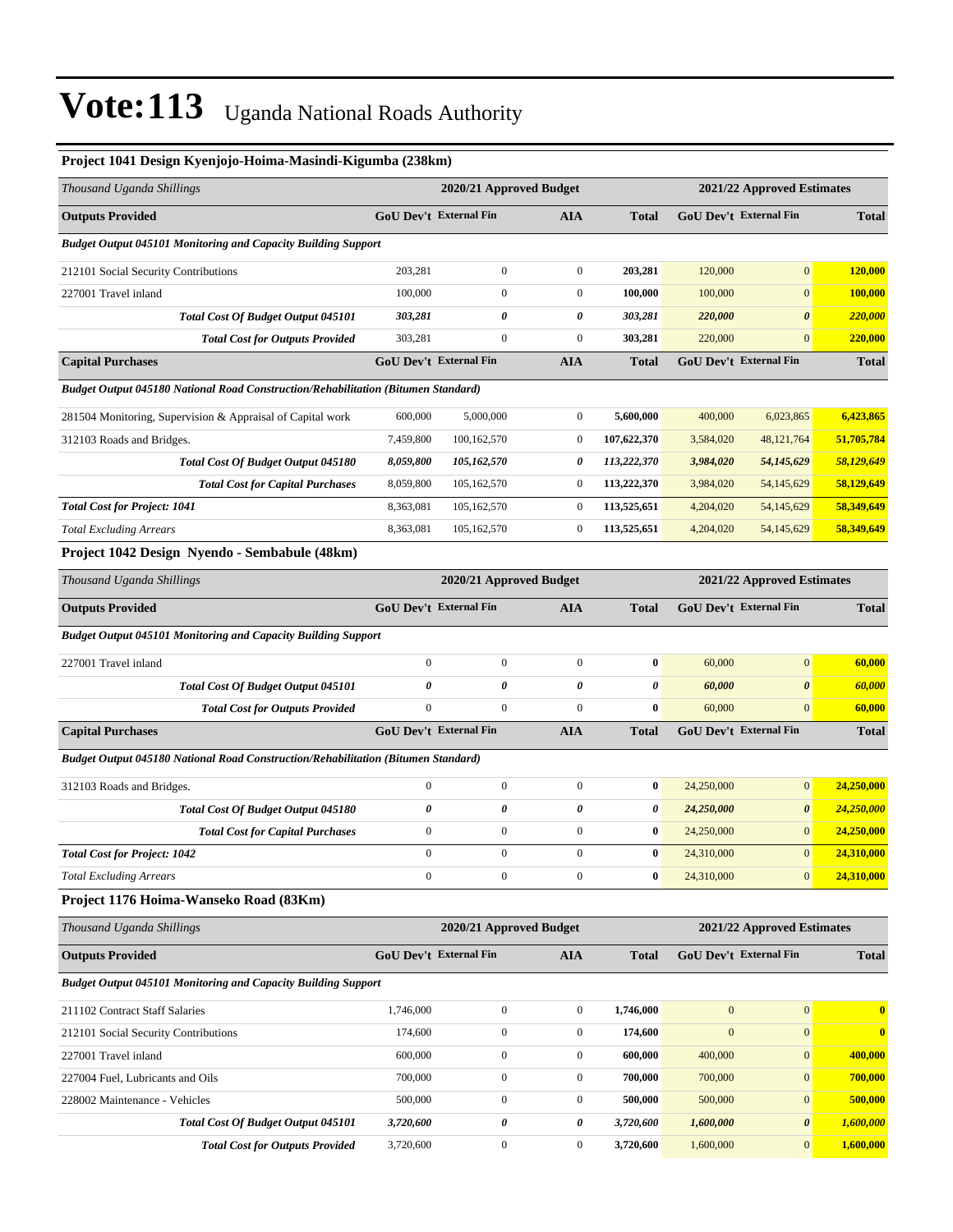| <b>Capital Purchases</b>                                                                 |             | <b>GoU Dev't External Fin</b> | <b>AIA</b>       | <b>Total</b> |                        | GoU Dev't External Fin        | <b>Total</b> |
|------------------------------------------------------------------------------------------|-------------|-------------------------------|------------------|--------------|------------------------|-------------------------------|--------------|
| <b>Budget Output 045180 National Road Construction/Rehabilitation (Bitumen Standard)</b> |             |                               |                  |              |                        |                               |              |
| 281504 Monitoring, Supervision & Appraisal of Capital work                               | 10,000,000  | $\boldsymbol{0}$              | $\boldsymbol{0}$ | 10,000,000   | 12,354,000             | $\mathbf{0}$                  | 12,354,000   |
| 312103 Roads and Bridges.                                                                | 242,200,000 | 743,706,625                   | $\boldsymbol{0}$ | 985,906,625  | 94,974,034             | 598,773,718                   | 693,747,752  |
| Total Cost Of Budget Output 045180                                                       | 252,200,000 | 743,706,625                   | 0                | 995,906,625  | 107,328,034            | 598,773,718                   | 706,101,752  |
| <b>Total Cost for Capital Purchases</b>                                                  | 252,200,000 | 743,706,625                   | $\boldsymbol{0}$ | 995,906,625  | 107,328,034            | 598,773,718                   | 706,101,752  |
| <b>Total Cost for Project: 1176</b>                                                      | 255,920,600 | 743,706,625                   | $\boldsymbol{0}$ | 999,627,225  | 108,928,034            | 598,773,718                   | 707,701,752  |
| <b>Total Excluding Arrears</b>                                                           | 255,920,600 | 743,706,625                   | $\boldsymbol{0}$ | 999,627,225  | 108,928,034            | 598,773,718                   | 707,701,752  |
| Project 1274 Musita-Lumino-Busia/Majanji Road                                            |             |                               |                  |              |                        |                               |              |
| Thousand Uganda Shillings                                                                |             | 2020/21 Approved Budget       |                  |              |                        | 2021/22 Approved Estimates    |              |
| <b>Outputs Provided</b>                                                                  |             | GoU Dev't External Fin        | <b>AIA</b>       | Total        |                        | GoU Dev't External Fin        | <b>Total</b> |
| <b>Budget Output 045101 Monitoring and Capacity Building Support</b>                     |             |                               |                  |              |                        |                               |              |
| 227001 Travel inland                                                                     | 30,000      | 0                             | $\boldsymbol{0}$ | 30,000       | 40,000                 | $\boldsymbol{0}$              | 40,000       |
| Total Cost Of Budget Output 045101                                                       | 30,000      | 0                             | 0                | 30,000       | 40,000                 | $\boldsymbol{\theta}$         | 40,000       |
| <b>Total Cost for Outputs Provided</b>                                                   | 30,000      | $\mathbf{0}$                  | $\boldsymbol{0}$ | 30,000       | 40,000                 | $\mathbf{0}$                  | 40,000       |
| <b>Capital Purchases</b>                                                                 |             | <b>GoU Dev't External Fin</b> | <b>AIA</b>       | Total        |                        | <b>GoU Dev't External Fin</b> | <b>Total</b> |
| <b>Budget Output 045180 National Road Construction/Rehabilitation (Bitumen Standard)</b> |             |                               |                  |              |                        |                               |              |
| 281504 Monitoring, Supervision & Appraisal of Capital work                               | 2,000,000   | $\boldsymbol{0}$              | $\boldsymbol{0}$ | 2,000,000    | 8,500,000              | $\mathbf{0}$                  | 8.500.000    |
| 312103 Roads and Bridges.                                                                | 20,000,000  | 0                             | $\boldsymbol{0}$ | 20,000,000   | 74,000,000             | $\mathbf{0}$                  | 74,000,000   |
| <b>Total Cost Of Budget Output 045180</b>                                                | 22,000,000  | 0                             | 0                | 22,000,000   | 82,500,000             | $\boldsymbol{\theta}$         | 82,500,000   |
| <b>Total Cost for Capital Purchases</b>                                                  | 22,000,000  | $\boldsymbol{0}$              | $\boldsymbol{0}$ | 22,000,000   | 82,500,000             | $\mathbf{0}$                  | 82,500,000   |
| <b>Total Cost for Project: 1274</b>                                                      | 22,030,000  | $\boldsymbol{0}$              | $\boldsymbol{0}$ | 22,030,000   | 82,540,000             | $\mathbf{0}$                  | 82,540,000   |
| <b>Total Excluding Arrears</b>                                                           | 22,030,000  | $\boldsymbol{0}$              | $\boldsymbol{0}$ | 22,030,000   | 82,540,000             | $\mathbf{0}$                  | 82,540,000   |
| Project 1275 Olwiyo-Gulu-Kitgum Road                                                     |             |                               |                  |              |                        |                               |              |
| Thousand Uganda Shillings                                                                |             | 2020/21 Approved Budget       |                  |              |                        | 2021/22 Approved Estimates    |              |
| <b>Outputs Provided</b>                                                                  |             | GoU Dev't External Fin        | AIA              | <b>Total</b> |                        | GoU Dev't External Fin        | <b>Total</b> |
| <b>Budget Output 045101 Monitoring and Capacity Building Support</b>                     |             |                               |                  |              |                        |                               |              |
| 227001 Travel inland                                                                     | 50,000      | 0                             | $\boldsymbol{0}$ | 50,000       | 40,000                 | $\mathbf{0}$                  | 40,000       |
| Total Cost Of Budget Output 045101                                                       | 50,000      | 0                             | 0                | 50,000       | 40,000                 | $\pmb{\theta}$                | 40,000       |
| <b>Total Cost for Outputs Provided</b>                                                   | 50,000      | $\mathbf{0}$                  | $\boldsymbol{0}$ | 50,000       | 40,000                 | $\mathbf{0}$                  | 40,000       |
| <b>Capital Purchases</b>                                                                 |             | <b>GoU Dev't External Fin</b> | <b>AIA</b>       | <b>Total</b> | GoU Dev't External Fin |                               | <b>Total</b> |
| Budget Output 045180 National Road Construction/Rehabilitation (Bitumen Standard)        |             |                               |                  |              |                        |                               |              |
| 312103 Roads and Bridges.                                                                | 10,000,000  | $\boldsymbol{0}$              | $\boldsymbol{0}$ | 10,000,000   | 21,250,000             | $\mathbf{0}$                  | 21,250,000   |
| Total Cost Of Budget Output 045180                                                       | 10,000,000  | $\pmb{\theta}$                | 0                | 10,000,000   | 21,250,000             | $\boldsymbol{\theta}$         | 21,250,000   |
| <b>Total Cost for Capital Purchases</b>                                                  | 10,000,000  | $\boldsymbol{0}$              | $\boldsymbol{0}$ | 10,000,000   | 21,250,000             | $\mathbf{0}$                  | 21,250,000   |
| <b>Total Cost for Project: 1275</b>                                                      | 10,050,000  | $\boldsymbol{0}$              | $\boldsymbol{0}$ | 10,050,000   | 21,290,000             | $\mathbf{0}$                  | 21,290,000   |
| <b>Total Excluding Arrears</b>                                                           | 10,050,000  | $\boldsymbol{0}$              | $\boldsymbol{0}$ | 10,050,000   | 21,290,000             | $\mathbf{0}$                  | 21,290,000   |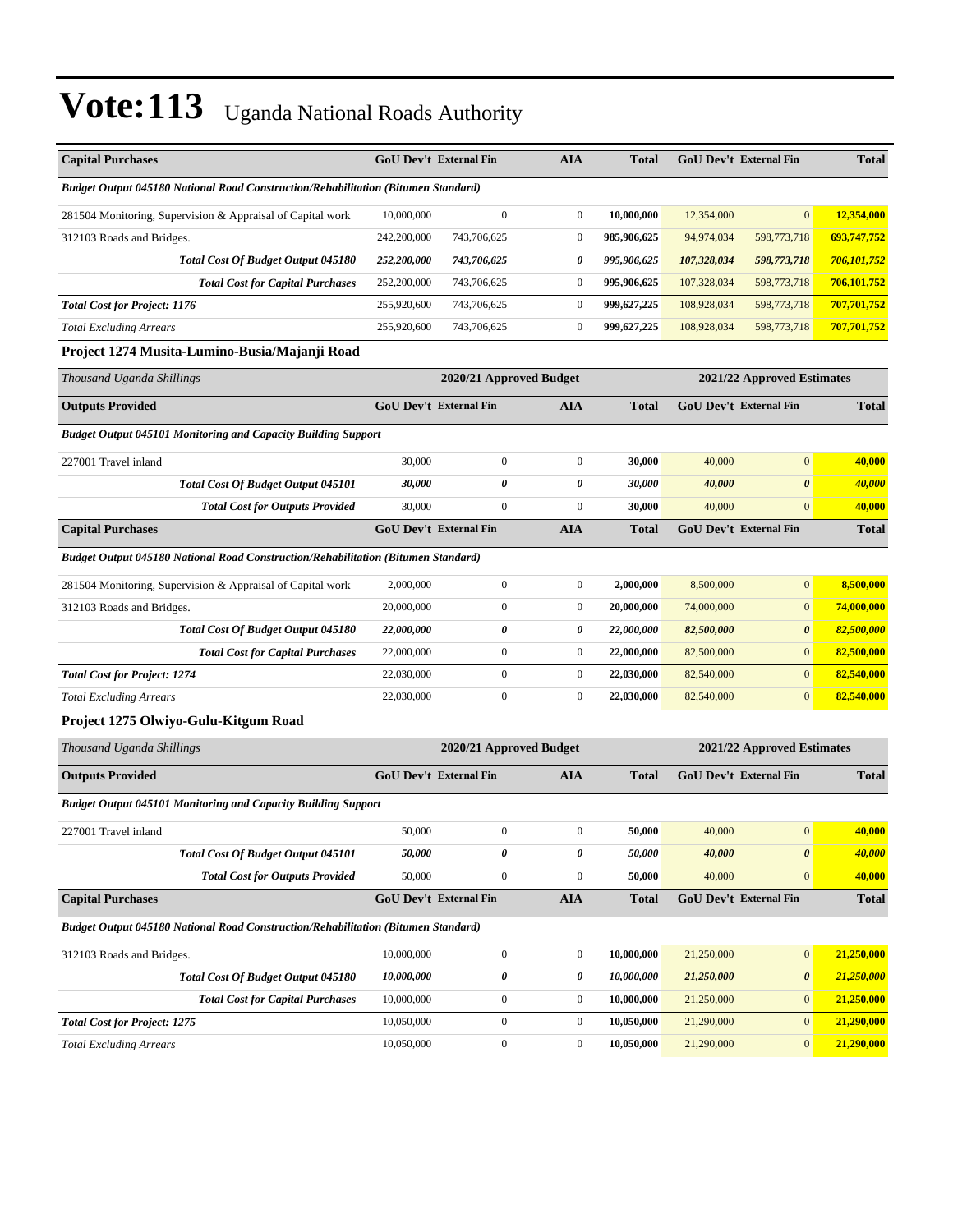### **Project 1276 Mubende-Kakumiro-Kagadi Road**

| Thousand Uganda Shillings                                                         |                               | 2020/21 Approved Budget |                  |              |                  | 2021/22 Approved Estimates    |                  |
|-----------------------------------------------------------------------------------|-------------------------------|-------------------------|------------------|--------------|------------------|-------------------------------|------------------|
| <b>Outputs Provided</b>                                                           | <b>GoU Dev't External Fin</b> |                         | <b>AIA</b>       | <b>Total</b> |                  | <b>GoU Dev't External Fin</b> | <b>Total</b>     |
| <b>Budget Output 045101 Monitoring and Capacity Building Support</b>              |                               |                         |                  |              |                  |                               |                  |
| 227001 Travel inland                                                              | 20,000                        | $\boldsymbol{0}$        | $\boldsymbol{0}$ | 20,000       | 12,000           | $\mathbf{0}$                  | 12,000           |
| <b>Total Cost Of Budget Output 045101</b>                                         | 20,000                        | 0                       | 0                | 20,000       | 12,000           | $\boldsymbol{\theta}$         | 12,000           |
| <b>Total Cost for Outputs Provided</b>                                            | 20,000                        | $\boldsymbol{0}$        | $\boldsymbol{0}$ | 20,000       | 12,000           | $\mathbf{0}$                  | 12,000           |
| <b>Capital Purchases</b>                                                          | <b>GoU Dev't External Fin</b> |                         | <b>AIA</b>       | Total        |                  | <b>GoU Dev't External Fin</b> | <b>Total</b>     |
| Budget Output 045180 National Road Construction/Rehabilitation (Bitumen Standard) |                               |                         |                  |              |                  |                               |                  |
| 281504 Monitoring, Supervision & Appraisal of Capital work                        | 150,000                       | $\boldsymbol{0}$        | $\boldsymbol{0}$ | 150,000      | 400,000          | $\mathbf{0}$                  | 400,000          |
| 312103 Roads and Bridges.                                                         | 24,000,000                    | $\boldsymbol{0}$        | $\boldsymbol{0}$ | 24,000,000   | 41,320,000       | $\mathbf{0}$                  | 41,320,000       |
| Total Cost Of Budget Output 045180                                                | 24,150,000                    | 0                       | 0                | 24,150,000   | 41,720,000       | $\boldsymbol{\theta}$         | 41,720,000       |
| <b>Total Cost for Capital Purchases</b>                                           | 24,150,000                    | $\boldsymbol{0}$        | $\boldsymbol{0}$ | 24,150,000   | 41,720,000       | $\mathbf{0}$                  | 41,720,000       |
| <b>Total Cost for Project: 1276</b>                                               | 24,170,000                    | $\boldsymbol{0}$        | $\boldsymbol{0}$ | 24,170,000   | 41,732,000       | $\mathbf{0}$                  | 41,732,000       |
| <b>Total Excluding Arrears</b>                                                    | 24,170,000                    | $\boldsymbol{0}$        | $\boldsymbol{0}$ | 24,170,000   | 41,732,000       | $\mathbf{0}$                  | 41,732,000       |
| Project 1277 Kampala Northern Bypass Phase 2                                      |                               |                         |                  |              |                  |                               |                  |
| Thousand Uganda Shillings                                                         |                               | 2020/21 Approved Budget |                  |              |                  | 2021/22 Approved Estimates    |                  |
| <b>Outputs Provided</b>                                                           | GoU Dev't External Fin        |                         | <b>AIA</b>       | <b>Total</b> |                  | GoU Dev't External Fin        | <b>Total</b>     |
| <b>Budget Output 045101 Monitoring and Capacity Building Support</b>              |                               |                         |                  |              |                  |                               |                  |
| 227001 Travel inland                                                              | 20,000                        | $\boldsymbol{0}$        | $\boldsymbol{0}$ | 20,000       | 10,000           | $\mathbf{0}$                  | 10,000           |
| Total Cost Of Budget Output 045101                                                | 20,000                        | 0                       | 0                | 20,000       | 10,000           | $\boldsymbol{\theta}$         | 10,000           |
| <b>Total Cost for Outputs Provided</b>                                            | 20,000                        | $\mathbf{0}$            | $\boldsymbol{0}$ | 20,000       | 10,000           | $\mathbf{0}$                  | 10,000           |
| <b>Capital Purchases</b>                                                          | GoU Dev't External Fin        |                         | <b>AIA</b>       | <b>Total</b> |                  | GoU Dev't External Fin        | <b>Total</b>     |
| Budget Output 045180 National Road Construction/Rehabilitation (Bitumen Standard) |                               |                         |                  |              |                  |                               |                  |
| 281504 Monitoring, Supervision & Appraisal of Capital work                        | 5,000,000                     | $\boldsymbol{0}$        | $\boldsymbol{0}$ | 5,000,000    | 7,414,400        | $\mathbf{0}$                  | 7,414,400        |
| 312103 Roads and Bridges.                                                         | 50,000,000                    | $\boldsymbol{0}$        | $\boldsymbol{0}$ | 50,000,000   | 62,413,246       | $\mathbf{0}$                  | 62,413,246       |
| <b>Total Cost Of Budget Output 045180</b>                                         | 55,000,000                    | 0                       | 0                | 55,000,000   | 69,827,646       | $\boldsymbol{\theta}$         | 69,827,646       |
| <b>Total Cost for Capital Purchases</b>                                           | 55,000,000                    | $\boldsymbol{0}$        | $\boldsymbol{0}$ | 55,000,000   | 69,827,646       | $\mathbf{0}$                  | 69,827,646       |
| <b>Total Cost for Project: 1277</b>                                               | 55,020,000                    | $\boldsymbol{0}$        | $\boldsymbol{0}$ | 55,020,000   | 69,837,646       | $\mathbf{0}$                  | 69,837,646       |
| <b>Total Excluding Arrears</b>                                                    | 55,020,000                    | $\boldsymbol{0}$        | $\boldsymbol{0}$ | 55,020,000   | 69,837,646       | $\mathbf{0}$                  | 69,837,646       |
| Project 1278 Kampala-Jinja Expressway                                             |                               |                         |                  |              |                  |                               |                  |
| Thousand Uganda Shillings                                                         |                               | 2020/21 Approved Budget |                  |              |                  | 2021/22 Approved Estimates    |                  |
| <b>Outputs Provided</b>                                                           | <b>GoU Dev't External Fin</b> |                         | <b>AIA</b>       | <b>Total</b> |                  | GoU Dev't External Fin        | <b>Total</b>     |
| Budget Output 045101 Monitoring and Capacity Building Support                     |                               |                         |                  |              |                  |                               |                  |
| 211102 Contract Staff Salaries                                                    | 2,818,226                     | $\boldsymbol{0}$        | $\boldsymbol{0}$ | 2,818,226    | $\mathbf{0}$     | $\mathbf{0}$                  | $\bf{0}$         |
| 211103 Allowances (Inc. Casuals, Temporary)                                       | 120,000                       | $\mathbf{0}$            | $\boldsymbol{0}$ | 120,000      | 703,000          | $\mathbf{0}$                  | 703,000          |
| 212101 Social Security Contributions                                              | 281,823                       | $\boldsymbol{0}$        | $\boldsymbol{0}$ | 281,823      | $\boldsymbol{0}$ | $\mathbf{0}$                  | $\boldsymbol{0}$ |
| 221003 Staff Training                                                             | $\boldsymbol{0}$              | $\boldsymbol{0}$        | $\boldsymbol{0}$ | 0            | 500,000          | $\mathbf{0}$                  | 500,000          |
| 221005 Hire of Venue (chairs, projector, etc)                                     | 20,000                        | $\boldsymbol{0}$        | $\boldsymbol{0}$ | 20,000       | 60,000           | $\mathbf{0}$                  | 60,000           |
| 221011 Printing, Stationery, Photocopying and Binding                             | $\mathbf{0}$                  | $\boldsymbol{0}$        | $\boldsymbol{0}$ | 0            | 40,000           | $\mathbf{0}$                  | 40,000           |
| 223003 Rent – (Produced Assets) to private entities                               | $\boldsymbol{0}$              | $\boldsymbol{0}$        | $\boldsymbol{0}$ | 0            | 33,000           | $\mathbf{0}$                  | 33,000           |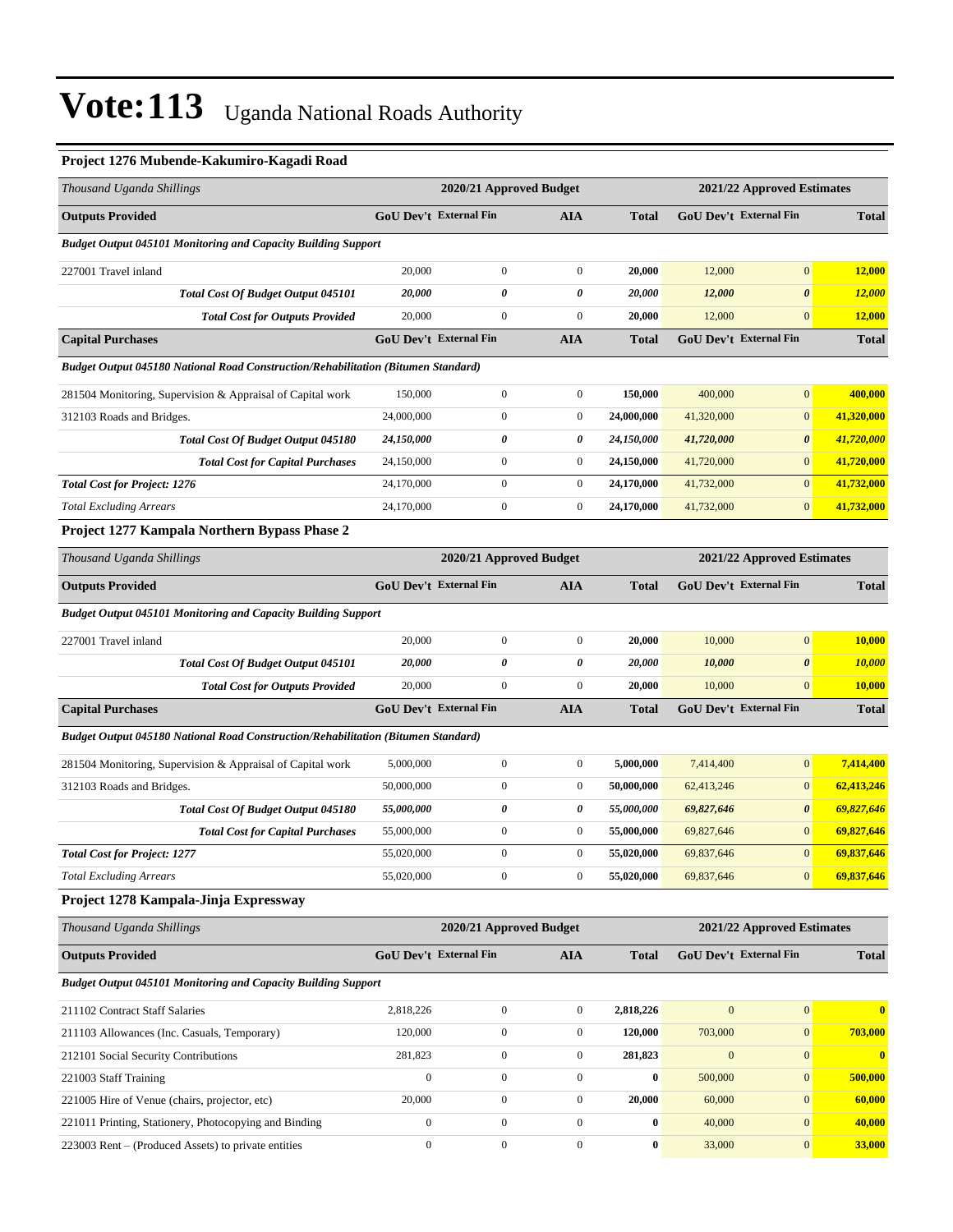| 223004 Guard and Security services                                                | 102,000                       | $\boldsymbol{0}$        | $\boldsymbol{0}$        | 102,000      | 93,600     | $\mathbf{0}$                  | 93,600       |
|-----------------------------------------------------------------------------------|-------------------------------|-------------------------|-------------------------|--------------|------------|-------------------------------|--------------|
| 224005 Uniforms, Beddings and Protective Gear                                     | $\boldsymbol{0}$              | $\boldsymbol{0}$        | $\boldsymbol{0}$        | $\bf{0}$     | 61,000     | $\mathbf{0}$                  | 61,000       |
| 225002 Consultancy Services-Long-term                                             | $\boldsymbol{0}$              | $\boldsymbol{0}$        | $\boldsymbol{0}$        | $\bf{0}$     | 448,000    | $\mathbf{0}$                  | 448,000      |
| 227001 Travel inland                                                              | 100,000                       | $\boldsymbol{0}$        | $\boldsymbol{0}$        | 100,000      | 32,000     | $\mathbf{0}$                  | 32,000       |
| 228003 Maintenance – Machinery, Equipment & Furniture                             | $\boldsymbol{0}$              | $\mathbf{0}$            | $\boldsymbol{0}$        | $\bf{0}$     | 110,000    | $\mathbf{0}$                  | 110,000      |
| <b>Total Cost Of Budget Output 045101</b>                                         | 3,442,049                     | 0                       | 0                       | 3,442,049    | 2,080,600  | $\boldsymbol{\theta}$         | 2,080,600    |
| <b>Total Cost for Outputs Provided</b>                                            | 3,442,049                     | $\boldsymbol{0}$        | $\boldsymbol{0}$        | 3,442,049    | 2,080,600  | $\mathbf{0}$                  | 2,080,600    |
| <b>Capital Purchases</b>                                                          | <b>GoU Dev't External Fin</b> |                         | <b>AIA</b>              | <b>Total</b> |            | <b>GoU Dev't External Fin</b> | <b>Total</b> |
| <b>Budget Output 045171 Acquisition of Land by Government</b>                     |                               |                         |                         |              |            |                               |              |
| 312102 Residential Buildings                                                      | $\boldsymbol{0}$              | $\boldsymbol{0}$        | $\boldsymbol{0}$        | $\bf{0}$     | 1,300,000  | $\mathbf{0}$                  | 1,300,000    |
| 312104 Other Structures                                                           | $\mathbf{0}$                  | $\mathbf{0}$            | $\boldsymbol{0}$        | $\bf{0}$     | 200,000    | $\mathbf{0}$                  | 200,000      |
| 312203 Furniture & Fixtures                                                       | $\boldsymbol{0}$              | $\boldsymbol{0}$        | $\boldsymbol{0}$        | $\bf{0}$     | 42,000     | $\mathbf{0}$                  | 42,000       |
| <b>Total Cost Of Budget Output 045171</b>                                         | $\pmb{\theta}$                | 0                       | 0                       | 0            | 1,542,000  | $\boldsymbol{\theta}$         | 1,542,000    |
| <b>Total Cost for Capital Purchases</b>                                           | $\boldsymbol{0}$              | $\boldsymbol{0}$        | $\boldsymbol{0}$        | $\bf{0}$     | 1,542,000  | $\mathbf{0}$                  | 1,542,000    |
| <b>Total Cost for Project: 1278</b>                                               | 3,442,049                     | $\boldsymbol{0}$        | $\boldsymbol{0}$        | 3,442,049    | 3,622,600  | $\mathbf{0}$                  | 3,622,600    |
| <b>Total Excluding Arrears</b>                                                    | 3,442,049                     | $\boldsymbol{0}$        | $\boldsymbol{0}$        | 3,442,049    | 3,622,600  | $\mathbf{0}$                  | 3,622,600    |
| Project 1279 Seeta-Kyaliwajjala-Matugga-Wakiso-Buloba-Nsangi                      |                               |                         |                         |              |            |                               |              |
| Thousand Uganda Shillings                                                         |                               | 2020/21 Approved Budget |                         |              |            | 2021/22 Approved Estimates    |              |
| <b>Outputs Provided</b>                                                           | <b>GoU Dev't External Fin</b> |                         | <b>AIA</b>              | <b>Total</b> |            | GoU Dev't External Fin        | <b>Total</b> |
| <b>Budget Output 045101 Monitoring and Capacity Building Support</b>              |                               |                         |                         |              |            |                               |              |
| 227001 Travel inland                                                              | 50,000                        | $\boldsymbol{0}$        | $\boldsymbol{0}$        | 50,000       | 5,000      | $\mathbf{0}$                  | 5,000        |
| Total Cost Of Budget Output 045101                                                | 50,000                        | 0                       | 0                       | 50,000       | 5,000      | $\boldsymbol{\theta}$         | 5,000        |
| <b>Total Cost for Outputs Provided</b>                                            | 50,000                        | $\boldsymbol{0}$        | $\boldsymbol{0}$        | 50,000       | 5,000      | $\mathbf{0}$                  | 5,000        |
| <b>Capital Purchases</b>                                                          | <b>GoU Dev't External Fin</b> |                         | <b>AIA</b>              | <b>Total</b> |            | GoU Dev't External Fin        | <b>Total</b> |
| Budget Output 045180 National Road Construction/Rehabilitation (Bitumen Standard) |                               |                         |                         |              |            |                               |              |
| 281504 Monitoring, Supervision & Appraisal of Capital work                        | 3,000,000                     | $\boldsymbol{0}$        | $\boldsymbol{0}$        | 3,000,000    | 3,868,379  | $\mathbf{0}$                  | 3,868,379    |
| 312103 Roads and Bridges.                                                         | 20,000,000                    | $\boldsymbol{0}$        | $\boldsymbol{0}$        | 20,000,000   | 45,000,000 | $\mathbf{0}$                  | 45,000,000   |
| <b>Total Cost Of Budget Output 045180</b>                                         | 23,000,000                    | 0                       | 0                       | 23,000,000   | 48,868,379 | $\boldsymbol{\theta}$         | 48,868,379   |
| <b>Total Cost for Capital Purchases</b>                                           | 23,000,000                    | $\boldsymbol{0}$        | $\boldsymbol{0}$        | 23,000,000   | 48,868,379 | $\mathbf{0}$                  | 48,868,379   |
| <b>Total Cost for Project: 1279</b>                                               | 23,050,000                    | $\boldsymbol{0}$        | $\boldsymbol{0}$        | 23,050,000   | 48,873,379 | $\mathbf{0}$                  | 48,873,379   |
| <b>Total Excluding Arrears</b>                                                    | 23,050,000                    | $\mathbf{0}$            | $\boldsymbol{0}$        | 23,050,000   | 48,873,379 | $\mathbf{0}$                  | 48,873,379   |
| Project 1280 Najjanankumbi-Busabala Road and Nambole-Namilyango-Seeta             |                               |                         |                         |              |            |                               |              |
| Thousand Uganda Shillings                                                         |                               |                         | 2020/21 Approved Budget |              |            | 2021/22 Approved Estimates    |              |
| <b>Outputs Provided</b>                                                           | <b>GoU Dev't External Fin</b> |                         | <b>AIA</b>              | <b>Total</b> |            | GoU Dev't External Fin        | <b>Total</b> |
| <b>Budget Output 045101 Monitoring and Capacity Building Support</b>              |                               |                         |                         |              |            |                               |              |
| 227001 Travel inland                                                              | 50,000                        | $\boldsymbol{0}$        | $\boldsymbol{0}$        | 50,000       | 5,000      | $\boldsymbol{0}$              | 5,000        |
| Total Cost Of Budget Output 045101                                                | 50,000                        | $\pmb{\theta}$          | 0                       | 50,000       | 5,000      | $\boldsymbol{\theta}$         | 5,000        |
| <b>Total Cost for Outputs Provided</b>                                            | 50,000                        | $\boldsymbol{0}$        | $\boldsymbol{0}$        | 50,000       | 5,000      | $\mathbf{0}$                  | 5,000        |
| <b>Capital Purchases</b>                                                          | GoU Dev't External Fin        |                         | <b>AIA</b>              | Total        |            | GoU Dev't External Fin        | <b>Total</b> |
| Budget Output 045180 National Road Construction/Rehabilitation (Bitumen Standard) |                               |                         |                         |              |            |                               |              |

281504 Monitoring, Supervision & Appraisal of Capital work 3,000,000 0 0 0 3,000,000 3,575,762 0 3,575,762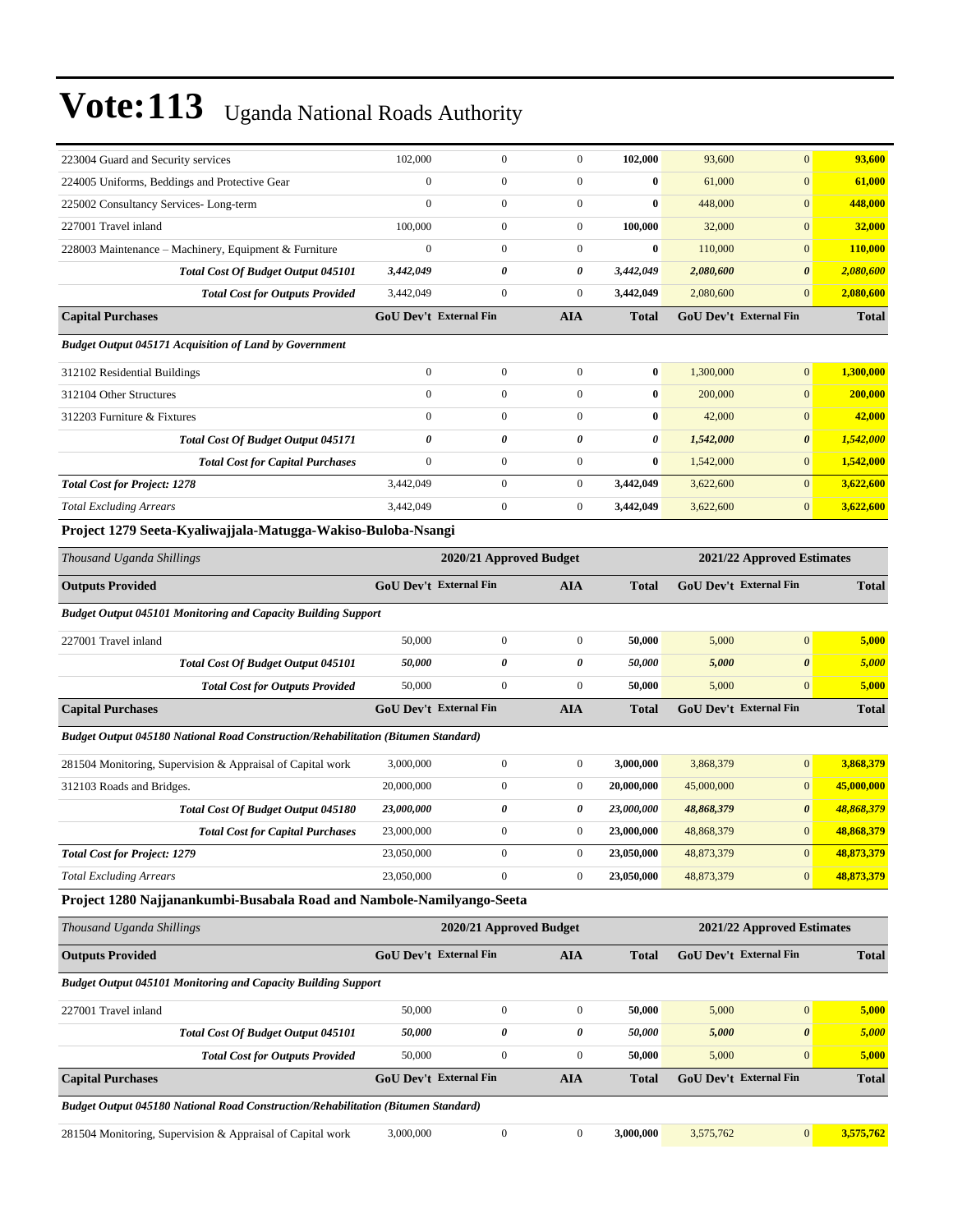| 312103 Roads and Bridges.                                                                | 20,000,000       | $\mathbf{0}$                  | $\boldsymbol{0}$ | 20,000,000   | 56,411,791     | $\mathbf{0}$                  | 56,411,791              |
|------------------------------------------------------------------------------------------|------------------|-------------------------------|------------------|--------------|----------------|-------------------------------|-------------------------|
| Total Cost Of Budget Output 045180                                                       | 23,000,000       | 0                             | 0                | 23,000,000   | 59,987,553     | $\boldsymbol{\theta}$         | 59,987,553              |
| <b>Total Cost for Capital Purchases</b>                                                  | 23,000,000       | $\boldsymbol{0}$              | $\boldsymbol{0}$ | 23,000,000   | 59,987,553     | $\mathbf{0}$                  | 59,987,553              |
| <b>Total Cost for Project: 1280</b>                                                      | 23,050,000       | $\boldsymbol{0}$              | $\boldsymbol{0}$ | 23,050,000   | 59,992,553     | $\overline{0}$                | 59,992,553              |
| <b>Total Excluding Arrears</b>                                                           | 23,050,000       | $\boldsymbol{0}$              | $\boldsymbol{0}$ | 23,050,000   | 59,992,553     | $\mathbf{0}$                  | 59,992,553              |
| Project 1281 Tirinyi-Pallisa-Kumi/Kamonkoli Road                                         |                  |                               |                  |              |                |                               |                         |
| Thousand Uganda Shillings                                                                |                  | 2020/21 Approved Budget       |                  |              |                | 2021/22 Approved Estimates    |                         |
| <b>Outputs Provided</b>                                                                  |                  | GoU Dev't External Fin        | <b>AIA</b>       | <b>Total</b> |                | <b>GoU Dev't External Fin</b> | <b>Total</b>            |
| Budget Output 045101 Monitoring and Capacity Building Support                            |                  |                               |                  |              |                |                               |                         |
| 211102 Contract Staff Salaries                                                           | $\boldsymbol{0}$ | $\boldsymbol{0}$              | $\boldsymbol{0}$ | $\bf{0}$     | 220,338        | $\mathbf{0}$                  | 220,338                 |
| 212101 Social Security Contributions                                                     | $\overline{0}$   | $\boldsymbol{0}$              | $\boldsymbol{0}$ | $\bf{0}$     | 81,286         | $\mathbf{0}$                  | 81,286                  |
| 227001 Travel inland                                                                     | 100,000          | $\boldsymbol{0}$              | $\boldsymbol{0}$ | 100,000      | 20,000         | $\mathbf{0}$                  | 20,000                  |
| <b>Total Cost Of Budget Output 045101</b>                                                | 100,000          | $\theta$                      | 0                | 100.000      | 321,625        | $\boldsymbol{\theta}$         | 321,625                 |
| <b>Total Cost for Outputs Provided</b>                                                   | 100,000          | $\boldsymbol{0}$              | $\boldsymbol{0}$ | 100,000      | 321,625        | $\mathbf{0}$                  | 321,625                 |
| <b>Capital Purchases</b>                                                                 |                  | GoU Dev't External Fin        | <b>AIA</b>       | <b>Total</b> |                | GoU Dev't External Fin        | <b>Total</b>            |
| <b>Budget Output 045180 National Road Construction/Rehabilitation (Bitumen Standard)</b> |                  |                               |                  |              |                |                               |                         |
| 281504 Monitoring, Supervision & Appraisal of Capital work                               | 1,000,000        | $\overline{0}$                | $\boldsymbol{0}$ | 1,000,000    | $\overline{0}$ | 2,442,000                     | 2,442,000               |
| 312103 Roads and Bridges.                                                                | 40,000,000       | 115,141,500                   | $\boldsymbol{0}$ | 155,141,500  | 35,360,000     | 52,745,371                    | 88,105,371              |
| Total Cost Of Budget Output 045180                                                       | 41,000,000       | 115,141,500                   | 0                | 156,141,500  | 35,360,000     | 55,187,371                    | 90,547,371              |
| <b>Total Cost for Capital Purchases</b>                                                  | 41,000,000       | 115, 141, 500                 | $\boldsymbol{0}$ | 156,141,500  | 35,360,000     | 55,187,371                    | 90,547,371              |
| <b>Total Cost for Project: 1281</b>                                                      | 41,100,000       | 115,141,500                   | $\boldsymbol{0}$ | 156,241,500  | 35,681,625     | 55,187,371                    | 90,868,996              |
| <b>Total Excluding Arrears</b>                                                           | 41,100,000       | 115, 141, 500                 | $\boldsymbol{0}$ | 156,241,500  | 35,681,625     | 55,187,371                    | 90,868,996              |
| Project 1310 Albertine Region Sustainable Development Project                            |                  |                               |                  |              |                |                               |                         |
| Thousand Uganda Shillings                                                                |                  | 2020/21 Approved Budget       |                  |              |                | 2021/22 Approved Estimates    |                         |
| <b>Outputs Provided</b>                                                                  |                  | GoU Dev't External Fin        | <b>AIA</b>       | <b>Total</b> |                | <b>GoU Dev't External Fin</b> | <b>Total</b>            |
| <b>Budget Output 045101 Monitoring and Capacity Building Support</b>                     |                  |                               |                  |              |                |                               |                         |
| 211102 Contract Staff Salaries                                                           | $\boldsymbol{0}$ | $\boldsymbol{0}$              | $\boldsymbol{0}$ | $\bf{0}$     | 85,386         | $\boldsymbol{0}$              | 85,386                  |
| 212101 Social Security Contributions                                                     | 102,957          | $\boldsymbol{0}$              | $\boldsymbol{0}$ | 102,957      | 27,111         | $\mathbf{0}$                  | 27,111                  |
| 227001 Travel inland                                                                     | 100,000          | $\boldsymbol{0}$              | $\boldsymbol{0}$ | 100,000      | 100,000        | $\boldsymbol{0}$              | 100,000                 |
| <b>Total Cost Of Budget Output 045101</b>                                                | 202,957          | 0                             | 0                | 202,957      | 212,497        | $\boldsymbol{\theta}$         | 212,497                 |
| <b>Total Cost for Outputs Provided</b>                                                   | 202,957          | $\boldsymbol{0}$              | $\boldsymbol{0}$ | 202,957      | 212,497        | $\overline{0}$                | 212,497                 |
| <b>Capital Purchases</b>                                                                 |                  | <b>GoU Dev't External Fin</b> | <b>AIA</b>       | <b>Total</b> |                | GoU Dev't External Fin        | <b>Total</b>            |
| <b>Budget Output 045180 National Road Construction/Rehabilitation (Bitumen Standard)</b> |                  |                               |                  |              |                |                               |                         |
| 281504 Monitoring, Supervision & Appraisal of Capital work                               | $\overline{0}$   | 2,800,000                     | $\boldsymbol{0}$ | 2,800,000    | $\mathbf{0}$   | $\vert 0 \vert$               | $\overline{\mathbf{0}}$ |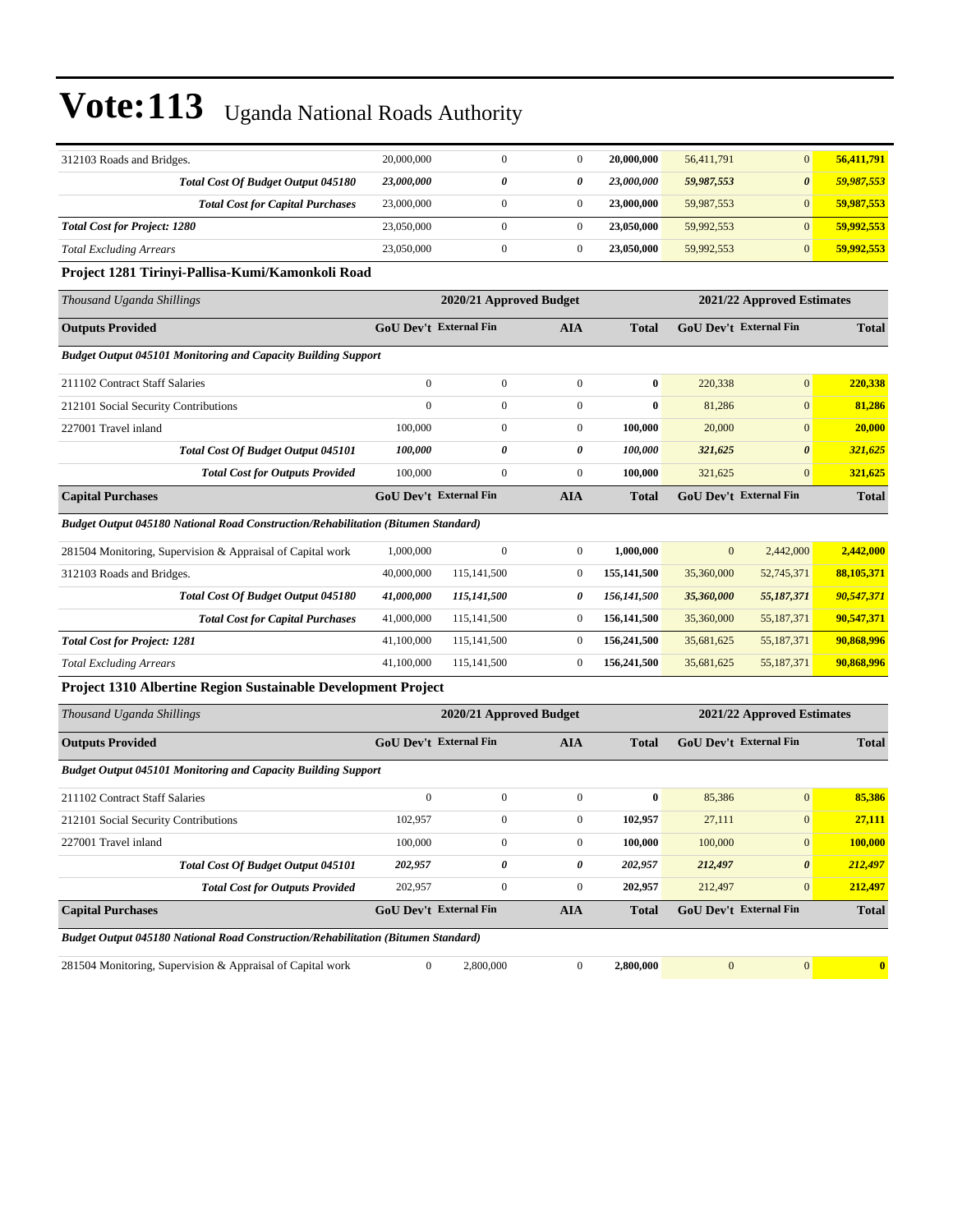| 312103 Roads and Bridges.                                                                | $\mathbf{0}$     | 56,152,448                    | $\boldsymbol{0}$ | 56,152,448   | 12,000,000 | $\mathbf{0}$                  | 12,000,000    |
|------------------------------------------------------------------------------------------|------------------|-------------------------------|------------------|--------------|------------|-------------------------------|---------------|
| <b>Total Cost Of Budget Output 045180</b>                                                | 0                | 58,952,448                    | 0                | 58,952,448   | 12,000,000 | $\boldsymbol{\theta}$         | 12,000,000    |
| <b>Total Cost for Capital Purchases</b>                                                  | $\boldsymbol{0}$ | 58,952,448                    | $\boldsymbol{0}$ | 58,952,448   | 12,000,000 | $\mathbf{0}$                  | 12,000,000    |
| <b>Total Cost for Project: 1310</b>                                                      | 202,957          | 58,952,448                    | $\overline{0}$   | 59,155,405   | 12,212,497 | $\mathbf{0}$                  | 12,212,497    |
| <b>Total Excluding Arrears</b>                                                           | 202,957          | 58,952,448                    | $\mathbf{0}$     | 59,155,405   | 12,212,497 | $\mathbf{0}$                  | 12,212,497    |
| Project 1311 Upgrading Rukungiri-Kihihi-Ishasha/Kanungu Road                             |                  |                               |                  |              |            |                               |               |
| Thousand Uganda Shillings                                                                |                  | 2020/21 Approved Budget       |                  |              |            | 2021/22 Approved Estimates    |               |
| <b>Outputs Provided</b>                                                                  |                  | <b>GoU Dev't External Fin</b> | <b>AIA</b>       | <b>Total</b> |            | <b>GoU Dev't External Fin</b> | <b>Total</b>  |
| Budget Output 045101 Monitoring and Capacity Building Support                            |                  |                               |                  |              |            |                               |               |
| 227001 Travel inland                                                                     | 100,000          | $\boldsymbol{0}$              | $\boldsymbol{0}$ | 100,000      | 100,000    | $\mathbf{0}$                  | 100,000       |
| <b>Total Cost Of Budget Output 045101</b>                                                | 100,000          | 0                             | 0                | 100,000      | 100,000    | $\boldsymbol{\theta}$         | 100,000       |
| <b>Total Cost for Outputs Provided</b>                                                   | 100,000          | $\boldsymbol{0}$              | $\boldsymbol{0}$ | 100,000      | 100,000    | $\mathbf{0}$                  | 100,000       |
| <b>Capital Purchases</b>                                                                 |                  | <b>GoU Dev't External Fin</b> | <b>AIA</b>       | <b>Total</b> |            | <b>GoU Dev't External Fin</b> | <b>Total</b>  |
| Budget Output 045180 National Road Construction/Rehabilitation (Bitumen Standard)        |                  |                               |                  |              |            |                               |               |
| 281504 Monitoring, Supervision & Appraisal of Capital work                               | 800,000          | 1,500,000                     | $\boldsymbol{0}$ | 2,300,000    | 243,586    | 4,200,000                     | 4,443,586     |
| 312103 Roads and Bridges.                                                                | 5,585,000        | 43,969,378                    | $\boldsymbol{0}$ | 49,554,378   | 5,928,000  | 36,554,775                    | 42,482,775    |
| Total Cost Of Budget Output 045180                                                       | 6,385,000        | 45,469,378                    | 0                | 51,854,378   | 6,171,586  | 40,754,775                    | 46,926,361    |
| <b>Total Cost for Capital Purchases</b>                                                  | 6,385,000        | 45,469,378                    | $\boldsymbol{0}$ | 51,854,378   | 6,171,586  | 40,754,775                    | 46,926,361    |
| <b>Total Cost for Project: 1311</b>                                                      | 6,485,000        | 45,469,378                    | $\boldsymbol{0}$ | 51,954,378   | 6,271,586  | 40,754,775                    | 47,026,361    |
| <b>Total Excluding Arrears</b>                                                           | 6,485,000        | 45,469,378                    | $\boldsymbol{0}$ | 51,954,378   | 6,271,586  | 40,754,775                    | 47,026,361    |
| Project 1312 Upgrading Mbale-Bubulo-Lwakhakha Road                                       |                  |                               |                  |              |            |                               |               |
| Thousand Uganda Shillings                                                                |                  | 2020/21 Approved Budget       |                  |              |            | 2021/22 Approved Estimates    |               |
| <b>Outputs Provided</b>                                                                  |                  | GoU Dev't External Fin        | <b>AIA</b>       | Total        |            | GoU Dev't External Fin        | <b>Total</b>  |
| <b>Budget Output 045101 Monitoring and Capacity Building Support</b>                     |                  |                               |                  |              |            |                               |               |
| 227001 Travel inland                                                                     | 100,000          | $\boldsymbol{0}$              | $\boldsymbol{0}$ | 100,000      | 10,000     | $\mathbf{0}$                  | 10,000        |
| Total Cost Of Budget Output 045101                                                       | 100,000          | 0                             | 0                | 100,000      | 10,000     | $\boldsymbol{\theta}$         | 10,000        |
| <b>Total Cost for Outputs Provided</b>                                                   | 100,000          | $\mathbf{0}$                  | $\boldsymbol{0}$ | 100,000      | 10,000     | $\mathbf{0}$                  | <b>10,000</b> |
| <b>Capital Purchases</b>                                                                 |                  | <b>GoU Dev't External Fin</b> | <b>AIA</b>       | Total        |            | GoU Dev't External Fin        | <b>Total</b>  |
| <b>Budget Output 045180 National Road Construction/Rehabilitation (Bitumen Standard)</b> |                  |                               |                  |              |            |                               |               |
| 281504 Monitoring, Supervision & Appraisal of Capital work                               | 500,000          | 700,000                       | $\overline{0}$   | 1,200,000    | 350,000    | $\boldsymbol{0}$              | 350,000       |
| 312103 Roads and Bridges.                                                                | 1,200,000        | 4,650,242                     | $\boldsymbol{0}$ | 5,850,242    | 1,263,800  | $\boldsymbol{0}$              | 1,263,800     |
| Total Cost Of Budget Output 045180                                                       | 1,700,000        | 5,350,242                     | 0                | 7,050,242    | 1,613,800  | $\boldsymbol{\theta}$         | 1,613,800     |
| <b>Total Cost for Capital Purchases</b>                                                  | 1,700,000        | 5,350,242                     | $\boldsymbol{0}$ | 7,050,242    | 1,613,800  | $\mathbf{0}$                  | 1,613,800     |
| <b>Total Cost for Project: 1312</b>                                                      | 1,800,000        | 5,350,242                     | $\boldsymbol{0}$ | 7,150,242    | 1,623,800  | $\mathbf{0}$                  | 1,623,800     |
| <b>Total Excluding Arrears</b>                                                           | 1,800,000        | 5,350,242                     | $\boldsymbol{0}$ | 7,150,242    | 1,623,800  | $\mathbf{0}$                  | 1,623,800     |
|                                                                                          |                  |                               |                  |              |            |                               |               |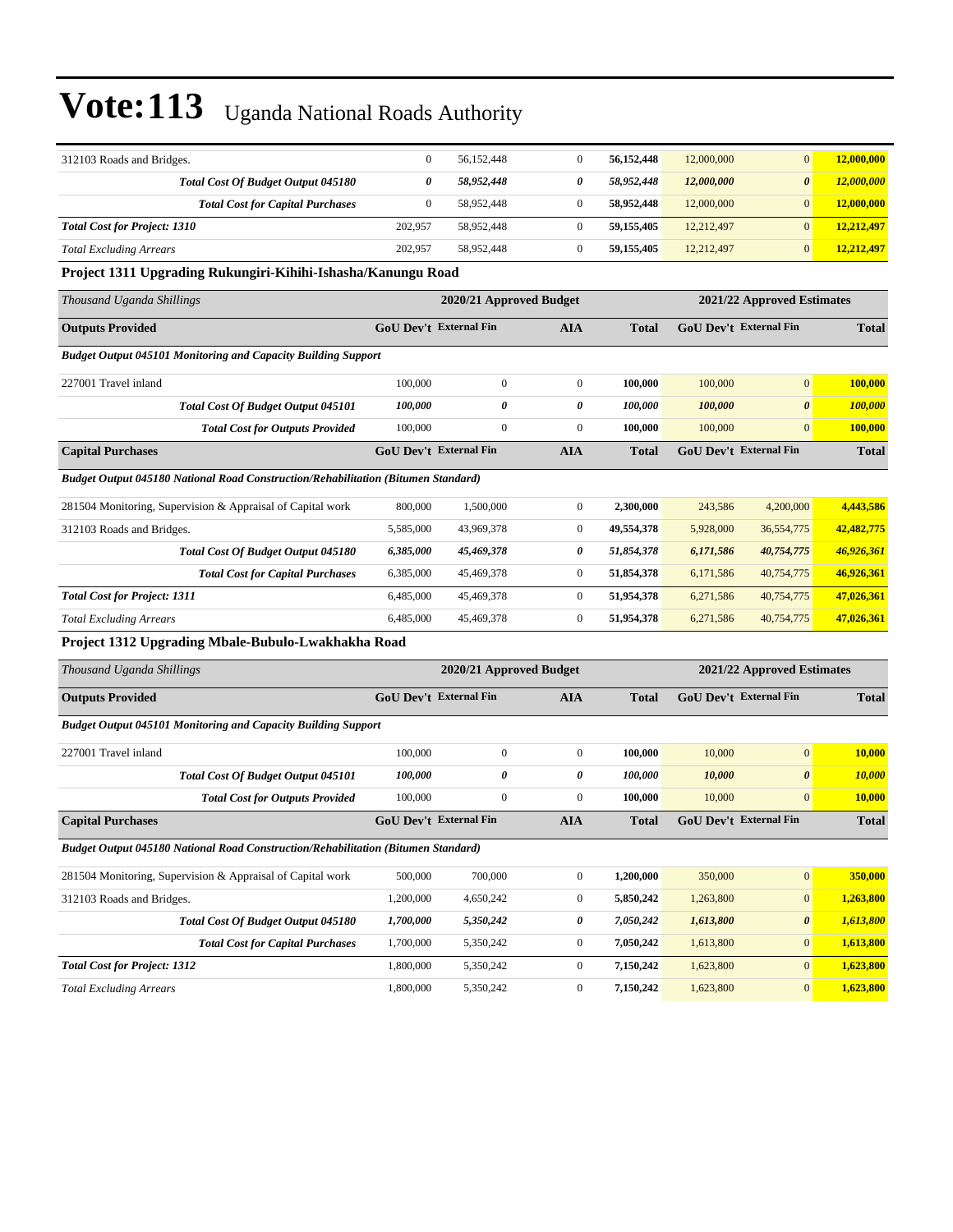| <b>Project 1313 North Eastern Road-Corridor Asset Management Project</b>                 |                               |                         |                  |              |                               |                            |                         |
|------------------------------------------------------------------------------------------|-------------------------------|-------------------------|------------------|--------------|-------------------------------|----------------------------|-------------------------|
| Thousand Uganda Shillings                                                                |                               | 2020/21 Approved Budget |                  |              |                               | 2021/22 Approved Estimates |                         |
| <b>Outputs Provided</b>                                                                  | GoU Dev't External Fin        |                         | <b>AIA</b>       | <b>Total</b> | <b>GoU Dev't External Fin</b> |                            | Total                   |
| <b>Budget Output 045101 Monitoring and Capacity Building Support</b>                     |                               |                         |                  |              |                               |                            |                         |
| 211102 Contract Staff Salaries                                                           | $\mathbf{0}$                  | $\boldsymbol{0}$        | $\mathbf{0}$     | $\bf{0}$     | 54,024                        | $\mathbf{0}$               | 54,024                  |
| 212101 Social Security Contributions                                                     | 26,600                        | 0                       | $\boldsymbol{0}$ | 26,600       | 16,800                        | $\boldsymbol{0}$           | 16,800                  |
| 227001 Travel inland                                                                     | 100,000                       | $\boldsymbol{0}$        | $\boldsymbol{0}$ | 100,000      | 150,000                       | $\mathbf{0}$               | 150,000                 |
| Total Cost Of Budget Output 045101                                                       | 126,600                       | 0                       | 0                | 126,600      | 220,824                       | $\boldsymbol{\theta}$      | 220,824                 |
| <b>Total Cost for Outputs Provided</b>                                                   | 126,600                       | $\boldsymbol{0}$        | $\boldsymbol{0}$ | 126,600      | 220,824                       | $\overline{0}$             | 220,824                 |
| <b>Capital Purchases</b>                                                                 | GoU Dev't External Fin        |                         | <b>AIA</b>       | <b>Total</b> | GoU Dev't External Fin        |                            | <b>Total</b>            |
| <b>Budget Output 045180 National Road Construction/Rehabilitation (Bitumen Standard)</b> |                               |                         |                  |              |                               |                            |                         |
| 281504 Monitoring, Supervision & Appraisal of Capital work                               | 300,000                       | 6,500,000               | $\boldsymbol{0}$ | 6,800,000    | 143,986                       | 3,455,654                  | 3,599,640               |
| 312103 Roads and Bridges.                                                                | 2,973,400                     | 67, 555, 175            | $\boldsymbol{0}$ | 70,528,575   | 2,500,000                     | 93,291,190                 | 95,791,190              |
| Total Cost Of Budget Output 045180                                                       | 3,273,400                     | 74,055,175              | 0                | 77,328,575   | 2,643,986                     | 96,746,844                 | 99,390,830              |
| <b>Total Cost for Capital Purchases</b>                                                  | 3,273,400                     | 74,055,175              | $\boldsymbol{0}$ | 77,328,575   | 2,643,986                     | 96,746,844                 | 99,390,830              |
| <b>Total Cost for Project: 1313</b>                                                      | 3,400,000                     | 74,055,175              | $\boldsymbol{0}$ | 77,455,175   | 2,864,810                     | 96,746,844                 | 99,611,654              |
| <b>Total Excluding Arrears</b>                                                           | 3,400,000                     | 74,055,175              | $\boldsymbol{0}$ | 77,455,175   | 2,864,810                     | 96,746,844                 | 99,611,654              |
| Project 1319 Kampala Flyover                                                             |                               |                         |                  |              |                               |                            |                         |
| Thousand Uganda Shillings                                                                |                               | 2020/21 Approved Budget |                  |              |                               | 2021/22 Approved Estimates |                         |
| <b>Outputs Provided</b>                                                                  | GoU Dev't External Fin        |                         | <b>AIA</b>       | <b>Total</b> | <b>GoU Dev't External Fin</b> |                            | Total                   |
| <b>Budget Output 045101 Monitoring and Capacity Building Support</b>                     |                               |                         |                  |              |                               |                            |                         |
| 211102 Contract Staff Salaries                                                           | 508,000                       | $\boldsymbol{0}$        | $\boldsymbol{0}$ | 508,000      | 1,800,000                     | $\boldsymbol{0}$           | 1,800,000               |
| 227001 Travel inland                                                                     | 5,000                         | $\boldsymbol{0}$        | $\boldsymbol{0}$ | 5,000        | $\mathbf{0}$                  | $\overline{0}$             | $\overline{\mathbf{0}}$ |
| Total Cost Of Budget Output 045101                                                       | 513,000                       | 0                       | 0                | 513,000      | 1,800,000                     | $\boldsymbol{\theta}$      | 1,800,000               |
| <b>Total Cost for Outputs Provided</b>                                                   | 513,000                       | $\boldsymbol{0}$        | $\boldsymbol{0}$ | 513,000      | 1,800,000                     | $\overline{0}$             | 1,800,000               |
| <b>Capital Purchases</b>                                                                 | GoU Dev't External Fin        |                         | <b>AIA</b>       | <b>Total</b> | GoU Dev't External Fin        |                            | <b>Total</b>            |
| <b>Budget Output 045174 Major Bridges</b>                                                |                               |                         |                  |              |                               |                            |                         |
| 281504 Monitoring, Supervision & Appraisal of Capital work                               | 1,161,800                     | 3,500,000               | $\boldsymbol{0}$ | 4,661,800    | 840,000                       | 35,000,000                 | 35,840,000              |
| 312103 Roads and Bridges.                                                                | 3,210,789                     | 50,808,408              | $\boldsymbol{0}$ | 54,019,196   | 15,000,000                    | 115,751,079                | 130,751,079             |
| <b>Total Cost Of Budget Output 045174</b>                                                | 4,372,589                     | 54,308,408              | 0                | 58,680,996   | 15,840,000                    | 150,751,079                | 166,591,079             |
| <b>Total Cost for Capital Purchases</b>                                                  | 4,372,589                     | 54,308,408              | $\boldsymbol{0}$ | 58,680,996   | 15,840,000                    | 150,751,079                | 166,591,079             |
| <b>Total Cost for Project: 1319</b>                                                      | 4,885,589                     | 54,308,408              | $\boldsymbol{0}$ | 59,193,996   | 17,640,000                    | 150,751,079                | 168,391,079             |
| <b>Total Excluding Arrears</b>                                                           | 4,885,589                     | 54,308,408              | $\boldsymbol{0}$ | 59,193,996   | 17,640,000                    | 150,751,079                | 168,391,079             |
| Project 1320 Construction of 66 Selected Bridges                                         |                               |                         |                  |              |                               |                            |                         |
| Thousand Uganda Shillings                                                                |                               | 2020/21 Approved Budget |                  |              |                               | 2021/22 Approved Estimates |                         |
| <b>Outputs Provided</b>                                                                  | <b>GoU Dev't External Fin</b> |                         | <b>AIA</b>       | <b>Total</b> | GoU Dev't External Fin        |                            | <b>Total</b>            |
| <b>Budget Output 045101 Monitoring and Capacity Building Support</b>                     |                               |                         |                  |              |                               |                            |                         |
| 227001 Travel inland                                                                     | 150,000                       | $\boldsymbol{0}$        | $\mathbf{0}$     | 150,000      | 250,000                       | $\boldsymbol{0}$           | 250,000                 |
| Total Cost Of Budget Output 045101                                                       | 150,000                       | $\pmb{\theta}$          | 0                | 150,000      | 250,000                       | 0                          | 250,000                 |
| <b>Total Cost for Outputs Provided</b>                                                   | 150,000                       | $\boldsymbol{0}$        | $\boldsymbol{0}$ | 150,000      | 250,000                       | $\boldsymbol{0}$           | 250,000                 |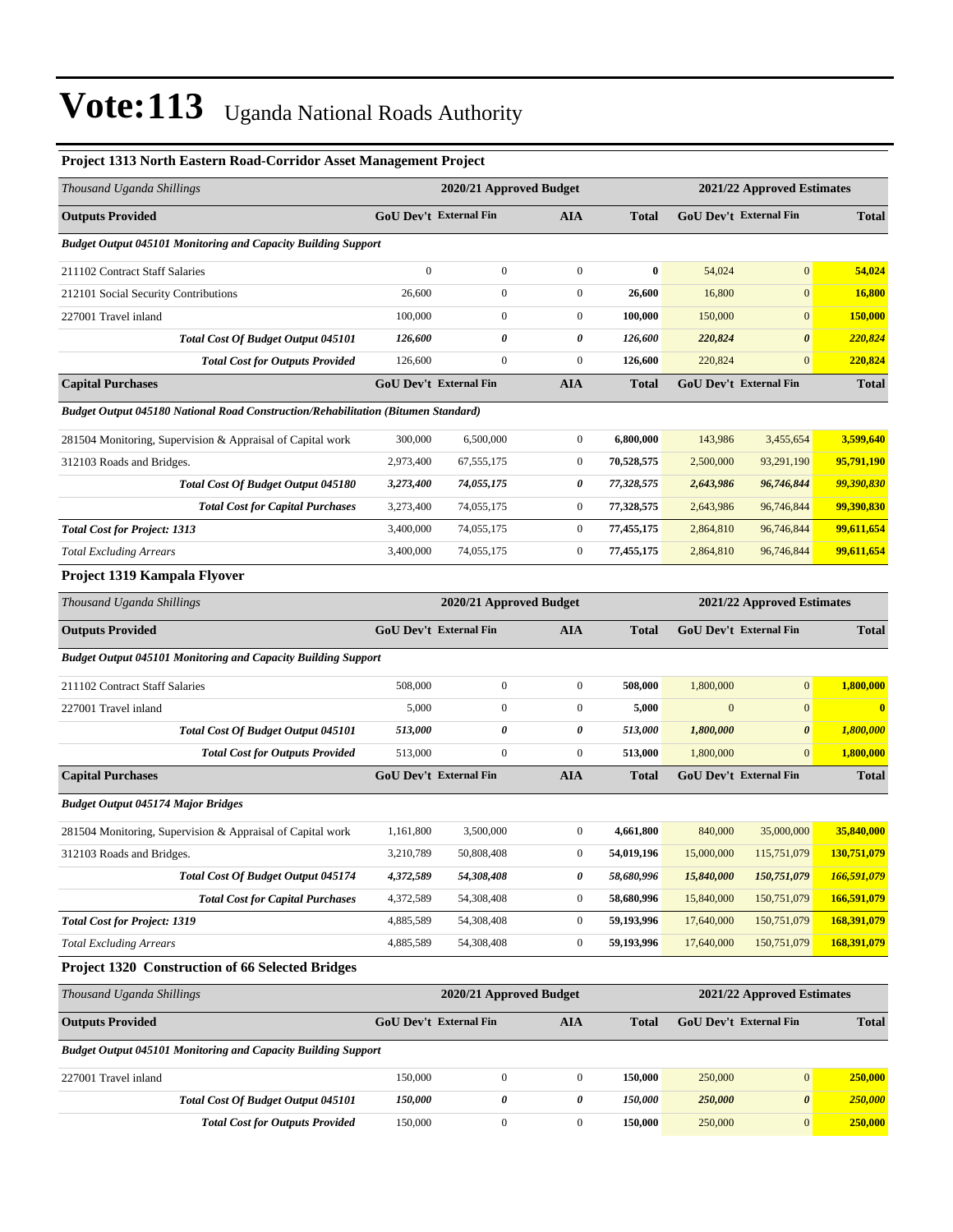| <b>Capital Purchases</b>                                                          |                  | <b>GoU Dev't External Fin</b> | <b>AIA</b>       | <b>Total</b> |                       | GoU Dev't External Fin        | <b>Total</b>   |  |
|-----------------------------------------------------------------------------------|------------------|-------------------------------|------------------|--------------|-----------------------|-------------------------------|----------------|--|
| <b>Budget Output 045174 Major Bridges</b>                                         |                  |                               |                  |              |                       |                               |                |  |
| 281504 Monitoring, Supervision & Appraisal of Capital work                        | $\mathbf{0}$     | $\boldsymbol{0}$              | $\boldsymbol{0}$ | $\bf{0}$     | 1,638,396             | $\overline{0}$                | 1,638,396      |  |
| 312103 Roads and Bridges.                                                         | 56,850,000       | $\boldsymbol{0}$              | $\boldsymbol{0}$ | 56,850,000   | 77,824,081            | $\mathbf{0}$                  | 77,824,081     |  |
| <b>Total Cost Of Budget Output 045174</b>                                         | 56,850,000       | 0                             | 0                | 56,850,000   | 79,462,478            | $\boldsymbol{\theta}$         | 79,462,478     |  |
| <b>Total Cost for Capital Purchases</b>                                           | 56,850,000       | $\boldsymbol{0}$              | $\boldsymbol{0}$ | 56,850,000   | 79,462,478            | $\mathbf{0}$                  | 79,462,478     |  |
| <b>Total Cost for Project: 1320</b>                                               | 57,000,000       | $\boldsymbol{0}$              | $\boldsymbol{0}$ | 57,000,000   | 79,712,478            | $\overline{0}$                | 79,712,478     |  |
| <b>Total Excluding Arrears</b>                                                    | 57,000,000       | $\boldsymbol{0}$              | $\boldsymbol{0}$ | 57,000,000   | 79,712,478            | $\mathbf{0}$                  | 79,712,478     |  |
| Project 1322 Upgrading of Muyembe-Nakapiripirit (92 km)                           |                  |                               |                  |              |                       |                               |                |  |
| Thousand Uganda Shillings                                                         |                  | 2020/21 Approved Budget       |                  |              |                       | 2021/22 Approved Estimates    |                |  |
| <b>Outputs Provided</b>                                                           |                  | <b>GoU Dev't External Fin</b> | <b>AIA</b>       | <b>Total</b> |                       | <b>GoU Dev't External Fin</b> | <b>Total</b>   |  |
| <b>Budget Output 045101 Monitoring and Capacity Building Support</b>              |                  |                               |                  |              |                       |                               |                |  |
| 227001 Travel inland                                                              | 100,000          | $\boldsymbol{0}$              | $\boldsymbol{0}$ | 100,000      | 100,000               | $\mathbf{0}$                  | 100,000        |  |
| Total Cost Of Budget Output 045101                                                | 100,000          | 0                             | 0                | 100,000      | 100,000               | $\boldsymbol{\theta}$         | <b>100,000</b> |  |
| <b>Total Cost for Outputs Provided</b>                                            | 100,000          | $\overline{0}$                | $\boldsymbol{0}$ | 100,000      | 100,000               | $\overline{0}$                | 100,000        |  |
| <b>Capital Purchases</b>                                                          |                  | <b>GoU Dev't External Fin</b> | <b>AIA</b>       | <b>Total</b> |                       | GoU Dev't External Fin        | <b>Total</b>   |  |
| Budget Output 045180 National Road Construction/Rehabilitation (Bitumen Standard) |                  |                               |                  |              |                       |                               |                |  |
| 281504 Monitoring, Supervision & Appraisal of Capital work                        | 100,000          | 4,500,000                     | $\boldsymbol{0}$ | 4,600,000    | $\mathbf{0}$          | 3,108,000                     | 3,108,000      |  |
| 312103 Roads and Bridges.                                                         | $\boldsymbol{0}$ | 80,320,905                    | $\boldsymbol{0}$ | 80,320,905   | $\mathbf{0}$          | 72,899,655                    | 72,899,655     |  |
| Total Cost Of Budget Output 045180                                                | 100,000          | 84,820,905                    | 0                | 84,920,905   | $\boldsymbol{\theta}$ | 76,007,655                    | 76,007,655     |  |
| <b>Total Cost for Capital Purchases</b>                                           | 100,000          | 84,820,905                    | $\boldsymbol{0}$ | 84,920,905   | $\mathbf{0}$          | 76,007,655                    | 76,007,655     |  |
| <b>Total Cost for Project: 1322</b>                                               | 200,000          | 84,820,905                    | $\boldsymbol{0}$ | 85,020,905   | 100,000               | 76,007,655                    | 76,107,655     |  |
| <b>Total Excluding Arrears</b>                                                    | 200,000          | 84,820,905                    | $\boldsymbol{0}$ | 85,020,905   | 100,000               | 76,007,655                    | 76,107,655     |  |
| Project 1402 Rwenkunye- Apac- Lira-Acholibur road                                 |                  |                               |                  |              |                       |                               |                |  |
| Thousand Uganda Shillings                                                         |                  | 2020/21 Approved Budget       |                  |              |                       | 2021/22 Approved Estimates    |                |  |
| <b>Outputs Provided</b>                                                           |                  | GoU Dev't External Fin        | <b>AIA</b>       | <b>Total</b> |                       | GoU Dev't External Fin        | <b>Total</b>   |  |
| <b>Budget Output 045101 Monitoring and Capacity Building Support</b>              |                  |                               |                  |              |                       |                               |                |  |
| 227001 Travel inland                                                              | 100,000          | $\mathbf{0}$                  | $\boldsymbol{0}$ | 100.000      | 250,000               | $\overline{0}$                | 250,000        |  |
| Total Cost Of Budget Output 045101                                                | 100,000          | 0                             | $\pmb{\theta}$   | 100,000      | 250,000               | $\pmb{\theta}$                | 250,000        |  |
| <b>Total Cost for Outputs Provided</b>                                            | 100,000          | $\boldsymbol{0}$              | $\mathbf{0}$     | 100,000      | 250,000               | $\overline{0}$                | 250,000        |  |
| <b>Capital Purchases</b>                                                          |                  | <b>GoU Dev't External Fin</b> | <b>AIA</b>       | <b>Total</b> |                       | GoU Dev't External Fin        | <b>Total</b>   |  |
| Budget Output 045180 National Road Construction/Rehabilitation (Bitumen Standard) |                  |                               |                  |              |                       |                               |                |  |
| 281504 Monitoring, Supervision & Appraisal of Capital work                        | 1,000,000        | 4,500,000                     | $\boldsymbol{0}$ | 5,500,000    | $\boldsymbol{0}$      | 4,500,000                     | 4,500,000      |  |
| 312103 Roads and Bridges.                                                         | 5,000,000        | 107,571,060                   | $\boldsymbol{0}$ | 112,571,060  | $\bf{0}$              | 131,175,972                   | 131,175,972    |  |
| Total Cost Of Budget Output 045180                                                | 6,000,000        | 112,071,060                   | 0                | 118,071,060  | $\boldsymbol{\theta}$ | 135,675,972                   | 135,675,972    |  |
| <b>Total Cost for Capital Purchases</b>                                           | 6,000,000        | 112,071,060                   | $\boldsymbol{0}$ | 118,071,060  | $\boldsymbol{0}$      | 135,675,972                   | 135,675,972    |  |
| <b>Total Cost for Project: 1402</b>                                               | 6,100,000        | 112,071,060                   | $\boldsymbol{0}$ | 118,171,060  | 250,000               | 135,675,972                   | 135,925,972    |  |
| <b>Total Excluding Arrears</b>                                                    | 6,100,000        | 112,071,060                   | $\boldsymbol{0}$ | 118,171,060  | 250,000               | 135,675,972                   | 135,925,972    |  |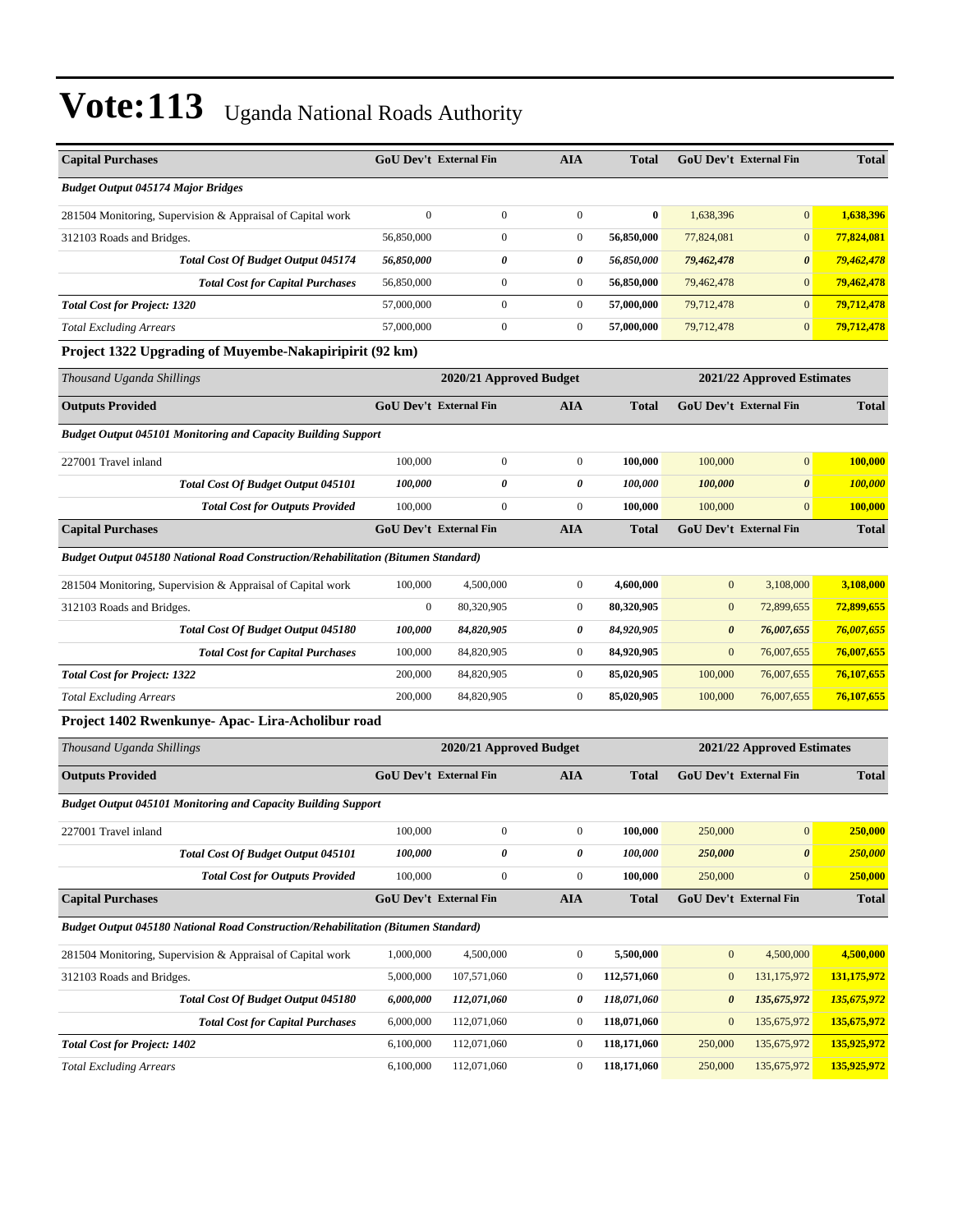| Project 1403 Soroti-Katakwi-Moroto-Lokitonyala road                               |                               |                         |                  |              |              |                               |                    |
|-----------------------------------------------------------------------------------|-------------------------------|-------------------------|------------------|--------------|--------------|-------------------------------|--------------------|
| Thousand Uganda Shillings                                                         |                               | 2020/21 Approved Budget |                  |              |              | 2021/22 Approved Estimates    |                    |
| <b>Outputs Provided</b>                                                           | GoU Dev't External Fin        |                         | AIA              | <b>Total</b> |              | GoU Dev't External Fin        | <b>Total</b>       |
| Budget Output 045101 Monitoring and Capacity Building Support                     |                               |                         |                  |              |              |                               |                    |
| 227001 Travel inland                                                              | 50,000                        | $\boldsymbol{0}$        | $\boldsymbol{0}$ | 50,000       | 100,000      | $\overline{0}$                | 100,000            |
| <b>Total Cost Of Budget Output 045101</b>                                         | 50,000                        | 0                       | 0                | 50,000       | 100,000      | $\boldsymbol{\theta}$         | 100,000            |
| <b>Total Cost for Outputs Provided</b>                                            | 50,000                        | $\boldsymbol{0}$        | $\boldsymbol{0}$ | 50,000       | 100,000      | $\mathbf{0}$                  | 100,000            |
| <b>Capital Purchases</b>                                                          | GoU Dev't External Fin        |                         | AIA              | <b>Total</b> |              | GoU Dev't External Fin        | <b>Total</b>       |
| Budget Output 045180 National Road Construction/Rehabilitation (Bitumen Standard) |                               |                         |                  |              |              |                               |                    |
| 281504 Monitoring, Supervision & Appraisal of Capital work                        | 2,300,000                     | $\boldsymbol{0}$        | $\boldsymbol{0}$ | 2,300,000    | 2,412,000    | $\mathbf{0}$                  | 2,412,000          |
| 312103 Roads and Bridges.                                                         | 42,000,000                    | $\boldsymbol{0}$        | $\boldsymbol{0}$ | 42,000,000   | 132,340,000  | $\boldsymbol{0}$              | 132,340,000        |
| <b>Total Cost Of Budget Output 045180</b>                                         | 44,300,000                    | 0                       | 0                | 44,300,000   | 134,752,000  | $\boldsymbol{\theta}$         | 134,752,000        |
| <b>Total Cost for Capital Purchases</b>                                           | 44,300,000                    | $\boldsymbol{0}$        | $\overline{0}$   | 44,300,000   | 134,752,000  | $\mathbf{0}$                  | 134,752,000        |
| <b>Arrears</b>                                                                    | <b>GoU Dev't External Fin</b> |                         | <b>AIA</b>       | <b>Total</b> |              | <b>GoU Dev't External Fin</b> | <b>Total</b>       |
| <b>Budget Output 045199 Arrears</b>                                               |                               |                         |                  |              |              |                               |                    |
| 321605 Domestic arrears (Budgeting)                                               | 18,475,956                    | $\boldsymbol{0}$        | $\boldsymbol{0}$ | 18,475,956   | 15,020,351   | $\overline{0}$                | 15,020,351         |
| <b>Total Cost Of Budget Output 045199</b>                                         | 18,475,956                    | 0                       | 0                | 18,475,956   | 15,020,351   | $\boldsymbol{\theta}$         | 15,020,351         |
| <b>Total Cost for Arrears</b>                                                     | 18,475,956                    | $\boldsymbol{0}$        | $\boldsymbol{0}$ | 18,475,956   | 15,020,351   | $\mathbf{0}$                  | 15,020,351         |
| <b>Total Cost for Project: 1403</b>                                               | 62,825,956                    | $\boldsymbol{0}$        | $\boldsymbol{0}$ | 62,825,956   | 149,872,351  | $\mathbf{0}$                  | 149,872,351        |
| <b>Total Excluding Arrears</b>                                                    | 44,350,000                    | $\boldsymbol{0}$        | $\boldsymbol{0}$ | 44,350,000   | 134,852,000  | $\boldsymbol{0}$              | 134,852,000        |
| Project 1404 Kibuye- Busega- Mpigi                                                |                               |                         |                  |              |              |                               |                    |
| Thousand Uganda Shillings                                                         |                               | 2020/21 Approved Budget |                  |              |              | 2021/22 Approved Estimates    |                    |
| <b>Outputs Provided</b>                                                           | <b>GoU Dev't External Fin</b> |                         | <b>AIA</b>       | <b>Total</b> |              | <b>GoU Dev't External Fin</b> | <b>Total</b>       |
| <b>Budget Output 045101 Monitoring and Capacity Building Support</b>              |                               |                         |                  |              |              |                               |                    |
| 225003 Taxes on (Professional) Services                                           | $\mathbf{0}$                  | $\boldsymbol{0}$        | $\boldsymbol{0}$ | $\bf{0}$     | 6,000        | $\overline{0}$                | 6,000              |
| 227001 Travel inland                                                              | 10,000                        | $\boldsymbol{0}$        | $\boldsymbol{0}$ | 10,000       | 45,600       | $\boldsymbol{0}$              | 45,600             |
| Total Cost Of Budget Output 045101                                                | 10,000                        | 0                       | 0                | 10,000       | 51,600       | 0                             | 51,600             |
| <b>Total Cost for Outputs Provided</b>                                            | 10,000                        | $\boldsymbol{0}$        | $\overline{0}$   | 10,000       | 51,600       | $\mathbf{0}$                  | 51,600             |
| <b>Capital Purchases</b>                                                          | <b>GoU Dev't External Fin</b> |                         | AIA              | <b>Total</b> |              | GoU Dev't External Fin        | <b>Total</b>       |
| Budget Output 045180 National Road Construction/Rehabilitation (Bitumen Standard) |                               |                         |                  |              |              |                               |                    |
| 281504 Monitoring, Supervision & Appraisal of Capital work                        | 400,162                       | 3,500,000               | $\boldsymbol{0}$ | 3,900,162    | 759,490      | 4,092,633                     | 4,852,123          |
| 312103 Roads and Bridges.                                                         | 2,000,000                     | 64,126,441              | $\boldsymbol{0}$ | 66,126,441   | $\mathbf{0}$ | 104,128,968                   | 104,128,968        |
| Total Cost Of Budget Output 045180                                                | 2,400,162                     | 67,626,441              | 0                | 70,026,603   | 759,490      | 108,221,601                   | 108,981,091        |
| <b>Total Cost for Capital Purchases</b>                                           | 2,400,162                     | 67,626,441              | $\boldsymbol{0}$ | 70,026,603   | 759,490      | 108,221,601                   | 108,981,091        |
| <b>Total Cost for Project: 1404</b>                                               | 2,410,162                     | 67,626,441              | $\boldsymbol{0}$ | 70,036,603   | 811,090      | 108,221,601                   | 109,032,691        |
| <b>Total Excluding Arrears</b>                                                    | 2,410,162                     | 67,626,441              | $\boldsymbol{0}$ | 70,036,603   | 811,090      | 108,221,601                   | <u>109,032,691</u> |
| Project 1490 Luwero- Butalangu                                                    |                               |                         |                  |              |              |                               |                    |
| Thousand Uganda Shillings                                                         |                               | 2020/21 Approved Budget |                  |              |              | 2021/22 Approved Estimates    |                    |
| <b>Outputs Provided</b>                                                           | <b>GoU Dev't External Fin</b> |                         | AIA              | <b>Total</b> |              | GoU Dev't External Fin        | <b>Total</b>       |
| <b>Budget Output 045101 Monitoring and Capacity Building Support</b>              |                               |                         |                  |              |              |                               |                    |

211102 Contract Staff Salaries 0 0 0 **0** 52,860 0 **52,860**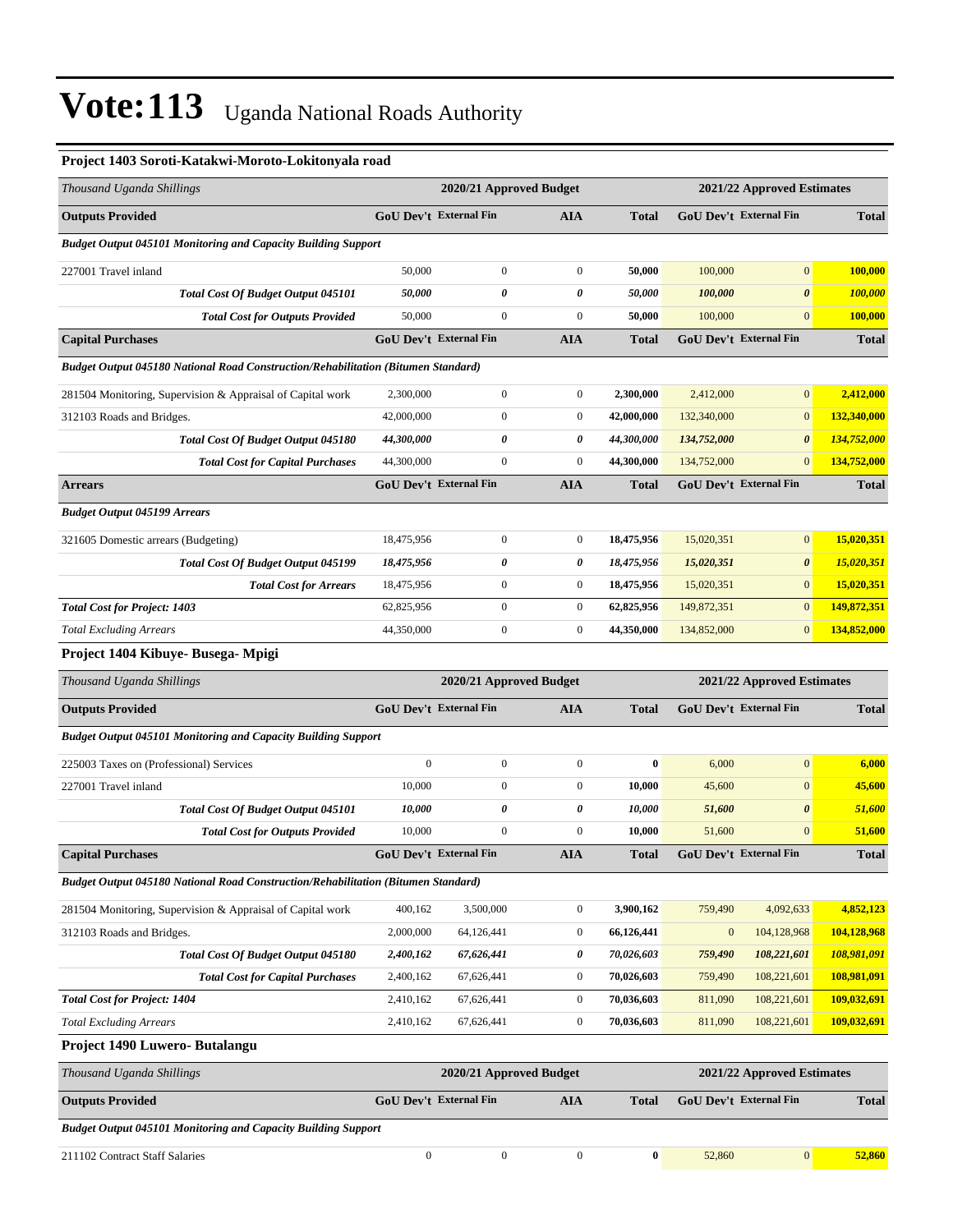| 212101 Social Security Contributions                                                     | $\boldsymbol{0}$       | $\boldsymbol{0}$        | $\mathbf{0}$     | $\bf{0}$     | 19,188                | $\overline{0}$             | 19,188           |  |
|------------------------------------------------------------------------------------------|------------------------|-------------------------|------------------|--------------|-----------------------|----------------------------|------------------|--|
| 227001 Travel inland                                                                     | 20,000                 | $\boldsymbol{0}$        | $\boldsymbol{0}$ | 20,000       | 10,000                | $\mathbf{0}$               | 10,000           |  |
| Total Cost Of Budget Output 045101                                                       | 20,000                 | 0                       | 0                | 20,000       | 82,048                | $\boldsymbol{\theta}$      | 82,048           |  |
| <b>Total Cost for Outputs Provided</b>                                                   | 20,000                 | $\boldsymbol{0}$        | $\boldsymbol{0}$ | 20,000       | 82,048                | $\mathbf{0}$               | 82,048           |  |
| <b>Capital Purchases</b>                                                                 | GoU Dev't External Fin |                         | <b>AIA</b>       | <b>Total</b> |                       | GoU Dev't External Fin     | <b>Total</b>     |  |
| Budget Output 045180 National Road Construction/Rehabilitation (Bitumen Standard)        |                        |                         |                  |              |                       |                            |                  |  |
| 281504 Monitoring, Supervision & Appraisal of Capital work                               | $\overline{0}$         | 3,000,000               | $\boldsymbol{0}$ | 3,000,000    | $\mathbf{0}$          | 653,948                    | 653.948          |  |
| 312103 Roads and Bridges.                                                                | $\overline{0}$         | 21,682,500              | $\boldsymbol{0}$ | 21,682,500   | $\mathbf{0}$          | $\Omega$                   | $\bf{0}$         |  |
| Total Cost Of Budget Output 045180                                                       | 0                      | 24,682,500              | 0                | 24,682,500   | $\boldsymbol{\theta}$ | 653,948                    | 653,948          |  |
| <b>Total Cost for Capital Purchases</b>                                                  | $\boldsymbol{0}$       | 24,682,500              | $\boldsymbol{0}$ | 24,682,500   | $\mathbf{0}$          | 653,948                    | 653,948          |  |
| <b>Total Cost for Project: 1490</b>                                                      | 20,000                 | 24,682,500              | $\boldsymbol{0}$ | 24,702,500   | 82,048                | 653,948                    | 735,996          |  |
| <b>Total Excluding Arrears</b>                                                           | 20,000                 | 24,682,500              | $\boldsymbol{0}$ | 24,702,500   | 82,048                | 653,948                    | 735,996          |  |
| Project 1503 Karugutu-Ntoroko Road                                                       |                        |                         |                  |              |                       |                            |                  |  |
| Thousand Uganda Shillings                                                                |                        | 2020/21 Approved Budget |                  |              |                       | 2021/22 Approved Estimates |                  |  |
| <b>Outputs Provided</b>                                                                  | GoU Dev't External Fin |                         | <b>AIA</b>       | <b>Total</b> |                       | GoU Dev't External Fin     | <b>Total</b>     |  |
| <b>Budget Output 045101 Monitoring and Capacity Building Support</b>                     |                        |                         |                  |              |                       |                            |                  |  |
| 227001 Travel inland                                                                     | $\boldsymbol{0}$       | $\boldsymbol{0}$        | $\boldsymbol{0}$ | $\bf{0}$     | 10,000                | $\overline{0}$             | 10,000           |  |
| Total Cost Of Budget Output 045101                                                       | $\theta$               | 0                       | 0                | 0            | 10,000                | $\boldsymbol{\theta}$      | <b>10,000</b>    |  |
| <b>Total Cost for Outputs Provided</b>                                                   | $\boldsymbol{0}$       | $\boldsymbol{0}$        | $\boldsymbol{0}$ | $\bf{0}$     | 10,000                | $\mathbf{0}$               | <b>10,000</b>    |  |
| <b>Capital Purchases</b>                                                                 | GoU Dev't External Fin |                         | <b>AIA</b>       | <b>Total</b> |                       | GoU Dev't External Fin     | <b>Total</b>     |  |
| <b>Budget Output 045180 National Road Construction/Rehabilitation (Bitumen Standard)</b> |                        |                         |                  |              |                       |                            |                  |  |
| 281504 Monitoring, Supervision & Appraisal of Capital work                               | $\boldsymbol{0}$       | $\boldsymbol{0}$        | $\boldsymbol{0}$ | $\bf{0}$     | 100,000               | $\overline{0}$             | 100,000          |  |
| Total Cost Of Budget Output 045180                                                       | 0                      | 0                       | 0                | 0            | 100,000               | $\boldsymbol{\theta}$      | 100,000          |  |
| <b>Total Cost for Capital Purchases</b>                                                  | $\boldsymbol{0}$       | $\boldsymbol{0}$        | $\boldsymbol{0}$ | $\bf{0}$     | 100,000               | $\mathbf{0}$               | 100,000          |  |
| <b>Total Cost for Project: 1503</b>                                                      | $\mathbf{0}$           | $\boldsymbol{0}$        | $\mathbf{0}$     | $\bf{0}$     | 110,000               | $\overline{0}$             | 110,000          |  |
| <b>Total Excluding Arrears</b>                                                           | $\boldsymbol{0}$       | $\boldsymbol{0}$        | $\boldsymbol{0}$ | $\bf{0}$     | 110,000               | $\overline{0}$             | 110,000          |  |
| <b>Project 1506 Land Acquisition</b>                                                     |                        |                         |                  |              |                       |                            |                  |  |
| Thousand Uganda Shillings                                                                |                        | 2020/21 Approved Budget |                  |              |                       | 2021/22 Approved Estimates |                  |  |
| <b>Outputs Provided</b>                                                                  | GoU Dev't External Fin |                         | <b>AIA</b>       | <b>Total</b> |                       | GoU Dev't External Fin     | <b>Total</b>     |  |
| <b>Budget Output 045101 Monitoring and Capacity Building Support</b>                     |                        |                         |                  |              |                       |                            |                  |  |
| 211102 Contract Staff Salaries                                                           | 1,603,886              | $\boldsymbol{0}$        | $\boldsymbol{0}$ | 1,603,886    | 6,816,113             | $\overline{0}$             | 6,816,113        |  |
| 211103 Allowances (Inc. Casuals, Temporary)                                              | 400,000                | $\boldsymbol{0}$        | $\boldsymbol{0}$ | 400,000      | 50,000                | $\mathbf{0}$               | 50,000           |  |
| 212101 Social Security Contributions                                                     | 160,389                | $\boldsymbol{0}$        | $\boldsymbol{0}$ | 160,389      | 681,611               | $\overline{0}$             | 681,611          |  |
| 221005 Hire of Venue (chairs, projector, etc)                                            | 20,000                 | $\boldsymbol{0}$        | $\boldsymbol{0}$ | 20,000       | 50,000                | $\boldsymbol{0}$           | 50,000           |  |
| 221006 Commissions and related charges                                                   | $\boldsymbol{0}$       | $\boldsymbol{0}$        | $\boldsymbol{0}$ | $\bf{0}$     | 600,000               | $\mathbf{0}$               | 600,000          |  |
| 221011 Printing, Stationery, Photocopying and Binding                                    | 25,000                 | $\boldsymbol{0}$        | $\boldsymbol{0}$ | 25,000       | 25,000                | $\mathbf{0}$               | 25,000           |  |
| 224005 Uniforms, Beddings and Protective Gear                                            | 60,000                 | $\boldsymbol{0}$        | $\boldsymbol{0}$ | 60,000       | $\boldsymbol{0}$      | $\mathbf{0}$               | $\boldsymbol{0}$ |  |
| 227001 Travel inland                                                                     | 2,000,000              | $\boldsymbol{0}$        | $\boldsymbol{0}$ | 2,000,000    | 2,000,000             | $\overline{0}$             | 2,000,000        |  |
| 227004 Fuel, Lubricants and Oils                                                         | 800,000                | $\boldsymbol{0}$        | $\boldsymbol{0}$ | 800,000      | 800,000               | $\boldsymbol{0}$           | 800,000          |  |
| 228002 Maintenance - Vehicles                                                            | 550,000                | $\boldsymbol{0}$        | $\boldsymbol{0}$ | 550,000      | 600,000               | $\mathbf{0}$               | 600,000          |  |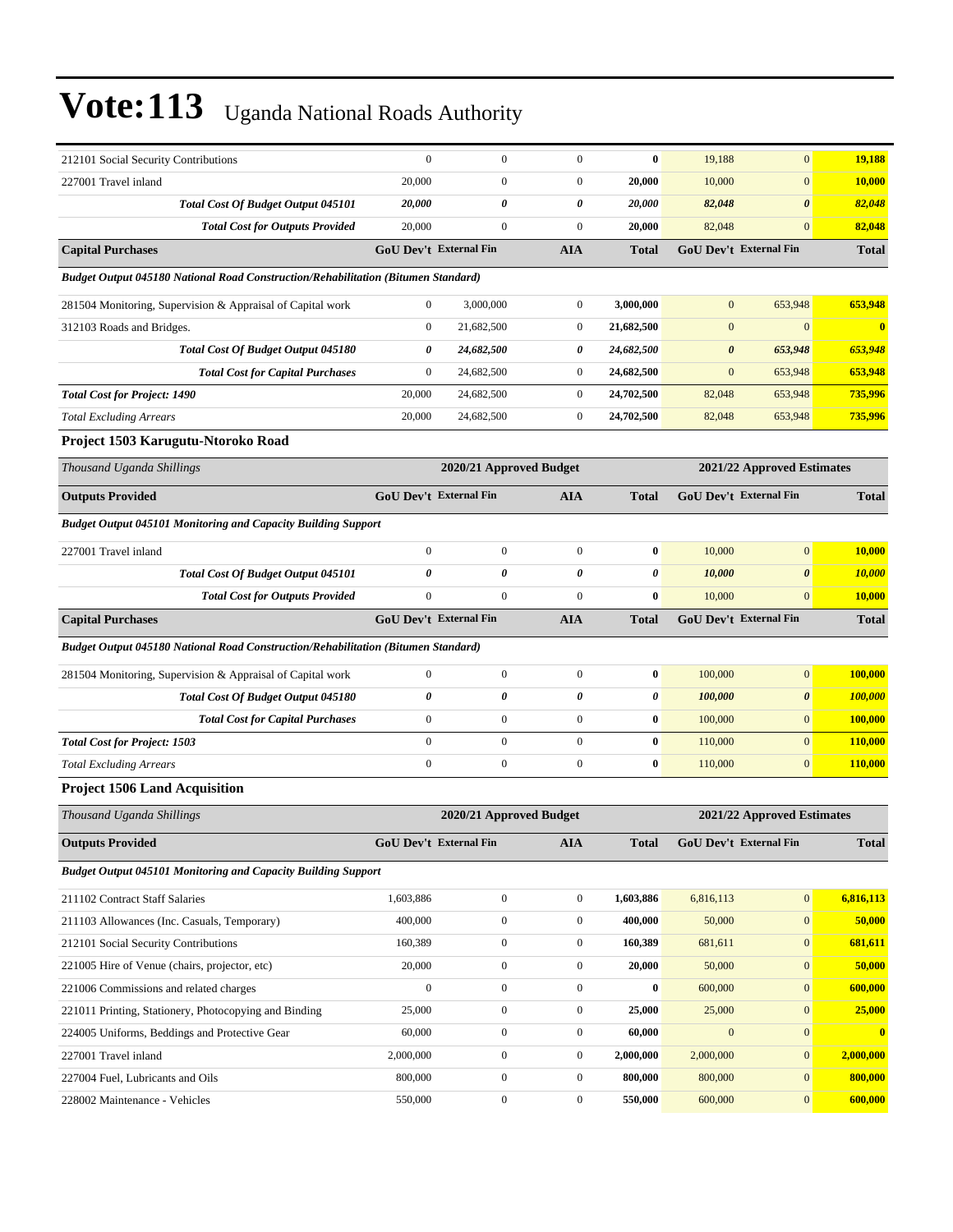| 228003 Maintenance – Machinery, Equipment & Furniture                             | $\mathbf{0}$ | $\boldsymbol{0}$              | $\boldsymbol{0}$        | $\bf{0}$     | 223,315               | $\mathbf{0}$                  | 223,315               |
|-----------------------------------------------------------------------------------|--------------|-------------------------------|-------------------------|--------------|-----------------------|-------------------------------|-----------------------|
| <b>Total Cost Of Budget Output 045101</b>                                         | 5,619,275    | 0                             | 0                       | 5,619,275    | 11,846,039            | $\boldsymbol{\theta}$         | 11,846,039            |
| <b>Total Cost for Outputs Provided</b>                                            | 5,619,275    | $\boldsymbol{0}$              | $\boldsymbol{0}$        | 5,619,275    | 11,846,039            | $\mathbf{0}$                  | 11,846,039            |
| <b>Capital Purchases</b>                                                          |              | <b>GoU Dev't External Fin</b> | <b>AIA</b>              | <b>Total</b> |                       | <b>GoU Dev't External Fin</b> | <b>Total</b>          |
| <b>Budget Output 045171 Acquisition of Land by Government</b>                     |              |                               |                         |              |                       |                               |                       |
| 311101 Land                                                                       | 436,188,970  | $\boldsymbol{0}$              | $\boldsymbol{0}$        | 436,188,970  | 499,200,000           | $\mathbf{0}$                  | 499,200,000           |
| <b>Total Cost Of Budget Output 045171</b>                                         | 436,188,970  | 0                             | 0                       | 436,188,970  | 499,200,000           | $\boldsymbol{\theta}$         | 499,200,000           |
| <b>Total Cost for Capital Purchases</b>                                           | 436,188,970  | $\overline{0}$                | $\mathbf{0}$            | 436,188,970  | 499,200,000           | $\mathbf{0}$                  | 499,200,000           |
| <b>Arrears</b>                                                                    |              | <b>GoU Dev't External Fin</b> | <b>AIA</b>              | <b>Total</b> |                       | <b>GoU Dev't External Fin</b> | <b>Total</b>          |
| <b>Budget Output 045199 Arrears</b>                                               |              |                               |                         |              |                       |                               |                       |
| 321605 Domestic arrears (Budgeting)                                               | 15,185,713   | $\boldsymbol{0}$              | $\boldsymbol{0}$        | 15, 185, 713 | $\mathbf{0}$          | $\boldsymbol{0}$              | $\boldsymbol{0}$      |
| Total Cost Of Budget Output 045199                                                | 15,185,713   | 0                             | 0                       | 15,185,713   | $\boldsymbol{\theta}$ | $\boldsymbol{\theta}$         | $\boldsymbol{\theta}$ |
| <b>Total Cost for Arrears</b>                                                     | 15, 185, 713 | $\mathbf{0}$                  | $\mathbf{0}$            | 15, 185, 713 | $\mathbf{0}$          | $\mathbf{0}$                  | $\bf{0}$              |
| <b>Total Cost for Project: 1506</b>                                               | 456,993,958  | $\boldsymbol{0}$              | $\boldsymbol{0}$        | 456,993,958  | 511,046,039           | $\mathbf{0}$                  | 511,046,039           |
| <b>Total Excluding Arrears</b>                                                    | 441,808,245  | $\mathbf{0}$                  | $\boldsymbol{0}$        | 441,808,245  | 511,046,039           | $\mathbf{0}$                  | 511,046,039           |
| Project 1536 Upgrading of Kitala-Gerenge Road                                     |              |                               |                         |              |                       |                               |                       |
| Thousand Uganda Shillings                                                         |              |                               | 2020/21 Approved Budget |              |                       | 2021/22 Approved Estimates    |                       |
| <b>Outputs Provided</b>                                                           |              | GoU Dev't External Fin        | <b>AIA</b>              | <b>Total</b> |                       | <b>GoU Dev't External Fin</b> | <b>Total</b>          |
| <b>Budget Output 045101 Monitoring and Capacity Building Support</b>              |              |                               |                         |              |                       |                               |                       |
| 211102 Contract Staff Salaries                                                    | 879,750      | $\boldsymbol{0}$              | $\boldsymbol{0}$        | 879,750      | $\mathbf{0}$          | $\boldsymbol{0}$              | $\bf{0}$              |
| 212101 Social Security Contributions                                              | 87,975       | $\mathbf{0}$                  | $\boldsymbol{0}$        | 87,975       | $\mathbf{0}$          | $\mathbf{0}$                  | $\bf{0}$              |
| <b>Total Cost Of Budget Output 045101</b>                                         | 967,725      | 0                             | $\boldsymbol{\theta}$   | 967,725      | $\boldsymbol{\theta}$ | $\boldsymbol{\theta}$         | $\boldsymbol{\theta}$ |
| <b>Total Cost for Outputs Provided</b>                                            | 967,725      | $\mathbf{0}$                  | $\mathbf{0}$            | 967,725      | $\mathbf{0}$          | $\overline{0}$                | $\bf{0}$              |
| <b>Capital Purchases</b>                                                          |              | GoU Dev't External Fin        | <b>AIA</b>              | <b>Total</b> |                       | GoU Dev't External Fin        | <b>Total</b>          |
| Budget Output 045180 National Road Construction/Rehabilitation (Bitumen Standard) |              |                               |                         |              |                       |                               |                       |
| 312103 Roads and Bridges.                                                         | 5,000,000    | $\mathbf{0}$                  | $\boldsymbol{0}$        | 5,000,000    | $\mathbf{0}$          | $\mathbf{0}$                  | $\bf{0}$              |
| Total Cost Of Budget Output 045180                                                | 5,000,000    | 0                             | 0                       | 5,000,000    | $\boldsymbol{\theta}$ | $\boldsymbol{\theta}$         | $\boldsymbol{\theta}$ |
| <b>Total Cost for Capital Purchases</b>                                           | 5,000,000    | $\mathbf{0}$                  | $\boldsymbol{0}$        | 5,000,000    | $\boldsymbol{0}$      | $\mathbf{0}$                  | $\bf{0}$              |
| <b>Total Cost for Project: 1536</b>                                               | 5,967,725    | $\boldsymbol{0}$              | $\boldsymbol{0}$        | 5,967,725    | $\mathbf{0}$          | $\boldsymbol{0}$              | $\mathbf{0}$          |
| <b>Total Excluding Arrears</b>                                                    | 5,967,725    | $\boldsymbol{0}$              | $\boldsymbol{0}$        | 5,967,725    | $\boldsymbol{0}$      | $\boldsymbol{0}$              | $\bf{0}$              |
| Project 1537 Upgrading of Kaya-Yei Road                                           |              |                               |                         |              |                       |                               |                       |
| Thousand Uganda Shillings                                                         |              |                               | 2020/21 Approved Budget |              |                       | 2021/22 Approved Estimates    |                       |
| <b>Capital Purchases</b>                                                          |              | <b>GoU Dev't External Fin</b> | <b>AIA</b>              | <b>Total</b> |                       | GoU Dev't External Fin        | <b>Total</b>          |
| Budget Output 045180 National Road Construction/Rehabilitation (Bitumen Standard) |              |                               |                         |              |                       |                               |                       |
| 312103 Roads and Bridges.                                                         | 1,000,000    | $\boldsymbol{0}$              | $\boldsymbol{0}$        | 1,000,000    | $\boldsymbol{0}$      | $\boldsymbol{0}$              | $\bf{0}$              |
| Total Cost Of Budget Output 045180                                                | 1,000,000    | 0                             | 0                       | 1,000,000    | $\pmb{\theta}$        | $\boldsymbol{\theta}$         | $\boldsymbol{\theta}$ |
| <b>Total Cost for Capital Purchases</b>                                           | 1,000,000    | $\boldsymbol{0}$              | $\mathbf{0}$            | 1,000,000    | $\boldsymbol{0}$      | $\mathbf{0}$                  | $\bf{0}$              |
| <b>Total Cost for Project: 1537</b>                                               | 1,000,000    | $\boldsymbol{0}$              | $\mathbf{0}$            | 1,000,000    | $\mathbf{0}$          | $\overline{0}$                | $\bf{0}$              |
| <b>Total Excluding Arrears</b>                                                    | 1,000,000    | $\boldsymbol{0}$              | $\boldsymbol{0}$        | 1,000,000    | $\boldsymbol{0}$      | $\boldsymbol{0}$              | $\boldsymbol{0}$      |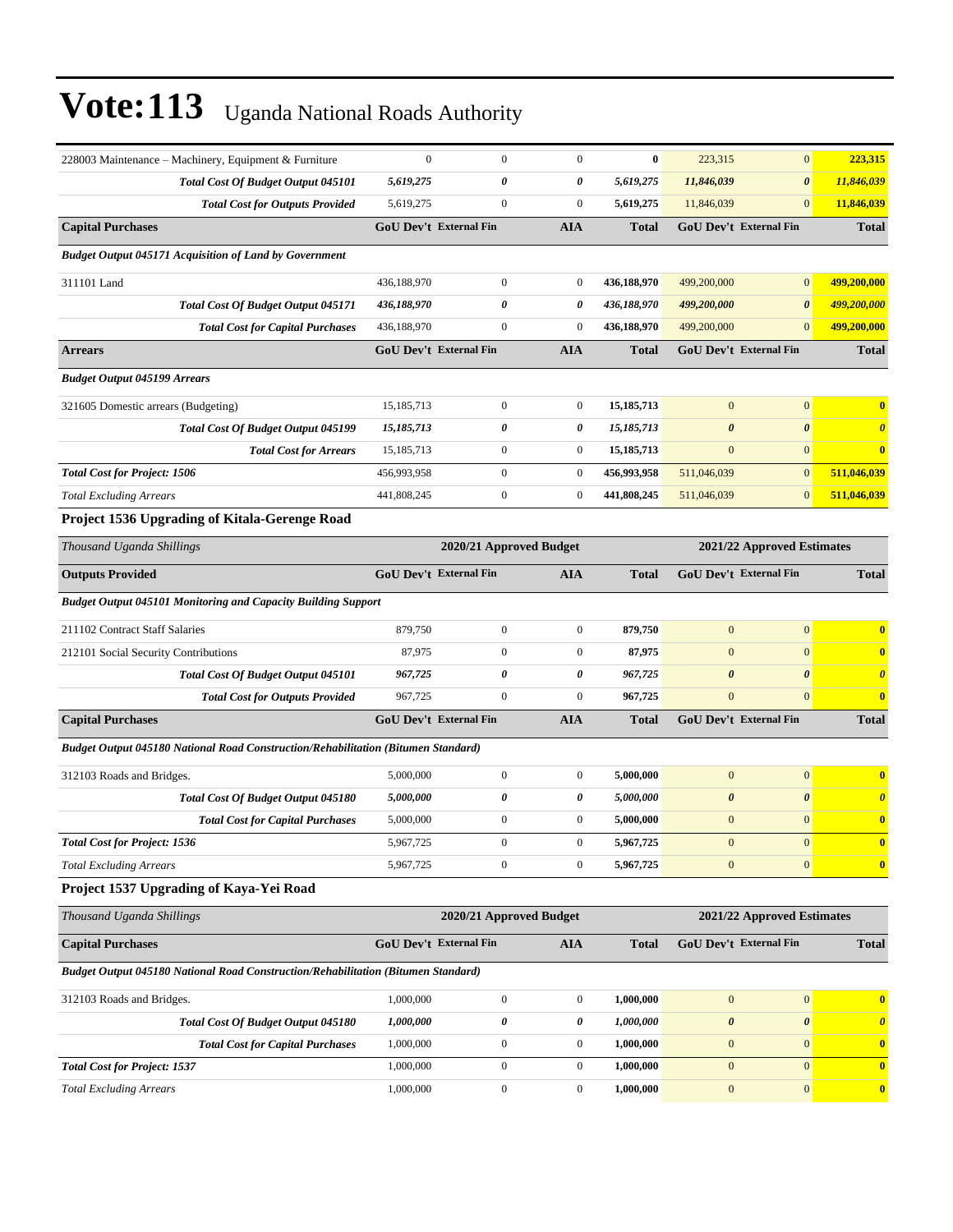| Project 1538 Development of Nakaseke-Ssingo-Kituma road                                  |                  |                               |                  |                |                       |                               |                       |
|------------------------------------------------------------------------------------------|------------------|-------------------------------|------------------|----------------|-----------------------|-------------------------------|-----------------------|
| Thousand Uganda Shillings                                                                |                  | 2020/21 Approved Budget       |                  |                |                       | 2021/22 Approved Estimates    |                       |
| <b>Outputs Provided</b>                                                                  |                  | GoU Dev't External Fin        | <b>AIA</b>       | <b>Total</b>   |                       | GoU Dev't External Fin        | <b>Total</b>          |
| <b>Budget Output 045101 Monitoring and Capacity Building Support</b>                     |                  |                               |                  |                |                       |                               |                       |
| 227001 Travel inland                                                                     | $\mathbf{0}$     | $\mathbf{0}$                  | $\boldsymbol{0}$ | $\bf{0}$       | 50,000                | $\mathbf{0}$                  | 50,000                |
| <b>Total Cost Of Budget Output 045101</b>                                                | 0                | $\boldsymbol{\theta}$         | 0                | 0              | 50,000                | $\boldsymbol{\theta}$         | 50,000                |
| <b>Total Cost for Outputs Provided</b>                                                   | $\boldsymbol{0}$ | $\boldsymbol{0}$              | $\boldsymbol{0}$ | $\bf{0}$       | 50,000                | $\mathbf{0}$                  | 50,000                |
| <b>Capital Purchases</b>                                                                 |                  | <b>GoU Dev't External Fin</b> | <b>AIA</b>       | <b>Total</b>   |                       | GoU Dev't External Fin        | <b>Total</b>          |
| <b>Budget Output 045180 National Road Construction/Rehabilitation (Bitumen Standard)</b> |                  |                               |                  |                |                       |                               |                       |
| 281504 Monitoring, Supervision & Appraisal of Capital work                               | $\mathbf{0}$     | $\boldsymbol{0}$              | $\boldsymbol{0}$ | $\bf{0}$       | 3,000,000             | $\mathbf{0}$                  | 3,000,000             |
| Total Cost Of Budget Output 045180                                                       | 0                | 0                             | 0                | 0              | 3,000,000             | $\boldsymbol{\theta}$         | 3,000,000             |
| <b>Total Cost for Capital Purchases</b>                                                  | $\mathbf{0}$     | $\boldsymbol{0}$              | $\boldsymbol{0}$ | $\bf{0}$       | 3,000,000             | $\mathbf{0}$                  | 3,000,000             |
| <b>Total Cost for Project: 1538</b>                                                      | $\boldsymbol{0}$ | $\boldsymbol{0}$              | $\boldsymbol{0}$ | $\bf{0}$       | 3,050,000             | $\overline{0}$                | 3,050,000             |
| <b>Total Excluding Arrears</b>                                                           | $\boldsymbol{0}$ | $\boldsymbol{0}$              | $\boldsymbol{0}$ | $\bf{0}$       | 3,050,000             | $\mathbf{0}$                  | 3,050,000             |
| Project 1543 Kihihi-Butogota-Bohoma Road                                                 |                  |                               |                  |                |                       |                               |                       |
| Thousand Uganda Shillings                                                                |                  | 2020/21 Approved Budget       |                  |                |                       | 2021/22 Approved Estimates    |                       |
| <b>Capital Purchases</b>                                                                 |                  | <b>GoU Dev't External Fin</b> | <b>AIA</b>       | <b>Total</b>   |                       | GoU Dev't External Fin        | <b>Total</b>          |
| Budget Output 045180 National Road Construction/Rehabilitation (Bitumen Standard)        |                  |                               |                  |                |                       |                               |                       |
| 281504 Monitoring, Supervision & Appraisal of Capital work                               | 3,000,000        | $\mathbf{0}$                  | $\boldsymbol{0}$ | 3,000,000      | $\mathbf{0}$          | $\mathbf{0}$                  | $\bf{0}$              |
| 312103 Roads and Bridges.                                                                | 41,400,000       | $\mathbf{0}$                  | $\boldsymbol{0}$ | 41,400,000     | $\mathbf{0}$          | $\mathbf{0}$                  | $\bf{0}$              |
| Total Cost Of Budget Output 045180                                                       | 44,400,000       | 0                             | 0                | 44,400,000     | $\boldsymbol{\theta}$ | $\boldsymbol{\theta}$         | $\boldsymbol{\theta}$ |
| <b>Total Cost for Capital Purchases</b>                                                  | 44,400,000       | $\boldsymbol{0}$              | $\boldsymbol{0}$ | 44,400,000     | $\boldsymbol{0}$      | $\mathbf{0}$                  | $\bf{0}$              |
| <b>Total Cost for Project: 1543</b>                                                      | 44,400,000       | $\boldsymbol{0}$              | $\boldsymbol{0}$ | 44,400,000     | $\boldsymbol{0}$      | $\mathbf{0}$                  | $\bf{0}$              |
| <b>Total Excluding Arrears</b>                                                           | 44,400,000       | $\boldsymbol{0}$              | $\boldsymbol{0}$ | 44,400,000     | $\mathbf{0}$          | $\mathbf{0}$                  | $\bf{0}$              |
| Project 1544 Kisoro-Lake Bunyonyi Road                                                   |                  |                               |                  |                |                       |                               |                       |
| Thousand Uganda Shillings                                                                |                  | 2020/21 Approved Budget       |                  |                |                       | 2021/22 Approved Estimates    |                       |
| <b>Outputs Provided</b>                                                                  |                  | <b>GoU Dev't External Fin</b> | <b>AIA</b>       | <b>Total</b>   |                       | <b>GoU Dev't External Fin</b> | <b>Total</b>          |
| <b>Budget Output 045101 Monitoring and Capacity Building Support</b>                     |                  |                               |                  |                |                       |                               |                       |
| 227001 Travel inland                                                                     | $\mathbf{0}$     | $\mathbf{0}$                  | $\boldsymbol{0}$ | $\bf{0}$       | 100,000               | $\mathbf{0}$                  | 100,000               |
| Total Cost Of Budget Output 045101                                                       | 0                | $\boldsymbol{\theta}$         | 0                | $\pmb{\theta}$ | 100,000               | $\pmb{\theta}$                | 100,000               |
| <b>Total Cost for Outputs Provided</b>                                                   | $\boldsymbol{0}$ | $\boldsymbol{0}$              | $\boldsymbol{0}$ | $\bf{0}$       | 100,000               | $\mathbf{0}$                  | 100,000               |
| <b>Capital Purchases</b>                                                                 |                  | <b>GoU Dev't External Fin</b> | <b>AIA</b>       | <b>Total</b>   |                       | <b>GoU Dev't External Fin</b> | <b>Total</b>          |
| Budget Output 045180 National Road Construction/Rehabilitation (Bitumen Standard)        |                  |                               |                  |                |                       |                               |                       |
| 281504 Monitoring, Supervision & Appraisal of Capital work                               | 1,000,000        | $\boldsymbol{0}$              | $\boldsymbol{0}$ | 1,000,000      | 540,000               | 1,530,000                     | 2,070,000             |
| 312103 Roads and Bridges.                                                                | 3,800,000        | 3,838,050                     | $\boldsymbol{0}$ | 7,638,050      | 1,680,000             | 17,215,117                    | 18,895,117            |
| Total Cost Of Budget Output 045180                                                       | 4,800,000        | 3,838,050                     | 0                | 8,638,050      | 2,220,000             | 18,745,117                    | 20,965,117            |
| <b>Total Cost for Capital Purchases</b>                                                  | 4,800,000        | 3,838,050                     | $\boldsymbol{0}$ | 8,638,050      | 2,220,000             | 18,745,117                    | 20,965,117            |
| <b>Total Cost for Project: 1544</b>                                                      | 4,800,000        | 3,838,050                     | $\boldsymbol{0}$ | 8,638,050      | 2,320,000             | 18,745,117                    | 21,065,117            |
| <b>Total Excluding Arrears</b>                                                           | 4,800,000        | 3,838,050                     | $\mathbf{0}$     | 8,638,050      | 2,320,000             | 18,745,117                    | 21,065,117            |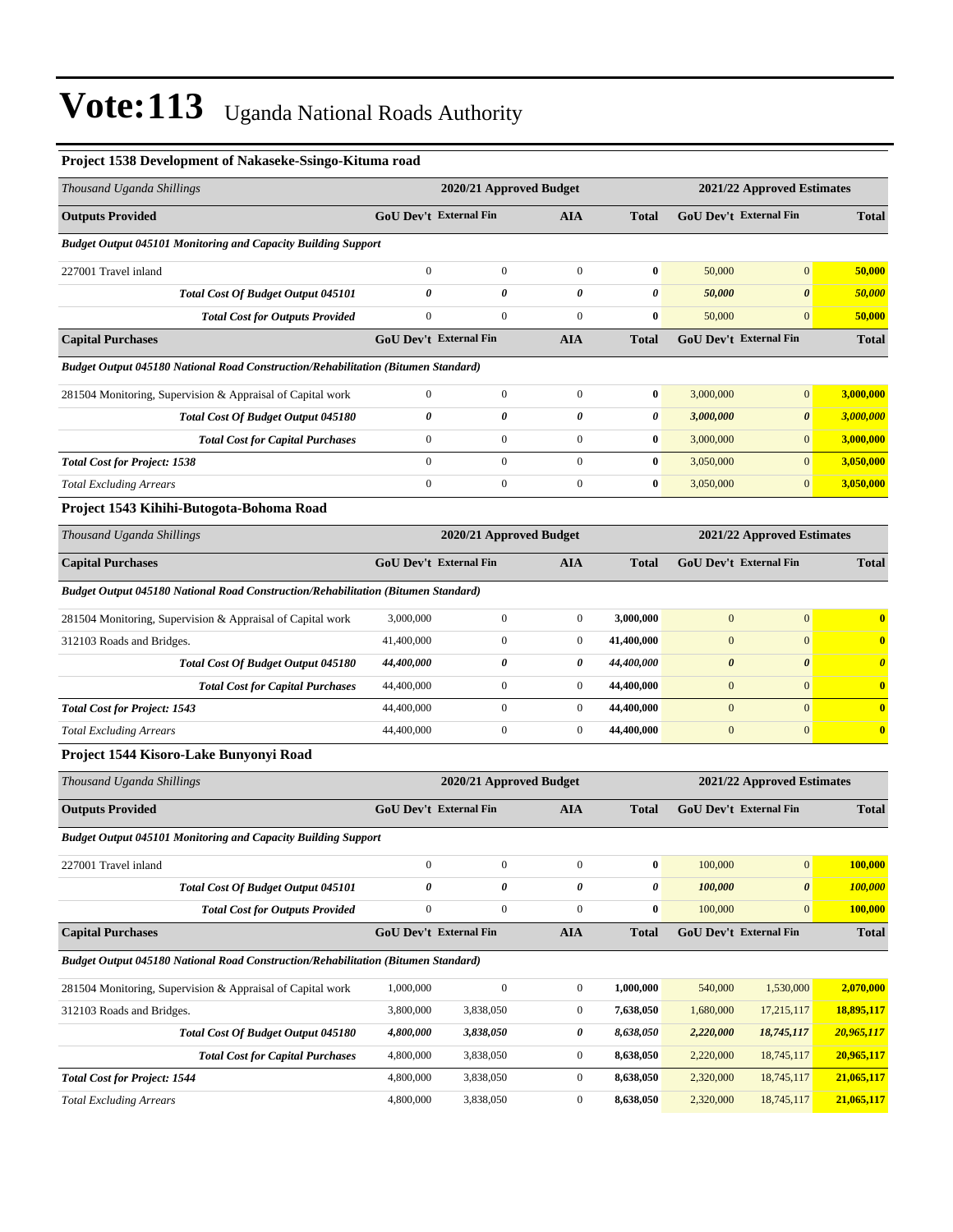| т гојест 1949 кимно-видашнда власница так педицианет коли                                |                  |                               |                  |              |                       |                               |                         |
|------------------------------------------------------------------------------------------|------------------|-------------------------------|------------------|--------------|-----------------------|-------------------------------|-------------------------|
| Thousand Uganda Shillings                                                                |                  | 2020/21 Approved Budget       |                  |              |                       | 2021/22 Approved Estimates    |                         |
| <b>Outputs Provided</b>                                                                  |                  | <b>GoU Dev't External Fin</b> | <b>AIA</b>       | <b>Total</b> |                       | <b>GoU Dev't External Fin</b> | <b>Total</b>            |
| <b>Budget Output 045101 Monitoring and Capacity Building Support</b>                     |                  |                               |                  |              |                       |                               |                         |
| 227001 Travel inland                                                                     | $\mathbf{0}$     | $\boldsymbol{0}$              | $\mathbf{0}$     | $\bf{0}$     | 100,000               | $\mathbf{0}$                  | 100,000                 |
| <b>Total Cost Of Budget Output 045101</b>                                                | 0                | $\theta$                      | 0                | 0            | 100,000               | $\boldsymbol{\theta}$         | 100,000                 |
| <b>Total Cost for Outputs Provided</b>                                                   | $\boldsymbol{0}$ | $\boldsymbol{0}$              | $\mathbf{0}$     | $\bf{0}$     | 100,000               | $\overline{0}$                | 100,000                 |
| <b>Capital Purchases</b>                                                                 |                  | <b>GoU Dev't External Fin</b> | <b>AIA</b>       | <b>Total</b> |                       | <b>GoU Dev't External Fin</b> | <b>Total</b>            |
| <b>Budget Output 045180 National Road Construction/Rehabilitation (Bitumen Standard)</b> |                  |                               |                  |              |                       |                               |                         |
| 281504 Monitoring, Supervision & Appraisal of Capital work                               | 1,000,000        | $\boldsymbol{0}$              | $\boldsymbol{0}$ | 1,000,000    | 540,000               | 1,530,000                     | 2,070,000               |
| 312103 Roads and Bridges.                                                                | 3,800,000        | $\boldsymbol{0}$              | $\overline{0}$   | 3,800,000    | 16,680,000            | 17,215,117                    | 33,895,117              |
| <b>Total Cost Of Budget Output 045180</b>                                                | 4,800,000        | 0                             | 0                | 4,800,000    | 17,220,000            | 18,745,117                    | 35,965,117              |
| <b>Total Cost for Capital Purchases</b>                                                  | 4,800,000        | $\boldsymbol{0}$              | $\overline{0}$   | 4,800,000    | 17,220,000            | 18,745,117                    | 35,965,117              |
| <b>Total Cost for Project: 1545</b>                                                      | 4,800,000        | $\overline{0}$                | $\overline{0}$   | 4,800,000    | 17,320,000            | 18,745,117                    | 36,065,117              |
| <b>Total Excluding Arrears</b>                                                           | 4,800,000        | $\boldsymbol{0}$              | $\mathbf{0}$     | 4,800,000    | 17,320,000            | 18,745,117                    | 36,065,117              |
| Project 1546 Kisoro-Nkuringo-Rubugiri-Muko Road                                          |                  |                               |                  |              |                       |                               |                         |
| Thousand Uganda Shillings                                                                |                  | 2020/21 Approved Budget       |                  |              |                       | 2021/22 Approved Estimates    |                         |
| <b>Capital Purchases</b>                                                                 |                  | <b>GoU Dev't External Fin</b> | <b>AIA</b>       | <b>Total</b> |                       | <b>GoU Dev't External Fin</b> | <b>Total</b>            |
| <b>Budget Output 045180 National Road Construction/Rehabilitation (Bitumen Standard)</b> |                  |                               |                  |              |                       |                               |                         |
| 281504 Monitoring, Supervision & Appraisal of Capital work                               | 3,000,000        | $\boldsymbol{0}$              | $\boldsymbol{0}$ | 3,000,000    | $\mathbf{0}$          | $\overline{0}$                | $\mathbf{0}$            |
| Total Cost Of Budget Output 045180                                                       | 3,000,000        | 0                             | 0                | 3,000,000    | $\boldsymbol{\theta}$ | $\boldsymbol{\theta}$         | $\boldsymbol{\theta}$   |
| <b>Total Cost for Capital Purchases</b>                                                  | 3,000,000        | $\boldsymbol{0}$              | $\overline{0}$   | 3,000,000    | $\mathbf{0}$          | $\mathbf{0}$                  | $\mathbf{0}$            |
| <b>Total Cost for Project: 1546</b>                                                      | 3,000,000        | $\boldsymbol{0}$              | $\overline{0}$   | 3,000,000    | $\mathbf{0}$          | $\overline{0}$                | $\overline{\mathbf{0}}$ |
| <b>Total Excluding Arrears</b>                                                           | 3,000,000        | $\overline{0}$                | $\overline{0}$   | 3,000,000    | $\mathbf{0}$          | $\overline{0}$                | $\mathbf{0}$            |

#### **Project 1545 Kisoro-Mgahinga National Park Headquarters Road**

**Project 1550 Namunsi-Sironko/Muyembe-Kapchorwa Section I**

| Thousand Uganda Shillings                                                         |            | 2020/21 Approved Budget       |                  | 2021/22 Approved Estimates |              |                               |              |
|-----------------------------------------------------------------------------------|------------|-------------------------------|------------------|----------------------------|--------------|-------------------------------|--------------|
| <b>Outputs Provided</b>                                                           |            | <b>GoU Dev't External Fin</b> | <b>AIA</b>       | <b>Total</b>               |              | <b>GoU Dev't External Fin</b> | <b>Total</b> |
| <b>Budget Output 045101 Monitoring and Capacity Building Support</b>              |            |                               |                  |                            |              |                               |              |
| 227001 Travel inland                                                              | 100,000    | $\mathbf{0}$                  | $\overline{0}$   | 100.000                    | 20,000       | $\mathbf{0}$                  | 20,000       |
| 227004 Fuel, Lubricants and Oils                                                  | 400,000    | $\mathbf{0}$                  | $\overline{0}$   | 400.000                    | 400,000      | $\mathbf{0}$                  | 400,000      |
| 228002 Maintenance - Vehicles                                                     | 500,000    | $\mathbf{0}$                  | $\overline{0}$   | 500,000                    | 500,000      | $\overline{0}$                | 500,000      |
| <b>Total Cost Of Budget Output 045101</b>                                         | 1,000,000  | 0                             | 0                | 1,000,000                  | 920,000      | $\boldsymbol{\theta}$         | 920,000      |
| <b>Total Cost for Outputs Provided</b>                                            | 1,000,000  | $\mathbf{0}$                  | $\boldsymbol{0}$ | 1,000,000                  | 920,000      | $\overline{0}$                | 920,000      |
| <b>Capital Purchases</b>                                                          |            | <b>GoU Dev't External Fin</b> | <b>AIA</b>       | <b>Total</b>               |              | <b>GoU Dev't External Fin</b> | <b>Total</b> |
| Budget Output 045180 National Road Construction/Rehabilitation (Bitumen Standard) |            |                               |                  |                            |              |                               |              |
| 281504 Monitoring, Supervision & Appraisal of Capital work                        | 200,000    | $\mathbf{0}$                  | $\overline{0}$   | 200,000                    | $\mathbf{0}$ | $\overline{0}$                | $\mathbf{0}$ |
| 312103 Roads and Bridges.                                                         | 15,000,000 | $\mathbf{0}$                  | $\mathbf{0}$     | 15,000,000                 | 3,733,802    | $\mathbf{0}$                  | 3,733,802    |
| <b>Total Cost Of Budget Output 045180</b>                                         | 15,200,000 | 0                             | 0                | 15,200,000                 | 3,733,802    | $\boldsymbol{\theta}$         | 3,733,802    |
| <b>Total Cost for Capital Purchases</b>                                           | 15,200,000 | $\boldsymbol{0}$              | $\overline{0}$   | 15,200,000                 | 3,733,802    | $\overline{0}$                | 3,733,802    |
| <b>Total Cost for Project: 1550</b>                                               | 16,200,000 | $\mathbf{0}$                  | $\overline{0}$   | 16,200,000                 | 4,653,802    | $\overline{0}$                | 4,653,802    |
| <b>Total Excluding Arrears</b>                                                    | 16,200,000 | $\mathbf{0}$                  | $\bf{0}$         | 16,200,000                 | 4,653,802    | $\overline{0}$                | 4,653,802    |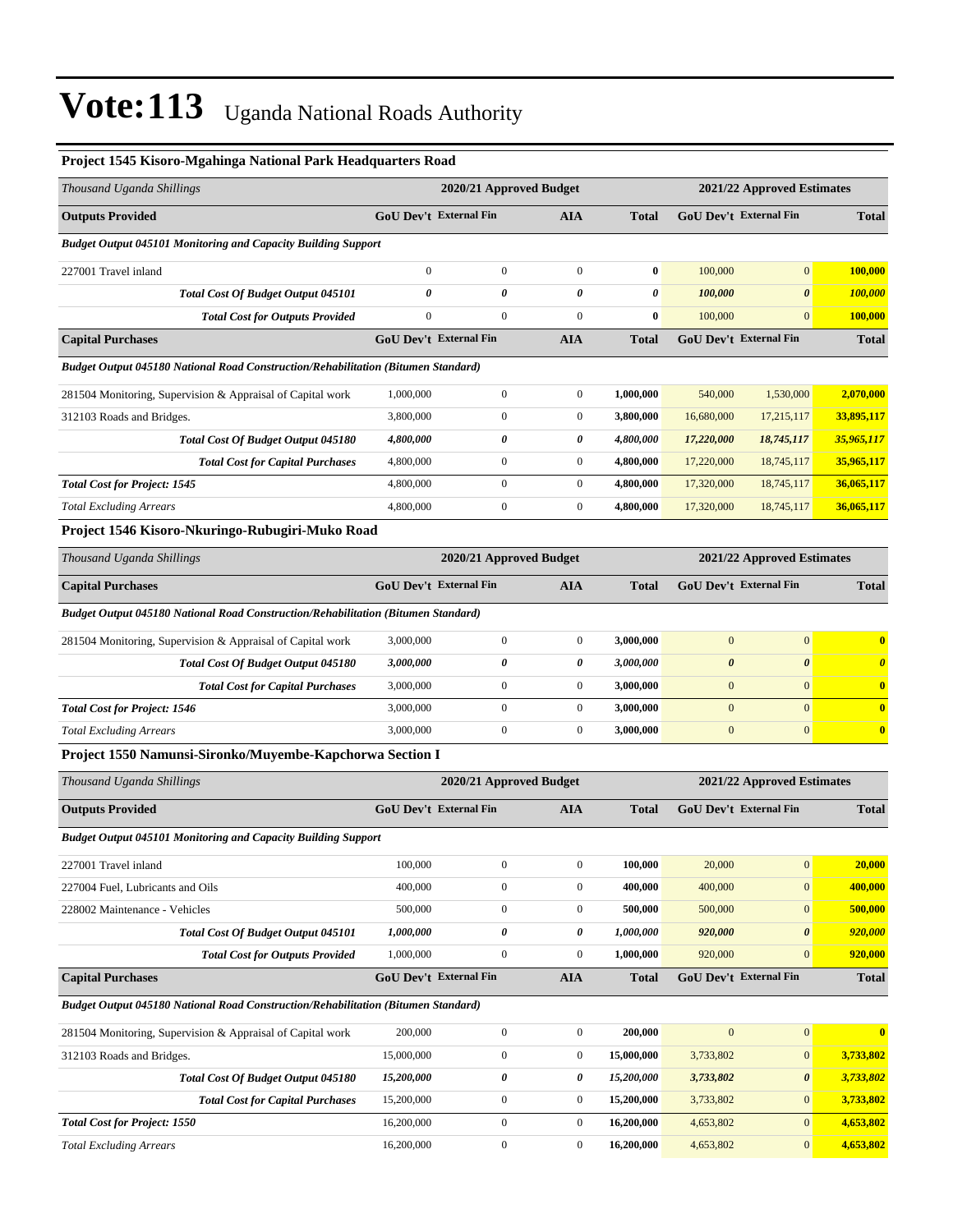### **Project 1551 Fortportal Kyenjojo Road**

| Thousand Uganda Shillings                                                         | 2020/21 Approved Budget |                               |                  | 2021/22 Approved Estimates |                               |                            |                       |
|-----------------------------------------------------------------------------------|-------------------------|-------------------------------|------------------|----------------------------|-------------------------------|----------------------------|-----------------------|
| <b>Outputs Provided</b>                                                           |                         | <b>GoU Dev't External Fin</b> | AIA              | <b>Total</b>               | <b>GoU Dev't External Fin</b> |                            | <b>Total</b>          |
| <b>Budget Output 045101 Monitoring and Capacity Building Support</b>              |                         |                               |                  |                            |                               |                            |                       |
| 227001 Travel inland                                                              | 50,000                  | $\mathbf{0}$                  | $\mathbf{0}$     | 50,000                     | $\mathbf{0}$                  | $\overline{0}$             | $\bf{0}$              |
| <b>Total Cost Of Budget Output 045101</b>                                         | 50,000                  | 0                             | 0                | 50,000                     | $\boldsymbol{\theta}$         | $\boldsymbol{\theta}$      | $\boldsymbol{\theta}$ |
| <b>Total Cost for Outputs Provided</b>                                            | 50,000                  | $\boldsymbol{0}$              | $\mathbf{0}$     | 50,000                     | $\boldsymbol{0}$              | $\overline{0}$             | $\bf{0}$              |
| <b>Capital Purchases</b>                                                          |                         | <b>GoU Dev't External Fin</b> | AIA              | <b>Total</b>               | <b>GoU Dev't External Fin</b> |                            | <b>Total</b>          |
| Budget Output 045180 National Road Construction/Rehabilitation (Bitumen Standard) |                         |                               |                  |                            |                               |                            |                       |
| 312103 Roads and Bridges.                                                         | 17,500,000              | $\mathbf{0}$                  | $\mathbf{0}$     | 17,500,000                 | $\boldsymbol{0}$              | $\boldsymbol{0}$           | $\bf{0}$              |
| Total Cost Of Budget Output 045180                                                | 17,500,000              | 0                             | 0                | 17,500,000                 | $\boldsymbol{\theta}$         | $\boldsymbol{\theta}$      | $\boldsymbol{\theta}$ |
| <b>Total Cost for Capital Purchases</b>                                           | 17,500,000              | $\mathbf{0}$                  | $\mathbf{0}$     | 17,500,000                 | $\mathbf{0}$                  | $\overline{0}$             | $\bf{0}$              |
| <b>Total Cost for Project: 1551</b>                                               | 17,550,000              | $\boldsymbol{0}$              | $\mathbf{0}$     | 17,550,000                 | $\mathbf{0}$                  | $\overline{0}$             | $\bf{0}$              |
| <b>Total Excluding Arrears</b>                                                    | 17,550,000              | $\boldsymbol{0}$              | $\mathbf{0}$     | 17,550,000                 | $\boldsymbol{0}$              | $\overline{0}$             | $\bf{0}$              |
| Project 1552 Hoima-Katunguru Road                                                 |                         |                               |                  |                            |                               |                            |                       |
| Thousand Uganda Shillings                                                         |                         | 2020/21 Approved Budget       |                  |                            | 2021/22 Approved Estimates    |                            |                       |
| <b>Outputs Provided</b>                                                           |                         | <b>GoU Dev't External Fin</b> | <b>AIA</b>       | <b>Total</b>               | GoU Dev't External Fin        |                            | <b>Total</b>          |
| <b>Budget Output 045101 Monitoring and Capacity Building Support</b>              |                         |                               |                  |                            |                               |                            |                       |
| 227001 Travel inland                                                              | 100,000                 | $\boldsymbol{0}$              | $\mathbf{0}$     | 100,000                    | 20,000                        | $\boldsymbol{0}$           | 20,000                |
| 228002 Maintenance - Vehicles                                                     | 150,000                 | $\boldsymbol{0}$              | $\boldsymbol{0}$ | 150,000                    | 150,000                       | $\mathbf{0}$               | 150,000               |
| <b>Total Cost Of Budget Output 045101</b>                                         | 250,000                 | 0                             | 0                | 250,000                    | 170,000                       | $\boldsymbol{\theta}$      | <b>170,000</b>        |
| <b>Total Cost for Outputs Provided</b>                                            | 250,000                 | $\mathbf{0}$                  | $\mathbf{0}$     | 250,000                    | 170,000                       | $\overline{0}$             | 170,000               |
| <b>Capital Purchases</b>                                                          |                         | GoU Dev't External Fin        | <b>AIA</b>       | <b>Total</b>               | GoU Dev't External Fin        |                            | <b>Total</b>          |
| Budget Output 045180 National Road Construction/Rehabilitation (Bitumen Standard) |                         |                               |                  |                            |                               |                            |                       |
| 281504 Monitoring, Supervision & Appraisal of Capital work                        | 1,500,000               | $\mathbf{0}$                  | $\mathbf{0}$     | 1,500,000                  | $\mathbf{0}$                  | $\mathbf{0}$               | $\bf{0}$              |
| 312103 Roads and Bridges.                                                         | 74,000,000              | $\boldsymbol{0}$              | $\mathbf{0}$     | 74,000,000                 | 35,000,000                    | $\boldsymbol{0}$           | 35,000,000            |
| Total Cost Of Budget Output 045180                                                | 75,500,000              | 0                             | 0                | 75,500,000                 | 35,000,000                    | $\boldsymbol{\theta}$      | 35,000,000            |
| <b>Total Cost for Capital Purchases</b>                                           | 75,500,000              | $\boldsymbol{0}$              | $\mathbf{0}$     | 75,500,000                 | 35,000,000                    | $\mathbf{0}$               | 35,000,000            |
| <b>Total Cost for Project: 1552</b>                                               | 75,750,000              | $\mathbf{0}$                  | $\boldsymbol{0}$ | 75,750,000                 | 35,170,000                    | $\overline{0}$             | 35,170,000            |
| <b>Total Excluding Arrears</b>                                                    | 75,750,000              | $\boldsymbol{0}$              | $\boldsymbol{0}$ | 75,750,000                 | 35,170,000                    | $\boldsymbol{0}$           | 35,170,000            |
| Project 1553 Ishaka-Rugazi-Katunguru Road                                         |                         |                               |                  |                            |                               |                            |                       |
| Thousand Uganda Shillings                                                         |                         | 2020/21 Approved Budget       |                  |                            |                               | 2021/22 Approved Estimates |                       |
| <b>Outputs Provided</b>                                                           |                         | <b>GoU Dev't External Fin</b> | AIA              | <b>Total</b>               | GoU Dev't External Fin        |                            | <b>Total</b>          |
| <b>Budget Output 045101 Monitoring and Capacity Building Support</b>              |                         |                               |                  |                            |                               |                            |                       |
| 227001 Travel inland                                                              | 70,000                  | $\boldsymbol{0}$              | $\mathbf{0}$     | 70,000                     | $\mathbf{0}$                  | $\boldsymbol{0}$           | $\bf{0}$              |
| Total Cost Of Budget Output 045101                                                | 70,000                  | 0                             | 0                | 70,000                     | $\boldsymbol{\theta}$         | 0                          | $\boldsymbol{\theta}$ |
| <b>Total Cost for Outputs Provided</b>                                            | 70,000                  | $\boldsymbol{0}$              | $\boldsymbol{0}$ | 70,000                     | $\boldsymbol{0}$              | $\boldsymbol{0}$           | $\bf{0}$              |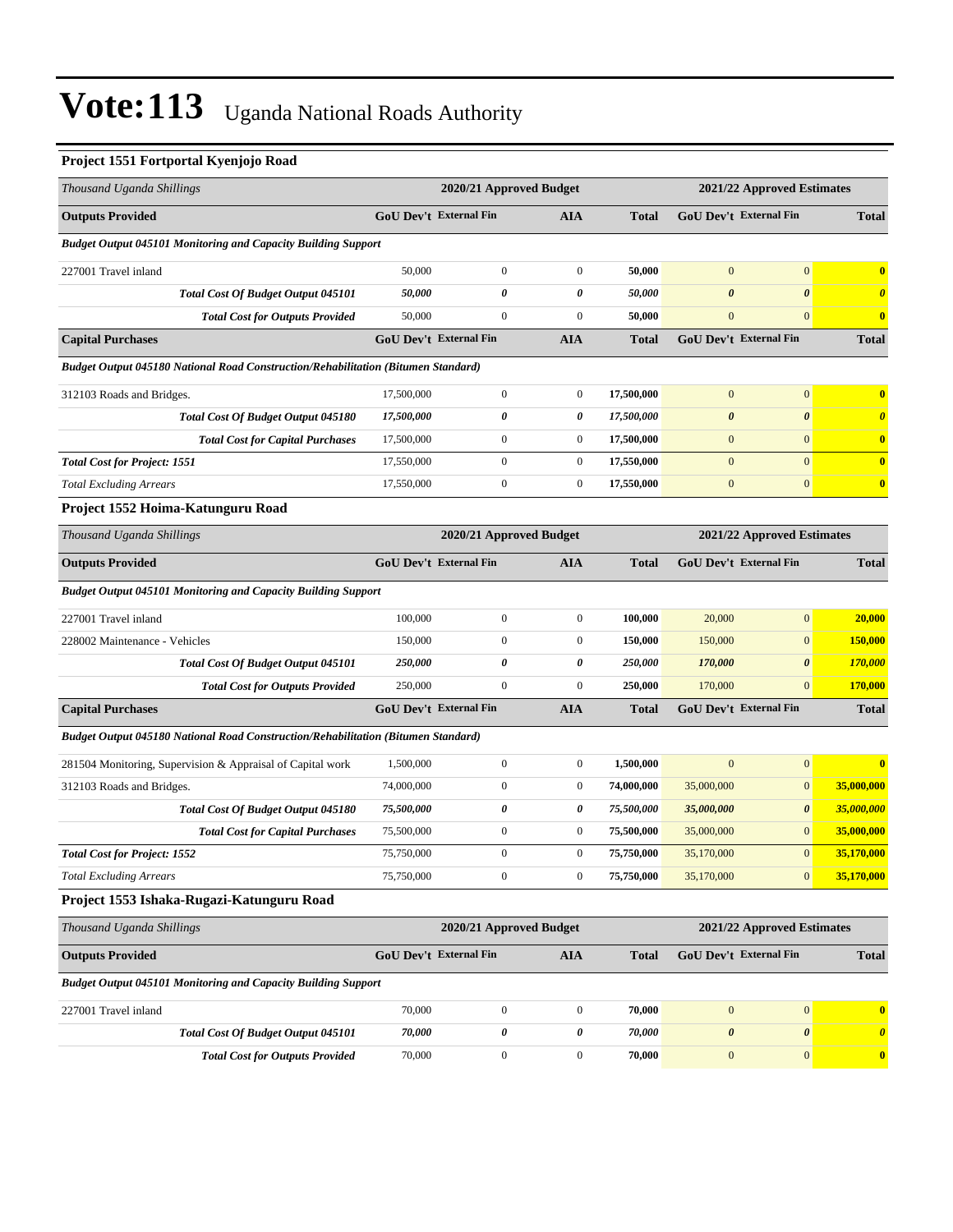| <b>Capital Purchases</b>                                                                 |            | <b>GoU Dev't External Fin</b> | <b>AIA</b>       | <b>Total</b> |                            | GoU Dev't External Fin        | <b>Total</b>   |
|------------------------------------------------------------------------------------------|------------|-------------------------------|------------------|--------------|----------------------------|-------------------------------|----------------|
| <b>Budget Output 045180 National Road Construction/Rehabilitation (Bitumen Standard)</b> |            |                               |                  |              |                            |                               |                |
| 312103 Roads and Bridges.                                                                | 50,000,000 | $\overline{0}$                | $\boldsymbol{0}$ | 50,000,000   | 20,280,000                 | $\mathbf{0}$                  | 20,280,000     |
| Total Cost Of Budget Output 045180                                                       | 50,000,000 | 0                             | 0                | 50,000,000   | 20,280,000                 | $\boldsymbol{\theta}$         | 20,280,000     |
| <b>Total Cost for Capital Purchases</b>                                                  | 50,000,000 | $\boldsymbol{0}$              | $\boldsymbol{0}$ | 50,000,000   | 20,280,000                 | $\mathbf{0}$                  | 20,280,000     |
| <b>Total Cost for Project: 1553</b>                                                      | 50,070,000 | $\overline{0}$                | $\boldsymbol{0}$ | 50,070,000   | 20,280,000                 | $\mathbf{0}$                  | 20,280,000     |
| <b>Total Excluding Arrears</b>                                                           | 50,070,000 | $\boldsymbol{0}$              | $\boldsymbol{0}$ | 50,070,000   | 20,280,000                 | $\mathbf{0}$                  | 20,280,000     |
| Project 1554 Nakalama-Tirinyi-Mbale Road                                                 |            |                               |                  |              |                            |                               |                |
| Thousand Uganda Shillings                                                                |            | 2020/21 Approved Budget       |                  |              |                            | 2021/22 Approved Estimates    |                |
| <b>Outputs Provided</b>                                                                  |            | GoU Dev't External Fin        | <b>AIA</b>       | <b>Total</b> |                            | GoU Dev't External Fin        | <b>Total</b>   |
| <b>Budget Output 045101 Monitoring and Capacity Building Support</b>                     |            |                               |                  |              |                            |                               |                |
| 227001 Travel inland                                                                     | 50,000     | $\overline{0}$                | $\boldsymbol{0}$ | 50,000       | 20,000                     | $\mathbf{0}$                  | 20,000         |
| Total Cost Of Budget Output 045101                                                       | 50,000     | 0                             | 0                | 50,000       | 20,000                     | $\boldsymbol{\theta}$         | 20,000         |
| <b>Total Cost for Outputs Provided</b>                                                   | 50,000     | $\mathbf{0}$                  | $\boldsymbol{0}$ | 50,000       | 20,000                     | $\mathbf{0}$                  | 20,000         |
| <b>Capital Purchases</b>                                                                 |            | <b>GoU Dev't External Fin</b> | <b>AIA</b>       | Total        |                            | <b>GoU Dev't External Fin</b> | <b>Total</b>   |
| <b>Budget Output 045180 National Road Construction/Rehabilitation (Bitumen Standard)</b> |            |                               |                  |              |                            |                               |                |
| 281504 Monitoring, Supervision & Appraisal of Capital work                               | 50,000     | $\overline{0}$                | $\boldsymbol{0}$ | 50,000       | $\mathbf{0}$               | $\mathbf{0}$                  | $\overline{0}$ |
| 312103 Roads and Bridges.                                                                | 40,000,000 | $\mathbf{0}$                  | $\boldsymbol{0}$ | 40,000,000   | 10,720,000                 | $\mathbf{0}$                  | 10,720,000     |
| Total Cost Of Budget Output 045180                                                       | 40,050,000 | 0                             | 0                | 40,050,000   | 10,720,000                 | $\boldsymbol{\theta}$         | 10,720,000     |
| <b>Total Cost for Capital Purchases</b>                                                  | 40,050,000 | $\boldsymbol{0}$              | $\boldsymbol{0}$ | 40,050,000   | 10,720,000                 | $\mathbf{0}$                  | 10,720,000     |
| <b>Total Cost for Project: 1554</b>                                                      | 40,100,000 | $\boldsymbol{0}$              | $\boldsymbol{0}$ | 40,100,000   | 10,740,000                 | $\mathbf{0}$                  | 10,740,000     |
| <b>Total Excluding Arrears</b>                                                           | 40,100,000 | $\overline{0}$                | $\mathbf{0}$     | 40,100,000   | 10,740,000                 | $\mathbf{0}$                  | 10,740,000     |
| Project 1555 Fortportal Hoima Road                                                       |            |                               |                  |              |                            |                               |                |
| Thousand Uganda Shillings                                                                |            | 2020/21 Approved Budget       |                  |              | 2021/22 Approved Estimates |                               |                |
| <b>Outputs Provided</b>                                                                  |            | <b>GoU Dev't External Fin</b> | AIA              | <b>Total</b> |                            | <b>GoU Dev't External Fin</b> | <b>Total</b>   |
| <b>Budget Output 045101 Monitoring and Capacity Building Support</b>                     |            |                               |                  |              |                            |                               |                |
| 227001 Travel inland                                                                     | 40,000     | $\boldsymbol{0}$              | $\boldsymbol{0}$ | 40,000       | 50,000                     | $\mathbf{0}$                  | 50,000         |
| Total Cost Of Budget Output 045101                                                       | 40,000     | 0                             | 0                | 40,000       | 50,000                     | $\boldsymbol{\theta}$         | 50,000         |
| <b>Total Cost for Outputs Provided</b>                                                   | 40,000     | $\boldsymbol{0}$              | $\boldsymbol{0}$ | 40,000       | 50,000                     | $\mathbf{0}$                  | 50,000         |
| <b>Capital Purchases</b>                                                                 |            | <b>GoU Dev't External Fin</b> | AIA              | <b>Total</b> |                            | GoU Dev't External Fin        | <b>Total</b>   |
| <b>Budget Output 045180 National Road Construction/Rehabilitation (Bitumen Standard)</b> |            |                               |                  |              |                            |                               |                |
| 281504 Monitoring, Supervision & Appraisal of Capital work                               | 1,500,000  | $\boldsymbol{0}$              | $\mathbf{0}$     | 1,500,000    | $\mathbf{0}$               | $\mathbf{0}$                  | $\bf{0}$       |
| 312103 Roads and Bridges.                                                                | 26,000,000 | $\boldsymbol{0}$              | $\boldsymbol{0}$ | 26,000,000   | 9,400,000                  | $\mathbf{0}$                  | 9,400,000      |
| Total Cost Of Budget Output 045180                                                       | 27,500,000 | 0                             | 0                | 27,500,000   | 9,400,000                  | $\boldsymbol{\theta}$         | 9,400,000      |
| <b>Total Cost for Capital Purchases</b>                                                  | 27,500,000 | $\boldsymbol{0}$              | $\boldsymbol{0}$ | 27,500,000   | 9,400,000                  | $\mathbf{0}$                  | 9,400,000      |
| <b>Total Cost for Project: 1555</b>                                                      | 27,540,000 | $\boldsymbol{0}$              | $\boldsymbol{0}$ | 27,540,000   | 9,450,000                  | $\mathbf{0}$                  | 9,450,000      |
| <b>Total Excluding Arrears</b>                                                           | 27,540,000 | $\boldsymbol{0}$              | $\boldsymbol{0}$ | 27,540,000   | 9,450,000                  | $\mathbf{0}$                  | 9,450,000      |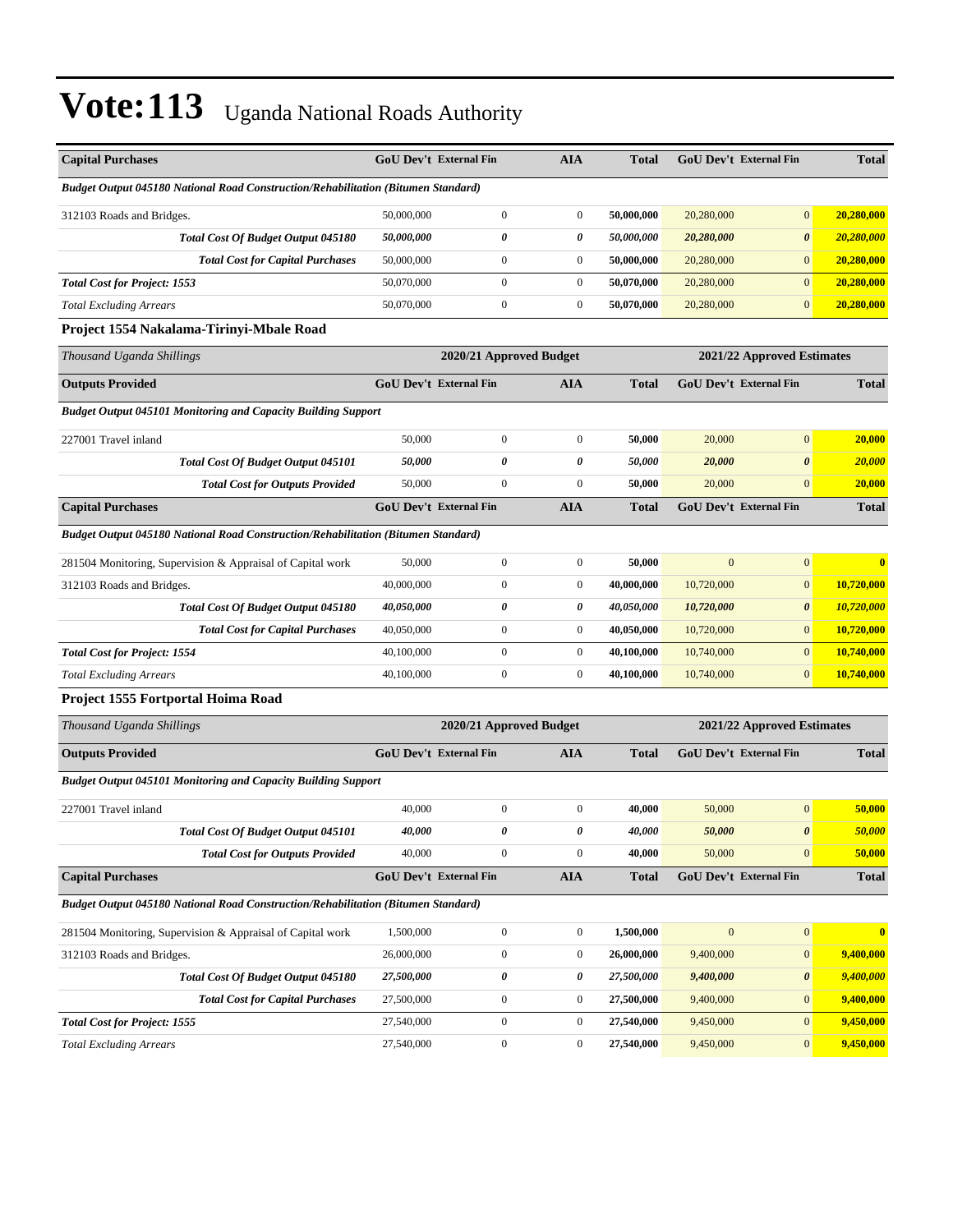#### **Project 1616 Retooling of Uganda National Roads Authority**

| Thousand Uganda Shillings                                                          |                  | 2020/21 Approved Budget       |                  | 2021/22 Approved Estimates |                       |                               |                       |
|------------------------------------------------------------------------------------|------------------|-------------------------------|------------------|----------------------------|-----------------------|-------------------------------|-----------------------|
| <b>Outputs Provided</b>                                                            |                  | <b>GoU Dev't External Fin</b> | AIA              | <b>Total</b>               |                       | <b>GoU Dev't External Fin</b> | <b>Total</b>          |
| <b>Budget Output 045101 Monitoring and Capacity Building Support</b>               |                  |                               |                  |                            |                       |                               |                       |
| 211102 Contract Staff Salaries                                                     | 1,601,301        | $\boldsymbol{0}$              | $\boldsymbol{0}$ | 1,601,301                  | 1,601,301             | $\mathbf{0}$                  | 1,601,301             |
| 211103 Allowances (Inc. Casuals, Temporary)                                        | 200,000          | $\boldsymbol{0}$              | $\boldsymbol{0}$ | 200,000                    | $\mathbf{0}$          | $\mathbf{0}$                  | $\bf{0}$              |
| 212101 Social Security Contributions                                               | 160,130          | $\boldsymbol{0}$              | $\boldsymbol{0}$ | 160,130                    | 160,130               | $\mathbf{0}$                  | 160,130               |
| 221001 Advertising and Public Relations                                            | 270,000          | $\boldsymbol{0}$              | $\boldsymbol{0}$ | 270,000                    | 174,000               | $\boldsymbol{0}$              | 174,000               |
| 221003 Staff Training                                                              | 3,858,920        | $\boldsymbol{0}$              | $\boldsymbol{0}$ | 3,858,920                  | 1,647,920             | $\mathbf{0}$                  | 1,647,920             |
| 221005 Hire of Venue (chairs, projector, etc)                                      | 300,000          | $\boldsymbol{0}$              | $\boldsymbol{0}$ | 300,000                    | $\mathbf{0}$          | $\mathbf{0}$                  | $\bf{0}$              |
| 221011 Printing, Stationery, Photocopying and Binding                              | 50,000           | $\boldsymbol{0}$              | $\boldsymbol{0}$ | 50,000                     | $\mathbf{0}$          | $\mathbf{0}$                  | $\bf{0}$              |
| 221017 Subscriptions                                                               | $\overline{0}$   | $\boldsymbol{0}$              | $\boldsymbol{0}$ | $\bf{0}$                   | 117,500               | $\mathbf{0}$                  | 117,500               |
| 224005 Uniforms, Beddings and Protective Gear                                      | $\mathbf{0}$     | $\boldsymbol{0}$              | $\boldsymbol{0}$ | $\bf{0}$                   | 25,950                | $\mathbf{0}$                  | 25,950                |
| 225001 Consultancy Services- Short term                                            | 147,000          | $\boldsymbol{0}$              | $\boldsymbol{0}$ | 147,000                    | 70,000                | $\mathbf{0}$                  | 70,000                |
| 225002 Consultancy Services-Long-term                                              | 3,924,576        | $\boldsymbol{0}$              | $\boldsymbol{0}$ | 3,924,576                  | 4,206,731             | $\mathbf{0}$                  | 4,206,731             |
| 226001 Insurances                                                                  | 800,000          | $\boldsymbol{0}$              | $\boldsymbol{0}$ | 800,000                    | 980,400               | $\mathbf{0}$                  | 980,400               |
| 227002 Travel abroad                                                               | 544,000          | $\boldsymbol{0}$              | $\boldsymbol{0}$ | 544,000                    | 300,000               | $\mathbf{0}$                  | 300,000               |
| 228001 Maintenance - Civil                                                         | 433,784          | $\boldsymbol{0}$              | $\boldsymbol{0}$ | 433,784                    | 358,000               | $\mathbf{0}$                  | 358,000               |
| 228003 Maintenance – Machinery, Equipment & Furniture                              | $\boldsymbol{0}$ | $\boldsymbol{0}$              | $\boldsymbol{0}$ | $\bf{0}$                   | 95,000                | $\mathbf{0}$                  | 95,000                |
| Total Cost Of Budget Output 045101                                                 | 12,289,711       | 0                             | 0                | 12,289,711                 | 9,736,931             | $\boldsymbol{\theta}$         | 9,736,931             |
| <b>Budget Output 045107 Feasibility and Detailed Engineering Studies</b>           |                  |                               |                  |                            |                       |                               |                       |
| 281503 Engineering and Design Studies & Plans for capital<br>works                 | 33,155,000       | $\boldsymbol{0}$              | $\boldsymbol{0}$ | 33,155,000                 | $\mathbf{0}$          | $\mathbf{0}$                  | $\bf{0}$              |
| <b>Total Cost Of Budget Output 045107</b>                                          | 33,155,000       | 0                             | 0                | 33,155,000                 | $\boldsymbol{\theta}$ | $\boldsymbol{\theta}$         | $\boldsymbol{\theta}$ |
| <b>Budget Output 045108 Environmental and Social Safeguards</b>                    |                  |                               |                  |                            |                       |                               |                       |
| 225002 Consultancy Services-Long-term                                              | 640,000          | $\boldsymbol{0}$              | $\boldsymbol{0}$ | 640,000                    | $\mathbf{0}$          | $\mathbf{0}$                  | $\bf{0}$              |
| 281501 Environment Impact Assessment for Capital Works                             | $\boldsymbol{0}$ | $\boldsymbol{0}$              | $\boldsymbol{0}$ | $\bf{0}$                   | 500,000               | $\boldsymbol{0}$              | 500,000               |
| <b>Total Cost Of Budget Output 045108</b>                                          | 640,000          | 0                             | 0                | 640,000                    | 500,000               | $\boldsymbol{\theta}$         | 500,000               |
| <b>Budget Output 045109 Resettlement Action Plan (RAP) Studies</b>                 |                  |                               |                  |                            |                       |                               |                       |
| 225002 Consultancy Services-Long-term                                              | 800,000          | $\boldsymbol{0}$              | $\boldsymbol{0}$ | 800,000                    | $\mathbf{0}$          | $\mathbf{0}$                  | $\bf{0}$              |
| <b>Total Cost Of Budget Output 045109</b>                                          | 800,000          | 0                             | 0                | 800,000                    | $\boldsymbol{\theta}$ | $\boldsymbol{\theta}$         | $\boldsymbol{\theta}$ |
| <b>Total Cost for Outputs Provided</b>                                             | 46,884,711       | $\boldsymbol{0}$              | $\boldsymbol{0}$ | 46,884,711                 | 10,236,931            | $\mathbf{0}$                  | 10,236,931            |
| <b>Capital Purchases</b>                                                           |                  | GoU Dev't External Fin        | <b>AIA</b>       | <b>Total</b>               |                       | GoU Dev't External Fin        | <b>Total</b>          |
| <b>Budget Output 045172 Government Buildings and Administrative Infrastructure</b> |                  |                               |                  |                            |                       |                               |                       |
| 281504 Monitoring, Supervision & Appraisal of Capital work                         | 1,800,000        | $\boldsymbol{0}$              | $\boldsymbol{0}$ | 1,800,000                  | $\mathbf{0}$          | $\boldsymbol{0}$              | $\bf{0}$              |
| 312101 Non-Residential Buildings                                                   | 20,475,000       | $\boldsymbol{0}$              | $\boldsymbol{0}$ | 20,475,000                 | 3,250,847             | $\boldsymbol{0}$              | 3,250,847             |
| 312102 Residential Buildings                                                       | 1,000,000        | $\boldsymbol{0}$              | $\boldsymbol{0}$ | 1,000,000                  | 500,000               | $\boldsymbol{0}$              | 500,000               |
| 312104 Other Structures                                                            | 3,000,000        | $\boldsymbol{0}$              | $\boldsymbol{0}$ | 3,000,000                  | 1,000,000             | $\boldsymbol{0}$              | 1,000,000             |
| Total Cost Of Budget Output 045172                                                 | 26,275,000       | 0                             | 0                | 26,275,000                 | 4,750,847             | 0                             | 4,750,847             |
| Budget Output 045176 Purchase of Office and ICT Equipment, including Software      |                  |                               |                  |                            |                       |                               |                       |
| 312203 Furniture & Fixtures                                                        | 200,000          | $\boldsymbol{0}$              | $\boldsymbol{0}$ | 200,000                    | 460,000               | $\mathbf{0}$                  | 460,000               |
| 312213 ICT Equipment                                                               | 18,069,820       | $\boldsymbol{0}$              | $\boldsymbol{0}$ | 18,069,820                 | 11,351,120            | $\boldsymbol{0}$              | 11,351,120            |
| Total Cost Of Budget Output 045176                                                 | 18,269,820       | 0                             | 0                | 18,269,820                 | 11,811,120            | $\pmb{\theta}$                | 11,811,120            |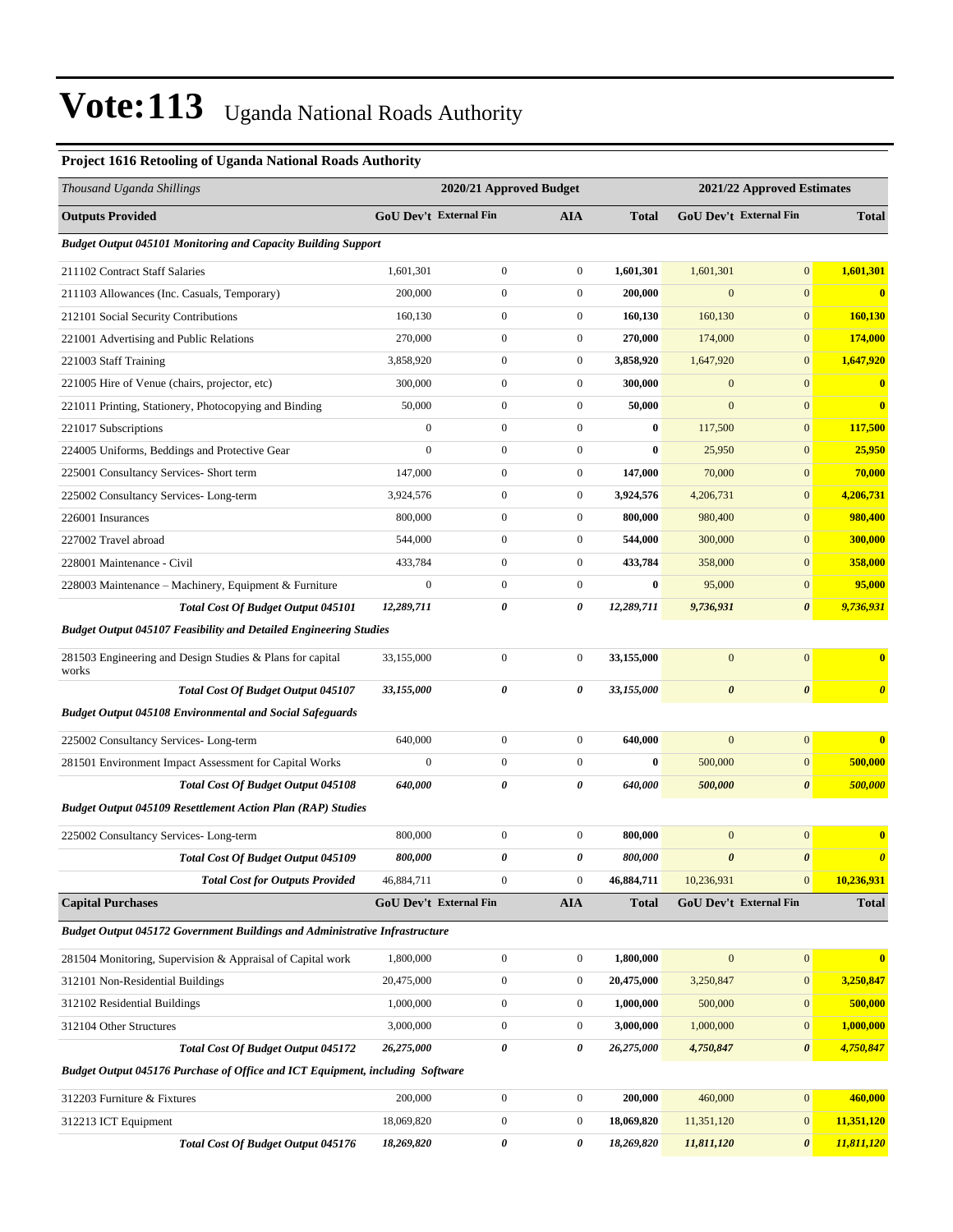| Budget Output 045177 Purchase of Specialised Machinery & Equipment                |                  |                               |                       |              |                            |                               |                       |
|-----------------------------------------------------------------------------------|------------------|-------------------------------|-----------------------|--------------|----------------------------|-------------------------------|-----------------------|
| 312201 Transport Equipment                                                        | $\mathbf{0}$     | $\boldsymbol{0}$              | $\boldsymbol{0}$      | $\bf{0}$     | 5,000,000                  | $\mathbf{0}$                  | 5,000,000             |
| 312202 Machinery and Equipment                                                    | 36,677,200       | $\boldsymbol{0}$              | $\mathbf{0}$          | 36,677,200   | 24,745,378                 | $\mathbf{0}$                  | 24,745,378            |
| <b>Total Cost Of Budget Output 045177</b>                                         | 36,677,200       | 0                             | 0                     | 36,677,200   | 29,745,378                 | $\boldsymbol{\theta}$         | 29,745,378            |
| Budget Output 045180 National Road Construction/Rehabilitation (Bitumen Standard) |                  |                               |                       |              |                            |                               |                       |
| 281501 Environment Impact Assessment for Capital Works                            | 570,000          | $\boldsymbol{0}$              | $\boldsymbol{0}$      | 570,000      | $\overline{0}$             | $\mathbf{0}$                  | $\bf{0}$              |
| 281504 Monitoring, Supervision & Appraisal of Capital work                        | 613,400          | $\boldsymbol{0}$              | $\boldsymbol{0}$      | 613,400      | $\mathbf{0}$               | $\mathbf{0}$                  | $\bf{0}$              |
| <b>Total Cost Of Budget Output 045180</b>                                         | 1,183,400        | 0                             | 0                     | 1,183,400    | $\boldsymbol{\theta}$      | $\boldsymbol{\theta}$         | $\boldsymbol{\theta}$ |
| <b>Total Cost for Capital Purchases</b>                                           | 82,405,420       | $\boldsymbol{0}$              | $\boldsymbol{0}$      | 82,405,420   | 46,307,344                 | $\mathbf{0}$                  | 46,307,344            |
| <b>Total Cost for Project: 1616</b>                                               | 129,290,131      | $\boldsymbol{0}$              | $\boldsymbol{0}$      | 129,290,131  | 56, 544, 276               | $\mathbf{0}$                  | 56,544,276            |
| <b>Total Excluding Arrears</b>                                                    | 129,290,131      | $\boldsymbol{0}$              | $\boldsymbol{0}$      | 129,290,131  | 56,544,276                 | $\overline{0}$                | 56,544,276            |
| Project 1656 Construction of Muko - Katuna Road (66.6 km)                         |                  |                               |                       |              |                            |                               |                       |
| Thousand Uganda Shillings                                                         |                  | 2020/21 Approved Budget       |                       |              |                            | 2021/22 Approved Estimates    |                       |
| <b>Outputs Provided</b>                                                           |                  | <b>GoU Dev't External Fin</b> | <b>AIA</b>            | <b>Total</b> |                            | <b>GoU Dev't External Fin</b> | <b>Total</b>          |
| <b>Budget Output 045101 Monitoring and Capacity Building Support</b>              |                  |                               |                       |              |                            |                               |                       |
| 227001 Travel inland                                                              | $\boldsymbol{0}$ | $\boldsymbol{0}$              | $\boldsymbol{0}$      | $\bf{0}$     | 10,000                     | $\mathbf{0}$                  | 10,000                |
| <b>Total Cost Of Budget Output 045101</b>                                         | 0                | $\pmb{\theta}$                | $\boldsymbol{\theta}$ | 0            | 10,000                     | $\boldsymbol{\theta}$         | 10,000                |
| <b>Total Cost for Outputs Provided</b>                                            | $\boldsymbol{0}$ | $\mathbf{0}$                  | $\overline{0}$        | $\bf{0}$     | 10,000                     | $\mathbf{0}$                  | 10,000                |
| <b>Capital Purchases</b>                                                          |                  | <b>GoU Dev't External Fin</b> | <b>AIA</b>            | <b>Total</b> |                            | GoU Dev't External Fin        | <b>Total</b>          |
| Budget Output 045180 National Road Construction/Rehabilitation (Bitumen Standard) |                  |                               |                       |              |                            |                               |                       |
| 312103 Roads and Bridges.                                                         | $\mathbf{0}$     | 1,919,025                     | $\boldsymbol{0}$      | 1,919,025    | $\overline{0}$             | $\mathbf{0}$                  | $\bf{0}$              |
| Total Cost Of Budget Output 045180                                                | 0                | 1,919,025                     | 0                     | 1,919,025    | $\boldsymbol{\theta}$      | $\boldsymbol{\theta}$         | $\boldsymbol{\theta}$ |
| <b>Total Cost for Capital Purchases</b>                                           | $\boldsymbol{0}$ | 1,919,025                     | $\boldsymbol{0}$      | 1,919,025    | $\boldsymbol{0}$           | $\mathbf{0}$                  | $\bf{0}$              |
| <b>Total Cost for Project: 1656</b>                                               | $\mathbf{0}$     | 1,919,025                     | $\boldsymbol{0}$      | 1,919,025    | 10,000                     | $\mathbf{0}$                  | 10,000                |
| <b>Total Excluding Arrears</b>                                                    | $\boldsymbol{0}$ | 1,919,025                     | $\boldsymbol{0}$      | 1,919,025    | 10,000                     | $\mathbf{0}$                  | 10,000                |
| Project 1657 Moyo-Yumbe-Koboko road                                               |                  |                               |                       |              |                            |                               |                       |
| Thousand Uganda Shillings                                                         |                  | 2020/21 Approved Budget       |                       |              | 2021/22 Approved Estimates |                               |                       |
| <b>Outputs Provided</b>                                                           |                  | GoU Dev't External Fin        | <b>AIA</b>            | <b>Total</b> |                            | GoU Dev't External Fin        | <b>Total</b>          |
| <b>Budget Output 045101 Monitoring and Capacity Building Support</b>              |                  |                               |                       |              |                            |                               |                       |
| 227001 Travel inland                                                              | 100,000          | $\boldsymbol{0}$              | $\boldsymbol{0}$      | 100,000      | 40,000                     | $\overline{0}$                | 40,000                |
| <b>Total Cost Of Budget Output 045101</b>                                         | 100,000          | $\pmb{\theta}$                | $\boldsymbol{\theta}$ | 100,000      | 40,000                     | $\pmb{\theta}$                | 40,000                |
| <b>Total Cost for Outputs Provided</b>                                            | 100,000          | $\boldsymbol{0}$              | $\boldsymbol{0}$      | 100,000      | 40,000                     | $\mathbf{0}$                  | 40,000                |
| <b>Capital Purchases</b>                                                          |                  | GoU Dev't External Fin        | <b>AIA</b>            | <b>Total</b> |                            | GoU Dev't External Fin        | <b>Total</b>          |
| Budget Output 045180 National Road Construction/Rehabilitation (Bitumen Standard) |                  |                               |                       |              |                            |                               |                       |
| 281504 Monitoring, Supervision & Appraisal of Capital work                        | $\boldsymbol{0}$ | $\boldsymbol{0}$              | $\boldsymbol{0}$      | $\bf{0}$     | 70,000                     | 500,000                       | 570,000               |
| 312103 Roads and Bridges.                                                         | $\boldsymbol{0}$ | 1,919,025                     | $\boldsymbol{0}$      | 1,919,025    | $\boldsymbol{0}$           | 10,416,457                    | 10,416,457            |
| Total Cost Of Budget Output 045180                                                | 0                | 1,919,025                     | 0                     | 1,919,025    | 70,000                     | 10,916,457                    | 10,986,457            |
| <b>Total Cost for Capital Purchases</b>                                           | $\boldsymbol{0}$ | 1,919,025                     | $\boldsymbol{0}$      | 1,919,025    | 70,000                     | 10,916,457                    | 10,986,457            |
| <b>Total Cost for Project: 1657</b>                                               | 100,000          | 1,919,025                     | $\boldsymbol{0}$      | 2,019,025    | 110,000                    | 10,916,457                    | 11,026,457            |
| <b>Total Excluding Arrears</b>                                                    | 100,000          | 1,919,025                     | $\boldsymbol{0}$      | 2,019,025    | 110,000                    | 10,916,457                    | 11,026,457            |

#### *Budget Output 045177 Purchase of Specialised Machinery & Equipment*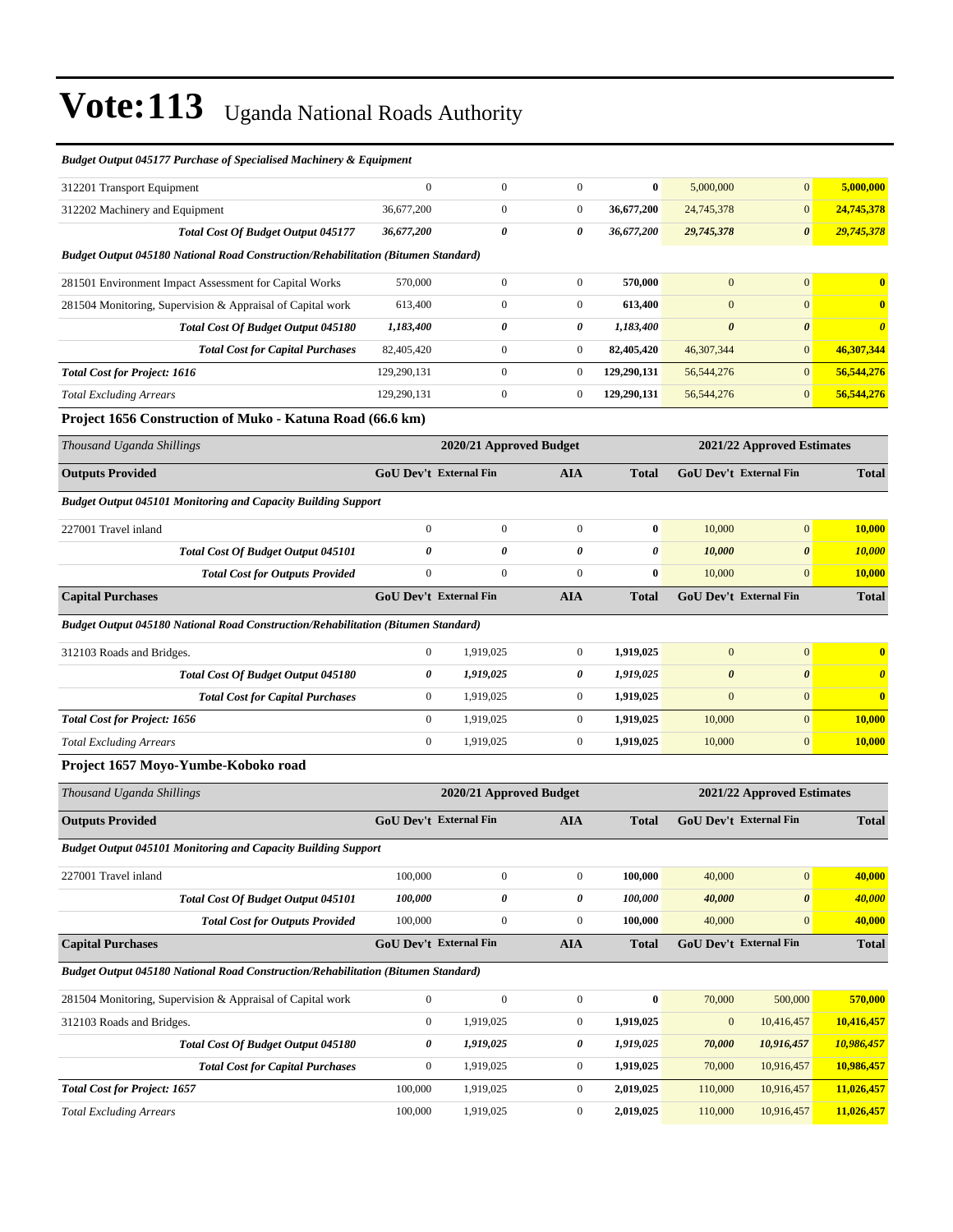| Project 1692 Rehabilitation of Masaka Town Roads (7.3 KM)                         |                         |                         |                       |              |                            |                               |                         |
|-----------------------------------------------------------------------------------|-------------------------|-------------------------|-----------------------|--------------|----------------------------|-------------------------------|-------------------------|
| Thousand Uganda Shillings                                                         | 2020/21 Approved Budget |                         |                       |              |                            | 2021/22 Approved Estimates    |                         |
| <b>Outputs Provided</b>                                                           |                         | GoU Dev't External Fin  | <b>AIA</b>            | <b>Total</b> |                            | <b>GoU Dev't External Fin</b> | <b>Total</b>            |
| <b>Budget Output 045101 Monitoring and Capacity Building Support</b>              |                         |                         |                       |              |                            |                               |                         |
| 227001 Travel inland                                                              | 50,000                  | $\mathbf{0}$            | $\mathbf{0}$          | 50,000       | 40,000                     | $\overline{0}$                | 40,000                  |
| <b>Total Cost Of Budget Output 045101</b>                                         | 50,000                  | 0                       | $\boldsymbol{\theta}$ | 50,000       | 40,000                     | $\boldsymbol{\theta}$         | 40,000                  |
| <b>Total Cost for Outputs Provided</b>                                            | 50,000                  | $\mathbf{0}$            | $\mathbf{0}$          | 50,000       | 40,000                     | $\mathbf{0}$                  | 40,000                  |
| <b>Capital Purchases</b>                                                          |                         | GoU Dev't External Fin  | AIA                   | <b>Total</b> |                            | GoU Dev't External Fin        | <b>Total</b>            |
| Budget Output 045180 National Road Construction/Rehabilitation (Bitumen Standard) |                         |                         |                       |              |                            |                               |                         |
| 281504 Monitoring, Supervision & Appraisal of Capital work                        | 500,000                 | $\boldsymbol{0}$        | $\mathbf{0}$          | 500,000      | $\mathbf{0}$               | $\overline{0}$                | $\overline{\mathbf{0}}$ |
| 312103 Roads and Bridges.                                                         | 20,000,000              | $\mathbf{0}$            | $\boldsymbol{0}$      | 20,000,000   | 15,000,000                 | $\mathbf{0}$                  | 15,000,000              |
| <b>Total Cost Of Budget Output 045180</b>                                         | 20,500,000              | 0                       | 0                     | 20,500,000   | 15,000,000                 | $\boldsymbol{\theta}$         | 15,000,000              |
| <b>Total Cost for Capital Purchases</b>                                           | 20,500,000              | $\mathbf{0}$            | $\mathbf{0}$          | 20,500,000   | 15,000,000                 | $\mathbf{0}$                  | 15,000,000              |
| <b>Total Cost for Project: 1692</b>                                               | 20,550,000              | $\mathbf{0}$            | $\boldsymbol{0}$      | 20,550,000   | 15,040,000                 | $\mathbf{0}$                  | 15,040,000              |
| <b>Total Excluding Arrears</b>                                                    | 20,550,000              | $\boldsymbol{0}$        | $\mathbf{0}$          | 20,550,000   | 15,040,000                 | $\mathbf{0}$                  | 15,040,000              |
| Project 1693 Rehabilitation of Kampala-Jinja Highway(72 KM)                       |                         |                         |                       |              |                            |                               |                         |
| Thousand Uganda Shillings                                                         | 2020/21 Approved Budget |                         |                       |              | 2021/22 Approved Estimates |                               |                         |
| <b>Outputs Provided</b>                                                           |                         | GoU Dev't External Fin  | AIA                   | <b>Total</b> |                            | GoU Dev't External Fin        | <b>Total</b>            |
| <b>Budget Output 045101 Monitoring and Capacity Building Support</b>              |                         |                         |                       |              |                            |                               |                         |
| 211102 Contract Staff Salaries                                                    | $\boldsymbol{0}$        | $\mathbf{0}$            | $\mathbf{0}$          | $\bf{0}$     | 2,490,000                  | $\mathbf{0}$                  | 2,490,000               |
| 212101 Social Security Contributions                                              | $\overline{0}$          | $\mathbf{0}$            | $\mathbf{0}$          | $\bf{0}$     | 260,000                    | $\mathbf{0}$                  | 260,000                 |
| 227001 Travel inland                                                              | $\overline{0}$          | $\mathbf{0}$            | $\mathbf{0}$          | $\bf{0}$     | 10,000                     | $\mathbf{0}$                  | <b>10,000</b>           |
| Total Cost Of Budget Output 045101                                                | 0                       | 0                       | 0                     | 0            | 2,760,000                  | $\boldsymbol{\theta}$         | 2,760,000               |
| <b>Total Cost for Outputs Provided</b>                                            | $\boldsymbol{0}$        | $\mathbf{0}$            | $\mathbf{0}$          | $\bf{0}$     | 2,760,000                  | $\mathbf{0}$                  | 2,760,000               |
| <b>Capital Purchases</b>                                                          |                         | GoU Dev't External Fin  | <b>AIA</b>            | <b>Total</b> |                            | GoU Dev't External Fin        | <b>Total</b>            |
| Budget Output 045180 National Road Construction/Rehabilitation (Bitumen Standard) |                         |                         |                       |              |                            |                               |                         |
| 312103 Roads and Bridges.                                                         | 10,000,000              | $\boldsymbol{0}$        | $\mathbf{0}$          | 10,000,000   | 31,011,861                 | $\mathbf{0}$                  | 31,011,861              |
| <b>Total Cost Of Budget Output 045180</b>                                         | 10,000,000              | 0                       | 0                     | 10,000,000   | 31,011,861                 | $\boldsymbol{\theta}$         | 31,011,861              |
| <b>Total Cost for Capital Purchases</b>                                           | 10,000,000              | $\boldsymbol{0}$        | $\boldsymbol{0}$      | 10,000,000   | 31,011,861                 | $\mathbf{0}$                  | 31,011,861              |
| <b>Total Cost for Project: 1693</b>                                               | 10,000,000              | $\boldsymbol{0}$        | $\boldsymbol{0}$      | 10,000,000   | 33,771,861                 | $\mathbf{0}$                  | 33,771,861              |
| <b>Total Excluding Arrears</b>                                                    | 10,000,000              | $\boldsymbol{0}$        | $\boldsymbol{0}$      | 10,000,000   | 33,771,861                 | $\mathbf{0}$                  | 33,771,861              |
| Project 1694 Rehabilitation of Mityana-Mubende Road(100KM)                        |                         |                         |                       |              |                            |                               |                         |
| Thousand Uganda Shillings                                                         |                         | 2020/21 Approved Budget |                       |              | 2021/22 Approved Estimates |                               |                         |
| <b>Outputs Provided</b>                                                           | GoU Dev't External Fin  |                         | <b>AIA</b>            | <b>Total</b> |                            | GoU Dev't External Fin        | <b>Total</b>            |
| <b>Budget Output 045101 Monitoring and Capacity Building Support</b>              |                         |                         |                       |              |                            |                               |                         |
| 227001 Travel inland                                                              | 100,000                 | $\boldsymbol{0}$        | $\mathbf{0}$          | 100,000      | 50,000                     | $\boldsymbol{0}$              | 50,000                  |
| Total Cost Of Budget Output 045101                                                | 100,000                 | 0                       | 0                     | 100,000      | 50,000                     | $\pmb{\theta}$                | 50,000                  |
| <b>Total Cost for Outputs Provided</b>                                            | 100,000                 | $\boldsymbol{0}$        | $\mathbf{0}$          | 100,000      | 50,000                     | $\mathbf{0}$                  | 50,000                  |
| <b>Capital Purchases</b>                                                          |                         | GoU Dev't External Fin  | <b>AIA</b>            | <b>Total</b> |                            | GoU Dev't External Fin        | <b>Total</b>            |

*Budget Output 045180 National Road Construction/Rehabilitation (Bitumen Standard)*

| 0.01<br>. work<br>Appraisal<br>∶apıtal<br>⊶ of<br>Supervision $\alpha$<br>torin<br>vioni<br>28150 | ነስ ስስር |  | 300.000 | $\Omega$ |  |
|---------------------------------------------------------------------------------------------------|--------|--|---------|----------|--|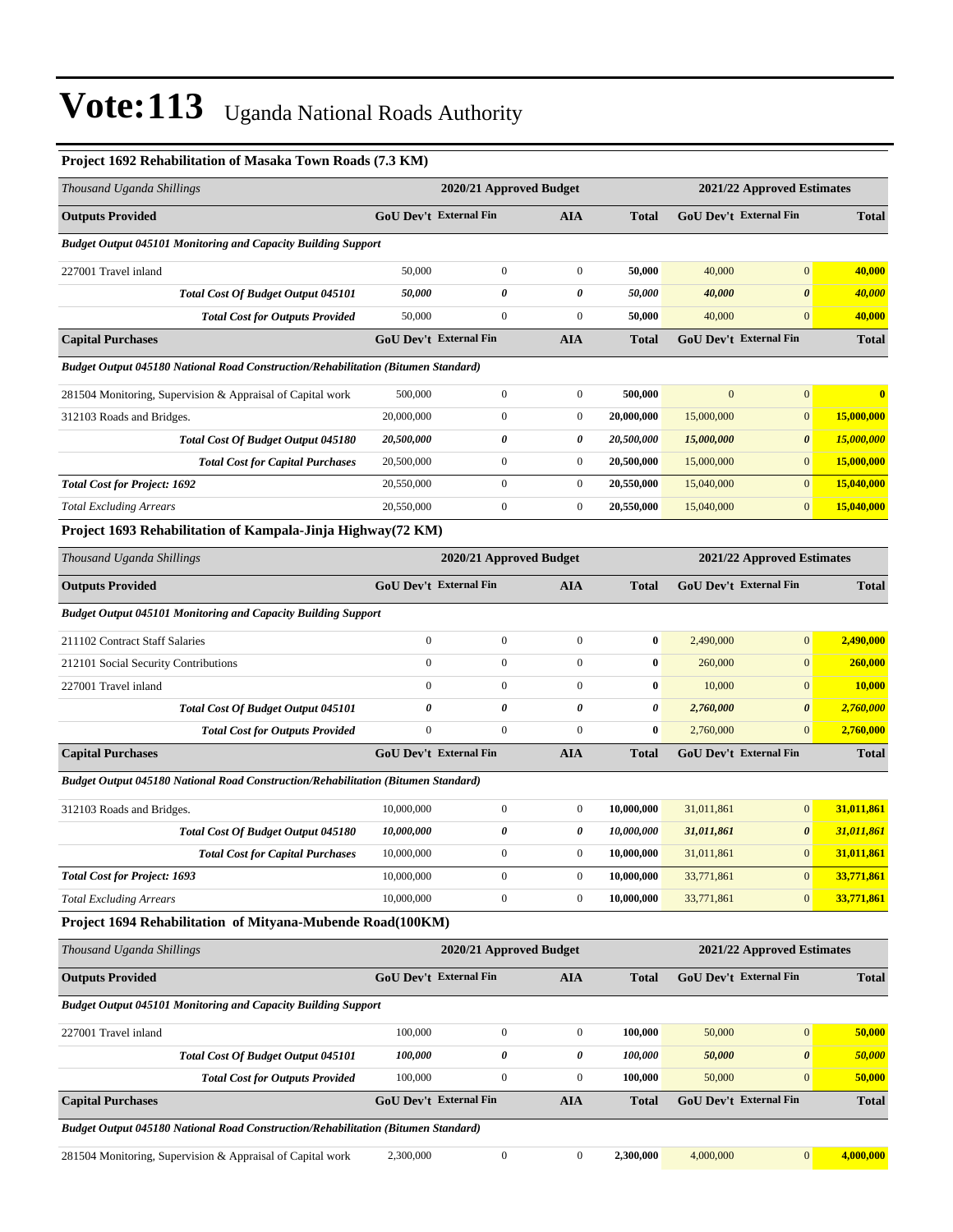| 312103 Roads and Bridges.                                                                | 60,000,000                    | $\Omega$                | $\mathbf{0}$     | 60,000,000    | 80,000,000    | $\overline{0}$                | 80,000,000    |
|------------------------------------------------------------------------------------------|-------------------------------|-------------------------|------------------|---------------|---------------|-------------------------------|---------------|
| Total Cost Of Budget Output 045180                                                       | 62,300,000                    | $\theta$                | 0                | 62,300,000    | 84,000,000    | $\boldsymbol{\theta}$         | 84,000,000    |
| <b>Total Cost for Capital Purchases</b>                                                  | 62,300,000                    | $\overline{0}$          | $\mathbf{0}$     | 62,300,000    | 84,000,000    | $\mathbf{0}$                  | 84,000,000    |
| <b>Total Cost for Project: 1694</b>                                                      | 62,400,000                    | $\overline{0}$          | $\mathbf{0}$     | 62,400,000    | 84,050,000    | $\mathbf{0}$                  | 84,050,000    |
| <b>Total Excluding Arrears</b>                                                           | 62,400,000                    | $\overline{0}$          | $\mathbf{0}$     | 62,400,000    | 84,050,000    | $\mathbf{0}$                  | 84,050,000    |
| Project 1695 Rehabilitation of Packwach-Nebbi Section 2 Road(33KM)                       |                               |                         |                  |               |               |                               |               |
| Thousand Uganda Shillings                                                                |                               | 2020/21 Approved Budget |                  |               |               | 2021/22 Approved Estimates    |               |
| <b>Outputs Provided</b>                                                                  | <b>GoU Dev't External Fin</b> |                         | AIA              | <b>Total</b>  |               | <b>GoU Dev't External Fin</b> | <b>Total</b>  |
| <b>Budget Output 045101 Monitoring and Capacity Building Support</b>                     |                               |                         |                  |               |               |                               |               |
| 227001 Travel inland                                                                     | 50,000                        | $\overline{0}$          | $\mathbf{0}$     | 50,000        | 50,000        | $\mathbf{0}$                  | 50,000        |
| Total Cost Of Budget Output 045101                                                       | 50,000                        | 0                       | $\theta$         | 50,000        | 50,000        | $\boldsymbol{\theta}$         | 50,000        |
| <b>Total Cost for Outputs Provided</b>                                                   | 50,000                        | $\overline{0}$          | $\Omega$         | 50,000        | 50,000        | $\Omega$                      | 50,000        |
| <b>Capital Purchases</b>                                                                 | <b>GoU Dev't External Fin</b> |                         | <b>AIA</b>       | Total         |               | <b>GoU Dev't External Fin</b> | <b>Total</b>  |
| <b>Budget Output 045180 National Road Construction/Rehabilitation (Bitumen Standard)</b> |                               |                         |                  |               |               |                               |               |
| 281504 Monitoring, Supervision & Appraisal of Capital work                               | 2,000,000                     | $\overline{0}$          | $\mathbf{0}$     | 2,000,000     | 2,450,000     | $\mathbf{0}$                  | 2,450,000     |
| 312103 Roads and Bridges.                                                                | 20,000,000                    | $\overline{0}$          | $\mathbf{0}$     | 20,000,000    | 73,044,684    | $\mathbf{0}$                  | 73,044,684    |
| Total Cost Of Budget Output 045180                                                       | 22,000,000                    | 0                       | 0                | 22,000,000    | 75,494,684    | $\boldsymbol{\theta}$         | 75,494,684    |
| <b>Total Cost for Capital Purchases</b>                                                  | 22,000,000                    | $\overline{0}$          | $\boldsymbol{0}$ | 22,000,000    | 75,494,684    | $\mathbf{0}$                  | 75,494,684    |
| <b>Total Cost for Project: 1695</b>                                                      | 22,050,000                    | $\overline{0}$          | $\overline{0}$   | 22,050,000    | 75,544,684    | $\mathbf{0}$                  | 75,544,684    |
| <b>Total Excluding Arrears</b>                                                           | 22,050,000                    | $\overline{0}$          | $\mathbf{0}$     | 22,050,000    | 75,544,684    | $\mathbf{0}$                  | 75,544,684    |
|                                                                                          | GoU                           | <b>External Fin</b>     | <b>AIA</b>       | <b>Total</b>  | GoU           | <b>External Fin</b>           | <b>Total</b>  |
| <b>Total Cost for Sub-SubProgramme 51</b>                                                | 1,861,468,874                 | 1,643,998,013           | $\bf{0}$         | 3,505,466,887 | 1,846,105,652 | 1,495,471,289                 | 3,341,576,941 |
| <b>Total Excluding Arrears</b>                                                           | 1,861,468,874                 | 1,643,998,013           | $\overline{0}$   | 3,505,466,887 | 1,831,085,301 | 1,495,471,289                 | 3,326,556,590 |
|                                                                                          | GoU                           | <b>External Fin</b>     | <b>AIA</b>       | <b>Total</b>  | GoU           | <b>External Fin.</b>          | <b>Total</b>  |
| <b>Grand Total for Vote 113</b>                                                          | 1,861,468,874                 | 1,643,998,013           | $\bf{0}$         | 3,505,466,887 | 1,846,105,652 | 1,495,471,289                 | 3,341,576,941 |
| <b>Total Excluding Arrears</b>                                                           | 1,822,508,914                 | 1,643,998,013           | $\overline{0}$   | 3.466.506.927 | 1,831,085,301 | 1,495,471,289                 | 3,326,556,590 |
|                                                                                          |                               |                         |                  |               |               |                               |               |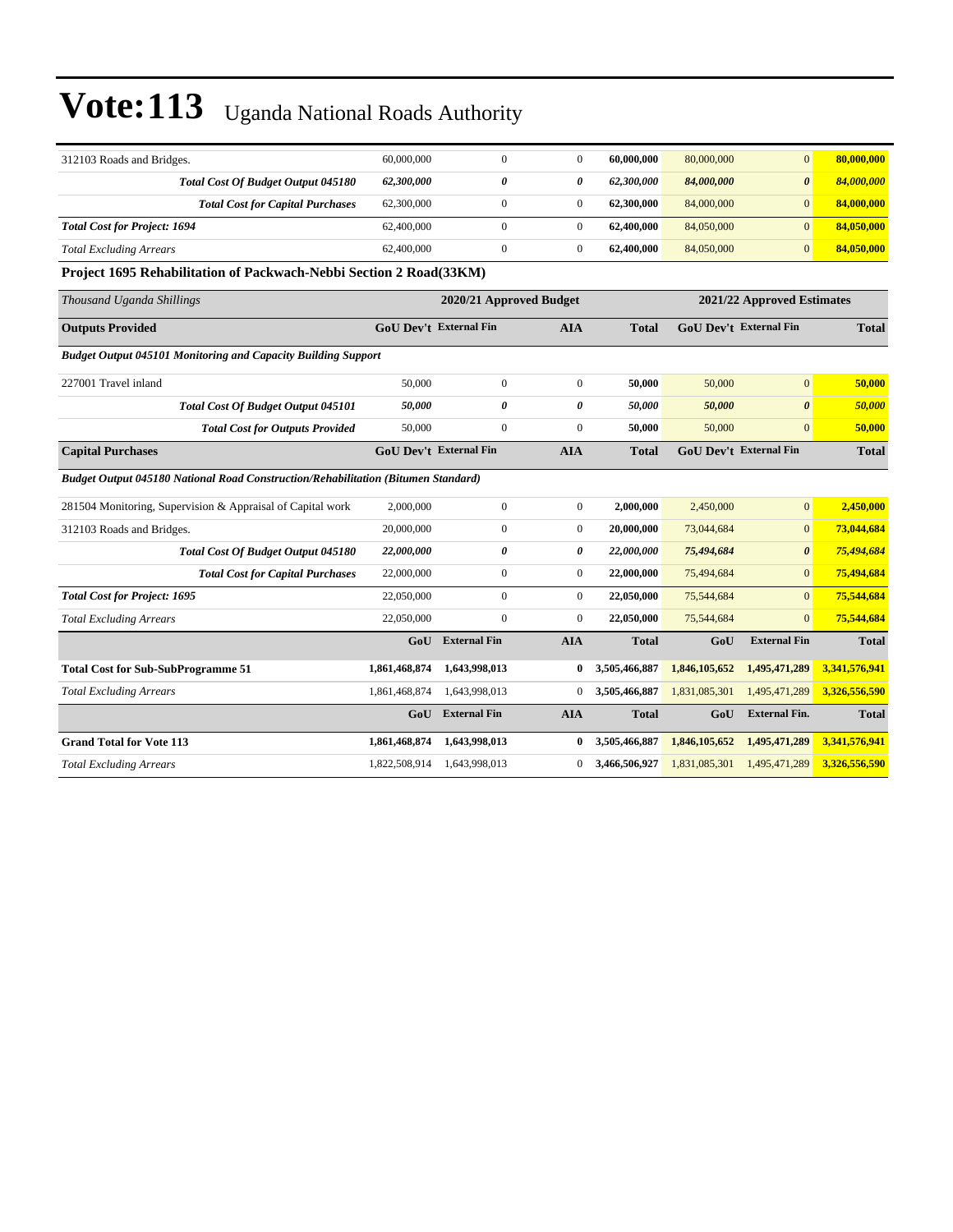### **Table V5: External Financing to the Vote**

| <b>Million Uganda Shillings</b>                           | 2020/21 Approved Budget | 2021/22 Approved Estimates |
|-----------------------------------------------------------|-------------------------|----------------------------|
|                                                           | <b>Total</b>            | <b>Total</b>               |
| 0265 Upgrade Atiak - Moyo-Afoji (104km)                   | 23,972.46               | 38,828.28                  |
| 406 European Union (EU)                                   | 23,972.46               | 38,828.28                  |
| 0952 Design Masaka-Bukakata road                          | 34,262.27               | 17,133.64                  |
| 403 Arab Bank for Economic Development in Africa          | 34,262.27               | 17,133.64                  |
| 1040 Design Kapchorwa-Suam road (77km)                    | 86,739.93               | 74,184.09                  |
| 401 Africa Development Bank (ADB)                         | 0.00                    | 74,184.09                  |
| 402 Africa Development Fund (ADF)                         | 86,739.93               | 0.00                       |
| 1041 Design Kyenjojo-Hoima-Masindi-Kigumba (238km)        | 105,162.57              | 54,145.63                  |
| 401 Africa Development Bank (ADB)                         | 105,162.57              | 54,145.63                  |
| 1176 Hoima-Wanseko Road (83Km)                            | 743,706.62              | 598,773.72                 |
| 507 China (PR)                                            | 743,706.62              | 598,773.72                 |
| 1281 Tirinyi-Pallisa-Kumi/Kamonkoli Road                  | 115,141.50              | 55,187.37                  |
| 414 Islamic Development Bank                              | 0.00                    | 55,187.37                  |
| 415 Organisation of Petroleum Exporting Countries         | 115,141.50              | 0.00                       |
| 1310 Albertine Region Sustainable Development Project     | 58,952.45               | 0.00                       |
| 410 International Development Association (IDA)           | 58,952.45               | 0.00                       |
| 1311 Upgrading Rukungiri-Kihihi-Ishasha/Kanungu Road      | 45,469.38               | 40,754.77                  |
| 401 Africa Development Bank (ADB)                         | 45,469.38               | 40,754.77                  |
| 1312 Upgrading Mbale-Bubulo-Lwakhakha Road                | 5,350.24                | 0.00                       |
| 401 Africa Development Bank (ADB)                         | 5,350.24                | 0.00                       |
| 1313 North Eastern Road-Corridor Asset Management Project | 74,055.17               | 96,746.84                  |
| 410 International Development Association (IDA)           | 74,055.17               | 96,746.84                  |
| 1319 Kampala Flyover                                      | 54,308.41               | 150,751.08                 |
| 523 Japan                                                 | 54,308.41               | 150,751.08                 |
| 1322 Upgrading of Muyembe-Nakapiripirit (92 km)           | 84,820.91               | 76,007.65                  |
| 401 Africa Development Bank (ADB)                         | 84,820.91               | 0.00                       |
| 414 Islamic Development Bank                              | 0.00                    | 76,007.65                  |
| 1402 Rwenkunye- Apac- Lira-Acholibur road                 | 112,071.06              | 135,675.97                 |
| 414 Islamic Development Bank                              | 112,071.06              | 135,675.97                 |
| 1404 Kibuye- Busega- Mpigi                                | 67,626.44               | 108,221.60                 |
| 401 Africa Development Bank (ADB)                         | 67,626.44               | 108,221.60                 |
| 1490 Luwero- Butalangu                                    | 24,682.50               | 653.95                     |
| 403 Arab Bank for Economic Development in Africa          | 24,682.50               | 653.95                     |
| 1544 Kisoro-Lake Bunyonyi Road                            | 3,838.05                | 18,745.12                  |
| 401 Africa Development Bank (ADB)                         | 3,838.05                | 18,745.12                  |
| 1545 Kisoro-Mgahinga National Park Headquarters Road      | 0.00                    | 18,745.12                  |
| 401 Africa Development Bank (ADB)                         | 0.00                    | 18,745.12                  |
| 1656 Construction of Muko - Katuna Road (66.6 km)         | 1,919.03                | 0.00                       |
| 401 Africa Development Bank (ADB)                         | 1,919.03                | 0.00                       |